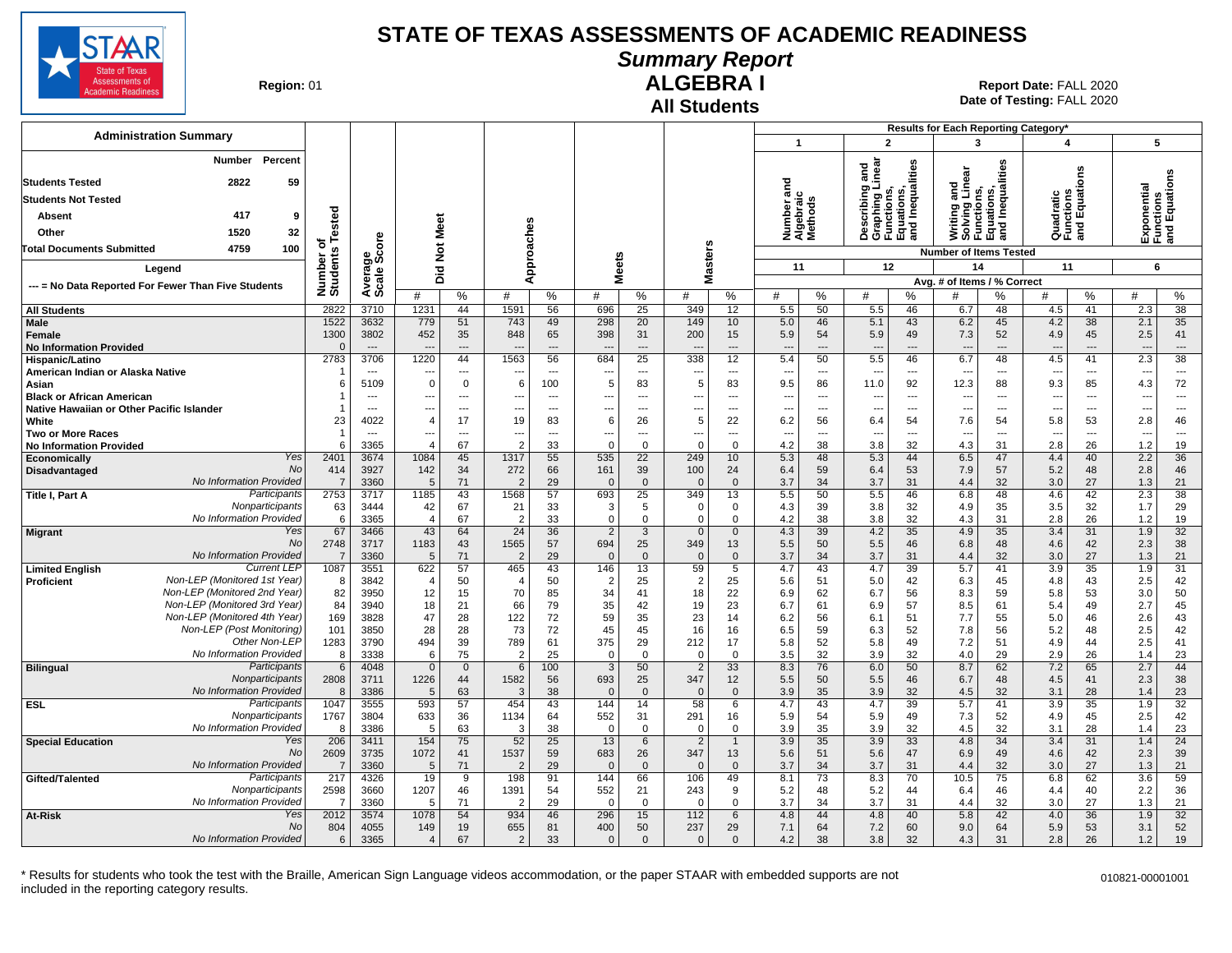

**Summary Report**

**Region: 01** 

#### **First-Time Tested Students ALGEBRA I** 01 **Report Date:** FALL 2020

**Date of Testing:**  FALL 2020

|                                                                         |                       |                                  |                                 |                                         |                          |                                 |                                |                                |                            |                                |                                   |                                |                                                                                   |                                | <b>Results for Each Reporting Category</b>                              |                          |                                      |                          |                                           |                                |
|-------------------------------------------------------------------------|-----------------------|----------------------------------|---------------------------------|-----------------------------------------|--------------------------|---------------------------------|--------------------------------|--------------------------------|----------------------------|--------------------------------|-----------------------------------|--------------------------------|-----------------------------------------------------------------------------------|--------------------------------|-------------------------------------------------------------------------|--------------------------|--------------------------------------|--------------------------|-------------------------------------------|--------------------------------|
| <b>Administration Summary</b>                                           |                       |                                  |                                 |                                         |                          |                                 |                                |                                |                            |                                | $\overline{1}$                    |                                | $\overline{2}$                                                                    |                                | 3                                                                       |                          | 4                                    |                          | 5                                         |                                |
| Percent<br>Number                                                       |                       |                                  |                                 |                                         |                          |                                 |                                |                                |                            |                                |                                   |                                |                                                                                   |                                | Writing and<br>Solving Linear<br>Functions,<br>Equations,<br>Equations, |                          |                                      |                          |                                           |                                |
| <b>Students Tested</b><br>2317<br>64                                    |                       |                                  |                                 |                                         |                          |                                 |                                |                                |                            |                                | ত                                 |                                | Describing and<br>Graphing Linear<br>Functions,<br>Equations,<br>and Inequalities |                                |                                                                         |                          |                                      | ons                      | Exponential<br>Functions<br>and Equations |                                |
| <b>Students Not Tested</b>                                              |                       |                                  |                                 |                                         |                          |                                 |                                |                                |                            |                                | ā,                                |                                |                                                                                   |                                |                                                                         |                          |                                      |                          |                                           |                                |
| 288<br>Absent<br>8                                                      |                       |                                  |                                 |                                         |                          |                                 |                                |                                |                            |                                |                                   |                                |                                                                                   |                                |                                                                         |                          |                                      |                          |                                           |                                |
| 28<br>Other<br>1006                                                     | Tested                |                                  | Meet                            |                                         |                          |                                 |                                |                                |                            |                                | Number ar<br>Algebraic<br>Methods |                                |                                                                                   |                                |                                                                         |                          | Quadratic<br>Functions<br>and Equati |                          |                                           |                                |
| 100<br><b>Total Documents Submitted</b><br>3611                         | ৳                     | ge<br>Score                      | $\frac{5}{2}$                   |                                         |                          |                                 |                                |                                |                            |                                |                                   |                                |                                                                                   |                                | <b>Number of Items Tested</b>                                           |                          |                                      |                          |                                           |                                |
| Legend                                                                  | Number of<br>Students |                                  |                                 |                                         |                          | Approaches                      | <b>Meets</b>                   |                                |                            | <b>Masters</b>                 | 11                                |                                | 12                                                                                |                                | 14                                                                      |                          | 11                                   |                          | 6                                         |                                |
| --- = No Data Reported For Fewer Than Five Students                     |                       | Averare<br>Scale                 | Did                             |                                         |                          |                                 |                                |                                |                            |                                |                                   |                                |                                                                                   |                                | Avg. # of Items / % Correct                                             |                          |                                      |                          |                                           |                                |
|                                                                         |                       |                                  | #                               | %                                       | #                        | %                               | #                              | %                              | #                          | %                              | #                                 | %                              | #                                                                                 | %                              | #                                                                       | %                        | #                                    | %                        | #                                         | $\%$                           |
| <b>All Students</b>                                                     | 2317                  | 3782                             | 846                             | 37                                      | 1471                     | 63                              | 690                            | 30                             | 348                        | 15                             | 5.8                               | 53                             | 5.9                                                                               | 49                             | 7.2                                                                     | 52                       | 4.8                                  | 44                       | 2.4                                       | 40                             |
| Male<br>Female                                                          | 1182<br>1135          | 3707<br>3860                     | 519<br>327                      | 44<br>29                                | 663<br>808               | 56<br>71                        | 293<br>397                     | 25<br>35                       | 148<br>200                 | 13<br>18                       | 5.4<br>6.3                        | 49<br>57                       | 5.5<br>6.2                                                                        | 46<br>52                       | 6.8<br>7.7                                                              | 48<br>55                 | 4.5<br>5.2                           | 41<br>47                 | 2.3<br>2.6                                | 38<br>44                       |
| <b>No Information Provided</b>                                          | $\Omega$              | $\overline{a}$                   |                                 | ---                                     |                          | $\overline{a}$                  | $\overline{\phantom{a}}$       | $\overline{\phantom{a}}$       |                            | ---                            | $\overline{a}$                    | $\overline{a}$                 |                                                                                   | $\overline{a}$                 | $\overline{a}$                                                          | $\overline{\phantom{a}}$ | $\overline{\phantom{a}}$             |                          | $---$                                     | $\overline{\phantom{a}}$       |
| Hispanic/Latino                                                         | 2286                  | 3776                             | 839                             | 37                                      | 1447                     | 63                              | 678                            | 30                             | 337                        | 15                             | 5.8                               | 53                             | 5.9                                                                               | 49                             | 7.2                                                                     | 52                       | 4.8                                  | 44                       | 2.4                                       | 40                             |
| American Indian or Alaska Native<br>Asian                               | $\Omega$<br>6         | $\overline{\phantom{a}}$<br>5109 | ---<br>$\Omega$                 | $\overline{\phantom{a}}$<br>$\mathbf 0$ | ---<br>6                 | $\overline{\phantom{a}}$<br>100 | $\overline{\phantom{a}}$<br>-5 | $\overline{\phantom{a}}$<br>83 | $\sim$<br>5                | ---<br>83                      | ---<br>9.5                        | $---$<br>86                    | $\sim$<br>11.0                                                                    | $\overline{\phantom{a}}$<br>92 | $\overline{\phantom{a}}$<br>12.3                                        | ---<br>88                | $\overline{\phantom{a}}$<br>9.3      | $---$<br>85              | ---<br>4.3                                | $\overline{\phantom{a}}$<br>72 |
| <b>Black or African American</b>                                        | $\Omega$              | $---$                            | ---                             | $---$                                   | ---                      | $\overline{\phantom{a}}$        | ---                            | $\overline{\phantom{a}}$       | ---                        | ---                            | ---                               | $\overline{\phantom{a}}$       | $\overline{\phantom{a}}$                                                          | $\overline{\phantom{a}}$       | ---                                                                     | ---                      | $\overline{\phantom{a}}$             | $\cdots$                 | $---$                                     | ---                            |
| Native Hawaiian or Other Pacific Islander                               | $\mathbf 1$           | $---$                            | ---                             | $\overline{a}$                          | ---                      | $---$                           | ---                            | $---$                          | $- - -$                    | $\sim$                         | ---                               | $---$                          | $\overline{\phantom{a}}$                                                          | $\overline{\phantom{a}}$       | $\overline{\phantom{a}}$                                                | $\sim$                   | $\overline{\phantom{a}}$             | $---$                    | ---                                       | ---                            |
| White<br>Two or More Races                                              | 18<br>$\mathbf{1}$    | 4146<br>$\overline{\phantom{a}}$ | 3<br>---                        | 17<br>---                               | 15<br>---                | 83<br>$\hspace{0.05cm} \ldots$  | 6<br>---                       | 33<br>$\overline{\phantom{a}}$ | 5<br>$---$                 | 28<br>---                      | 6.5<br>$\overline{a}$             | 59<br>$\overline{\phantom{a}}$ | 7.1<br>$\overline{\phantom{a}}$                                                   | 59<br>$\overline{\phantom{a}}$ | 8.4<br>$\overline{\phantom{a}}$                                         | 60<br>---                | 6.0<br>$\overline{\phantom{a}}$      | 55<br>$\cdots$           | 3.0<br>---                                | 50<br>$\overline{\phantom{a}}$ |
| <b>No Information Provided</b>                                          | 5                     | 3381                             | 3                               | 60                                      | $\overline{2}$           | 40                              | $\Omega$                       | $\mathbf 0$                    | $\Omega$                   | $\mathbf 0$                    | 3.8                               | 35                             | 4.0                                                                               | 33                             | 4.8                                                                     | 34                       | 2.8                                  | 25                       | 1.4                                       | 23                             |
| Yes<br><b>Economically</b><br>No                                        | 1969                  | 3739                             | 754                             | 38                                      | 1215                     | 62                              | 531                            | 27                             | 248                        | 13                             | 5.6                               | 51                             | 5.7                                                                               | 48                             | 7.0                                                                     | 50                       | 4.7                                  | 43                       | 2.3                                       | 39                             |
| Disadvantaged<br>No Information Provided                                | 342<br>6              | 4038<br>3372                     | 88<br>$\overline{\mathcal{L}}$  | 26<br>67                                | 254<br>$\overline{2}$    | 74<br>33                        | 159<br>$\overline{0}$          | 46<br>$\mathbf{0}$             | 100<br>$\Omega$            | 29<br>$\mathbf 0$              | 6.9<br>3.3                        | 63<br>30                       | 6.9<br>3.8                                                                        | 58<br>32                       | 8.6<br>4.8                                                              | 61<br>35                 | 5.7<br>3.0                           | 52<br>27                 | 3.0<br>1.5                                | 50<br>25                       |
| Participants<br>Title I, Part A                                         | 2280                  | 3787                             | 823                             | 36                                      | 1457                     | 64                              | 688                            | 30                             | 348                        | 15                             | 5.8                               | 53                             | 5.9                                                                               | 49                             | 7.3                                                                     | 52                       | 4.9                                  | 44                       | 2.4                                       | 41                             |
| Nonparticipants<br>No Information Provided                              | 32<br>5               | 3483<br>3381                     | 20<br>3                         | 63<br>60                                | 12<br>$\overline{2}$     | 38<br>40                        | $\overline{2}$<br>$\Omega$     | 6<br>$\mathbf 0$               | $\mathbf 0$<br>$\mathbf 0$ | $\mathbf 0$<br>$\mathbf 0$     | 4.3<br>3.8                        | 39<br>35                       | 4.1<br>4.0                                                                        | 34<br>33                       | 5.3<br>4.8                                                              | 38<br>34                 | 3.6<br>2.8                           | 32<br>25                 | 1.7                                       | 28<br>23                       |
| Yes<br><b>Migrant</b>                                                   | 49                    | 3481                             | 30                              | 61                                      | 19                       | 39                              | $\overline{2}$                 | $\overline{4}$                 | $\Omega$                   | $\mathbf 0$                    | 4.2                               | 38                             | 4.3                                                                               | 36                             | 4.9                                                                     | 35                       | 3.5                                  | 32                       | 1.4<br>2.1                                | 35                             |
| <b>No</b>                                                               | 2262                  | 3790                             | 812                             | 36                                      | 1450                     | 64                              | 688                            | 30                             | 348                        | 15                             | 5.9                               | 53                             | 5.9                                                                               | 49                             | 7.3                                                                     | 52                       | 4.9                                  | 44                       | 2.4                                       | 41                             |
| No Information Provided<br><b>Current LEP</b><br><b>Limited English</b> | 6<br>830              | 3372<br>3608                     | $\overline{4}$<br>419           | 67<br>50                                | $\overline{2}$<br>411    | 33<br>50                        | $\overline{0}$<br>145          | $\Omega$<br>17                 | $\overline{0}$<br>58       | $\mathbf{0}$<br>$\overline{7}$ | 3.3<br>5.0                        | 30<br>45                       | 3.8<br>5.0                                                                        | 32<br>42                       | 4.8<br>6.1                                                              | 35<br>44                 | 3.0<br>4.1                           | 27<br>38                 | 1.5<br>2.0                                | 25<br>33                       |
| Non-LEP (Monitored 1st Year)<br><b>Proficient</b>                       | $\overline{4}$        | $\overline{\phantom{a}}$         | $\overline{\phantom{a}}$        | ---                                     | $\overline{\phantom{a}}$ | $\overline{\phantom{a}}$        | $\overline{\phantom{a}}$       | $\overline{\phantom{a}}$       | $\overline{\phantom{a}}$   | ---                            | $\overline{\phantom{a}}$          | $\overline{\phantom{a}}$       | $\overline{\phantom{a}}$                                                          | $\overline{\phantom{a}}$       | $\overline{\phantom{a}}$                                                | ---                      | $\overline{\phantom{a}}$             | $\overline{\phantom{a}}$ | ---                                       | $\hspace{0.05cm} \ldots$       |
| Non-LEP (Monitored 2nd Year)                                            | 77                    | 3983                             | 9                               | 12                                      | 68                       | 88                              | 34                             | 44                             | 18                         | 23                             | 7.0                               | 64                             | 7.0                                                                               | 58                             | 8.6                                                                     | 61                       | 6.0                                  | 54                       | 3.0                                       | 50                             |
| Non-LEP (Monitored 3rd Year)<br>Non-LEP (Monitored 4th Year)            | 79<br>158             | 3968<br>3855                     | 15<br>38                        | 19<br>24                                | 64<br>120                | 81<br>76                        | 35<br>58                       | 44<br>37                       | 19<br>23                   | 24<br>15                       | 6.9<br>6.3                        | 62<br>58                       | 7.0<br>6.3                                                                        | 59<br>52                       | 8.7<br>7.9                                                              | 62<br>56                 | 5.5<br>5.2                           | 50<br>47                 | 2.8<br>2.6                                | 46<br>44                       |
| Non-LEP (Post Monitoring)                                               | 90                    | 3900                             | 20                              | 22                                      | 70                       | 78                              | 45                             | 50                             | 16                         | 18                             | 6.8                               | 62                             | 6.5                                                                               | 54                             | 8.1                                                                     | 58                       | 5.4                                  | 49                       | 2.7                                       | 45                             |
| Other Non-LEP                                                           | 1072                  | 3868                             | 340                             | 32                                      | 732                      | 68                              | 371                            | 35                             | 212                        | 20                             | 6.1                               | 56                             | 6.3                                                                               | 52                             | 7.7                                                                     | 55                       | 5.2                                  | 47                       | 2.6                                       | 44                             |
| No Information Provided<br>Participants<br><b>Bilingual</b>             | $\overline{7}$<br>6   | 3346<br>4048                     | 5<br>$\overline{0}$             | 71<br>$\mathbf 0$                       | $\overline{2}$<br>6      | 29<br>100                       | $\overline{0}$<br>$\mathbf{3}$ | $\Omega$<br>50                 | $\Omega$<br>$\overline{2}$ | $\mathbf 0$<br>33              | 3.1<br>8.3                        | 29<br>76                       | 4.0<br>6.0                                                                        | 33<br>50                       | 4.3<br>8.7                                                              | 31<br>62                 | 2.9<br>7.2                           | 26<br>65                 | 1.6<br>2.7                                | 26<br>44                       |
| Nonparticipants                                                         | 2305                  | 3782                             | 842                             | 37                                      | 1463                     | 63                              | 687                            | 30                             | 346                        | 15                             | 5.8                               | 53                             | 5.9                                                                               | 49                             | 7.2                                                                     | 52                       | 4.8                                  | 44                       | 2.4                                       | 41                             |
| No Information Provided                                                 | 6                     | 3372                             | $\overline{\mathcal{L}}$        | 67                                      | 2                        | 33                              | $\overline{0}$                 | $\mathbf 0$                    | $\overline{0}$             | $\mathbf 0$                    | 3.3                               | 30                             | 3.8                                                                               | 32                             | 4.8                                                                     | 35                       | 3.0                                  | 27                       | 1.5                                       | 25                             |
| Participants<br><b>ESL</b><br>Nonparticipants                           | 806<br>1505           | 3612<br>3874                     | 401<br>441                      | 50<br>29                                | 405<br>1064              | 50<br>71                        | 143<br>547                     | 18<br>36                       | 57<br>291                  | 19                             | 5.0<br>6.3                        | 46<br>57                       | 5.1<br>6.3                                                                        | 42<br>53                       | 6.1<br>7.8                                                              | 44<br>56                 | 4.1<br>5.2                           | 38<br>47                 | 2.0<br>2.7                                | $\overline{33}$<br>44          |
| No Information Provided                                                 | 6                     | 3372                             | $\overline{\mathcal{L}}$        | 67                                      | $\overline{2}$           | 33                              | $\overline{0}$                 | $\mathbf 0$                    | $\mathbf 0$                | $\mathbf 0$                    | 3.3                               | 30                             | 3.8                                                                               | 32                             | 4.8                                                                     | 35                       | 3.0                                  | 27                       | 1.5                                       | 25                             |
| Yes<br><b>Special Education</b><br><b>No</b>                            | 131                   | 3467                             | 89                              | 68                                      | 42                       | 32                              | 13                             | 10                             | $\overline{2}$             | $\overline{2}$                 | 4.2                               | 39                             | 4.3                                                                               | 35                             | 5.2                                                                     | 37                       | 3.5                                  | 32                       | 1.6                                       | 27                             |
| No Information Provided                                                 | 2180<br>6             | 3802<br>3372                     | 753<br>$\overline{\mathcal{L}}$ | 35<br>67                                | 1427<br>$\overline{2}$   | 65<br>33                        | 677<br>$\overline{0}$          | 31<br>$\mathbf{0}$             | 346<br>$\Omega$            | 16<br>$\mathbf{0}$             | 5.9<br>3.3                        | 54<br>30                       | 6.0<br>3.8                                                                        | 50<br>32                       | 7.4<br>4.8                                                              | 53<br>35                 | 4.9<br>3.0                           | 45<br>27                 | 2.5<br>1.5                                | 41<br>25                       |
| Participants<br>Gifted/Talented                                         | 213                   | 4346                             | 16                              | 8                                       | 197                      | 92                              | 144                            | 68                             | 106                        | 50                             | 8.1                               | 74                             | 8.4                                                                               | 70                             | 10.6                                                                    | 76                       | 6.9                                  | 62                       | 3.6                                       | 60                             |
| Nonparticipants<br>No Information Provided                              | 2098                  | 3726                             | 826                             | 39                                      | 1272                     | 61                              | 546                            | 26                             | 242                        | 12                             | 5.6                               | 51                             | 5.6                                                                               | 47                             | 6.9                                                                     | 49                       | 4.6                                  | 42                       | 2.3                                       | 39                             |
| Yes<br>At-Risk                                                          | 6<br>1536             | 3372<br>3632                     | $\angle$<br>718                 | 67<br>47                                | $\overline{2}$<br>818    | 33<br>53                        | 0<br>290                       | $\mathbf 0$<br>19              | $\Omega$<br>111            | $\mathbf 0$                    | 3.3<br>5.1                        | 30<br>47                       | 3.8<br>5.2                                                                        | 32<br>43                       | 4.8<br>6.3                                                              | 35<br>45                 | 3.0<br>4.3                           | 27<br>39                 | 1.5<br>2.1                                | 25<br>$\overline{34}$          |
| No                                                                      | 776                   | 4081                             | 125                             | 16                                      | 651                      | 84                              | 400                            | 52                             | 237                        | 31                             | 7.2                               | 66                             | 7.3                                                                               | 61                             | 9.1                                                                     | 65                       | 6.0                                  | 54                       | 3.2                                       | 53                             |
| No Information Provided                                                 | 5                     | 3381                             | 3                               | 60                                      | $\overline{2}$           | 40                              | $\overline{0}$                 | $\mathbf{0}$                   | $\mathbf{0}$               | $\mathbf{0}$                   | 3.8                               | 35                             | 4.0                                                                               | 33                             | 4.8                                                                     | 34                       | 2.8                                  | 25                       | 1.4                                       | 23                             |

010821-00001001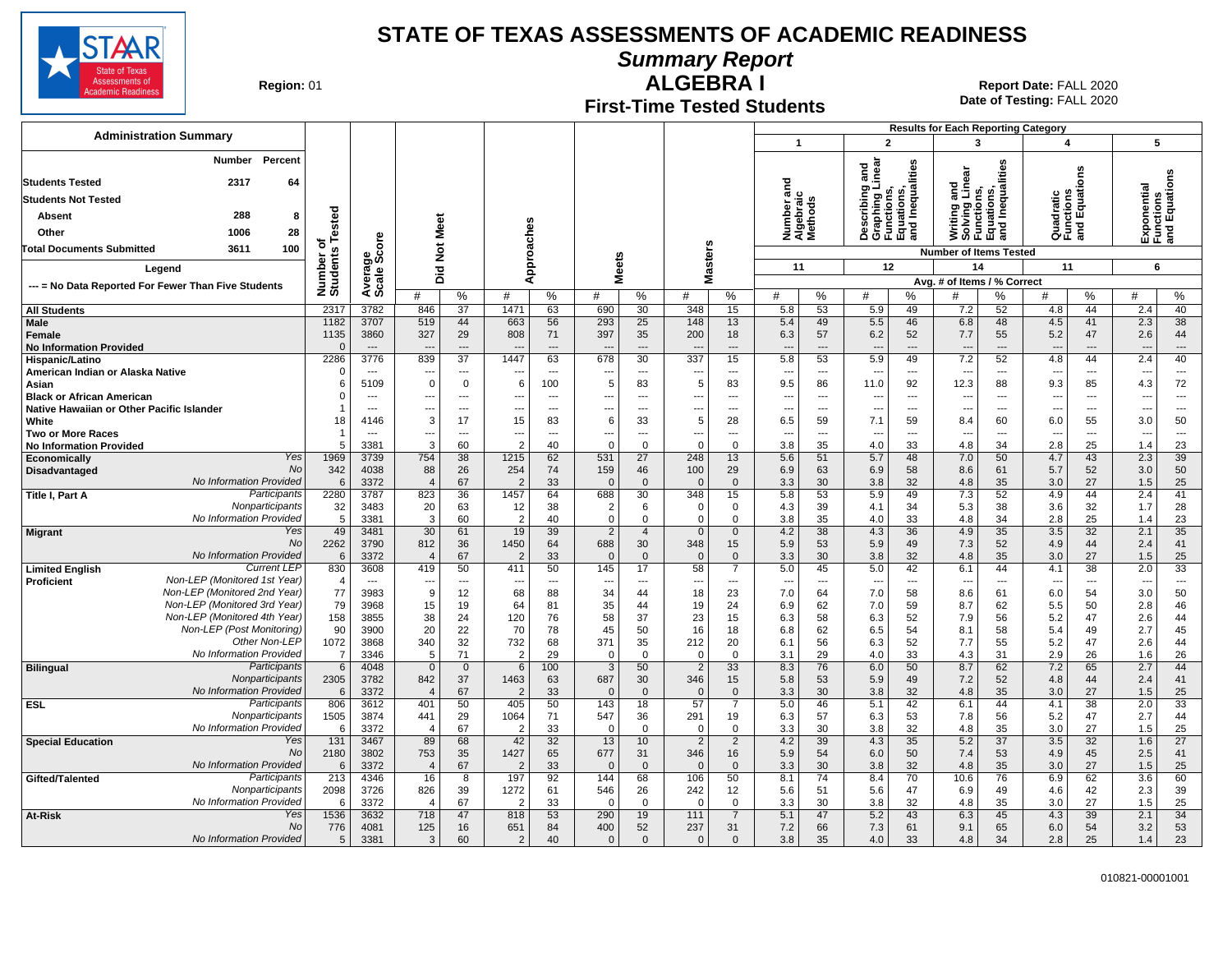

**Summary Report**

**Region: 01** 

#### **Retested Students ALGEBRA I**

**Date of Testing:**  FALL 2020 01 **Report Date:** FALL 2020

| <b>Administration Summary</b>                       |                       |                                  |                                 |                                             |                                |                                   |                                  |                                         |                                         |                            |                                   |                                   |                                                                          |                          | Results for Each Reporting Category*                   |                                             |                                       |                                |                                 |                                           |
|-----------------------------------------------------|-----------------------|----------------------------------|---------------------------------|---------------------------------------------|--------------------------------|-----------------------------------|----------------------------------|-----------------------------------------|-----------------------------------------|----------------------------|-----------------------------------|-----------------------------------|--------------------------------------------------------------------------|--------------------------|--------------------------------------------------------|---------------------------------------------|---------------------------------------|--------------------------------|---------------------------------|-------------------------------------------|
|                                                     |                       |                                  |                                 |                                             |                                |                                   |                                  |                                         |                                         |                            | $\mathbf{1}$                      |                                   | $\overline{2}$                                                           |                          | $\overline{\mathbf{3}}$                                |                                             | $\overline{4}$                        |                                |                                 | 5                                         |
| Percent<br><b>Number</b>                            |                       |                                  |                                 |                                             |                                |                                   |                                  |                                         |                                         |                            |                                   |                                   |                                                                          |                          |                                                        |                                             |                                       |                                |                                 |                                           |
| 505<br>44<br><b>Students Tested</b>                 |                       |                                  |                                 |                                             |                                |                                   |                                  |                                         |                                         |                            | ಕ                                 |                                   | and<br>linear                                                            | Inequalities             | and<br>Linear                                          | lities                                      |                                       | ons                            |                                 | Exponential<br>Functions<br>and Equations |
| <b>Students Not Tested</b>                          |                       |                                  |                                 |                                             |                                |                                   |                                  |                                         |                                         |                            | ā                                 |                                   | െ–<br>Describing<br>Graphing L<br>Functions,<br>Equations,<br>and Inequa |                          | Writing and<br>Solving Lin<br>Functions,<br>Equations, | Inequa                                      | Quadratic<br>Functions<br>and Equatic |                                |                                 |                                           |
| Absent<br>129<br>11                                 |                       |                                  |                                 |                                             |                                |                                   |                                  |                                         |                                         |                            | Number ar<br>Algebraic<br>Methods |                                   |                                                                          |                          |                                                        |                                             |                                       |                                |                                 |                                           |
|                                                     | Tested                |                                  |                                 | Meet                                        |                                |                                   |                                  |                                         |                                         |                            |                                   |                                   |                                                                          |                          |                                                        | 흡흥                                          |                                       |                                |                                 |                                           |
| 45<br>Other<br>514                                  | ৳                     |                                  |                                 |                                             |                                |                                   |                                  |                                         |                                         |                            |                                   |                                   |                                                                          |                          |                                                        |                                             |                                       |                                |                                 |                                           |
| 100<br><b>Total Documents Submitted</b><br>1148     | Number of<br>Students | ge<br>Score                      |                                 | $\frac{5}{2}$                               |                                | Approaches                        |                                  |                                         |                                         | lasters                    |                                   |                                   |                                                                          |                          | <b>Number of Items Tested</b>                          |                                             |                                       |                                |                                 |                                           |
| Legend                                              |                       |                                  | Did                             |                                             |                                |                                   |                                  | <b>Meets</b>                            |                                         |                            | 11                                |                                   |                                                                          | 12                       | 14                                                     |                                             | 11                                    |                                |                                 | 6                                         |
| --- = No Data Reported For Fewer Than Five Students |                       | Average<br>Scale 3               |                                 |                                             |                                |                                   |                                  |                                         | Σ                                       |                            |                                   |                                   |                                                                          |                          | Avg. # of Items / % Correct                            |                                             |                                       |                                |                                 |                                           |
|                                                     |                       |                                  | #                               | %                                           | #                              | %                                 | #                                | %                                       | #                                       | %                          | #                                 | %                                 | #                                                                        | %                        | #                                                      | %                                           | #                                     | %                              | #                               | ℅                                         |
| <b>All Students</b>                                 | 505                   | 3383                             | 385                             | 76                                          | 120                            | 24                                | 6                                | $\overline{1}$                          | $\overline{1}$                          | $\mathbf 0$                | 3.8                               | 35                                | 3.6                                                                      | 30                       | 4.5                                                    | 32                                          | 3.2                                   | 29                             | 1.5                             | $\overline{26}$                           |
| <b>Male</b>                                         | 340<br>165            | 3373<br>3403                     | 260<br>125                      | 76                                          | 80<br>40                       | 24<br>24                          | 5<br>$\overline{1}$              | $\overline{\mathbf{1}}$<br>$\mathbf{1}$ | $\Omega$                                | $\mathbf{0}$<br>$\Omega$   | 3.8<br>3.8                        | 34<br>35                          | 3.6<br>3.7                                                               | 30                       | 4.4<br>4.5                                             | 31<br>32                                    | 3.1<br>3.5                            | 28<br>31                       | 1.5<br>1.6                      | 26<br>26                                  |
| Female<br><b>No Information Provided</b>            | $\Omega$              | $---$                            | $\overline{a}$                  | 76<br>$---$                                 | $\overline{a}$                 | $---$                             | $---$                            | $---$                                   | $\overline{\phantom{a}}$                | $---$                      | $---$                             | $\overline{a}$                    | $\overline{\phantom{a}}$                                                 | 31<br>$---$              | $\overline{a}$                                         | $\overline{\phantom{a}}$                    | $\overline{\phantom{a}}$              | $---$                          | $\overline{\phantom{a}}$        | $---$                                     |
| Hispanic/Latino                                     | 497                   | 3382                             | 381                             | 77                                          | 116                            | 23                                | 6                                | -1                                      |                                         | $\Omega$                   | 3.8                               | 34                                | 3.6                                                                      | 30                       | 4.5                                                    | 32                                          | 3.2                                   | 29                             | 1.5                             | $\overline{26}$                           |
| American Indian or Alaska Native                    | -1                    | $---$                            | ---                             | $\sim$                                      | $\overline{a}$                 | $---$                             | $\overline{\phantom{a}}$         | $---$                                   | $\overline{\phantom{a}}$                | $---$                      | $\overline{\phantom{a}}$          | $\overline{a}$                    | ---                                                                      | $---$                    | $\overline{\phantom{a}}$                               | $\cdots$                                    | $\overline{\phantom{a}}$              | $\overline{\phantom{a}}$       | ---                             | $\overline{\phantom{a}}$                  |
| Asian                                               | $\Omega$              | $---$                            | ---                             | $---$                                       | $\overline{a}$                 | $---$                             | ---                              | $\overline{a}$                          | $\overline{\phantom{a}}$                | $---$                      | $\overline{\phantom{a}}$          | $\overline{a}$                    | ---                                                                      | $\overline{a}$           | $\overline{a}$                                         | $\overline{\phantom{a}}$                    | ---                                   | $\overline{a}$                 | ---                             | $\sim$                                    |
| <b>Black or African American</b>                    | $\mathbf{1}$          | $\overline{\phantom{a}}$         | ---                             | $---$                                       | ---                            | $---$                             | ---                              | $---$                                   | $\overline{\phantom{a}}$                | $\overline{a}$             | ---                               | $\overline{a}$                    | ---                                                                      | ---                      | ---                                                    | $\overline{\phantom{a}}$                    | ---                                   | $\overline{\phantom{a}}$       | ---                             | $\overline{\phantom{a}}$                  |
| Native Hawaiian or Other Pacific Islander<br>White  | $\mathbf 0$<br>5      | $\overline{a}$<br>3575           | ---<br>$\overline{1}$           | ---<br>20                                   | 4                              | ---<br>80                         | ---<br>$\Omega$                  | $\mathbf 0$                             | $\overline{a}$<br>$\Omega$              | $\mathbf 0$                | 5.0                               | ---<br>45                         | --<br>4.2                                                                | 35                       | ---<br>4.8                                             | 34                                          | ---<br>5.2                            | $\overline{\phantom{a}}$<br>47 | 2.0                             | ---<br>33                                 |
| <b>Two or More Races</b>                            | $\mathbf 0$           | $\overline{\phantom{a}}$         | ---                             | $-$                                         |                                | $---$                             | ---                              |                                         | ---                                     | ---                        | ---                               | ---                               | ٠.                                                                       | ---                      | $\overline{\phantom{a}}$                               | ---                                         | ---                                   | $\overline{\phantom{a}}$       | $\overline{\phantom{a}}$        | ---                                       |
| <b>No Information Provided</b>                      | $\overline{1}$        | $\overline{a}$                   | Ξ.                              | $-$                                         | ---                            | $\overline{a}$                    | ---                              | ---                                     | $\overline{\phantom{a}}$                | ---                        | ---                               | ---                               | ---                                                                      | ---                      | ---                                                    | $\overline{\phantom{a}}$                    | ---                                   | $\overline{a}$                 | $\overline{\phantom{a}}$        | $\overline{\phantom{a}}$                  |
| Yes<br>Economically                                 | 432                   | 3380                             | 330                             | 76                                          | 102                            | 24                                | $\overline{4}$                   |                                         | $\mathbf{1}$                            | $\Omega$                   | 3.7                               | 34                                | 3.6                                                                      | 30                       | 4.4                                                    | 31                                          | 3.2                                   | 30                             | 1.5                             | 26                                        |
| No<br>Disadvantaged<br>No Information Provided      | 72                    | 3401                             | 54                              | 75                                          | 18                             | 25                                | $\overline{2}$                   | 3                                       | $\Omega$                                | $\Omega$                   | 4.2                               | 38                                | 3.6                                                                      | 30                       | 4.9                                                    | 35                                          | 2.8                                   | 26                             | 1.6                             | 27                                        |
| Participants<br>Title I, Part A                     | $\overline{1}$<br>473 | $\overline{\phantom{a}}$<br>3382 | 362                             | $\overline{\phantom{a}}$<br>$\overline{77}$ | 111                            | $\overline{a}$<br>$\overline{23}$ | $\overline{a}$<br>$\overline{5}$ | -1                                      |                                         | $\mathbf 0$                | $\overline{a}$<br>3.8             | ---<br>34                         | $\overline{\phantom{a}}$<br>3.6                                          | ---<br>30                | $\overline{\phantom{a}}$<br>4.5                        | $\overline{\phantom{a}}$<br>$\overline{32}$ | 3.2                                   | $\overline{\phantom{a}}$<br>29 | $\overline{\phantom{a}}$<br>1.5 | $---$<br>26                               |
| Nonparticipants                                     | 31                    | 3404                             | 22                              | 71                                          | 9                              | 29                                | $\overline{1}$                   | 3                                       | $\mathbf 0$                             | $\mathbf 0$                | 4.2                               | 38                                | 3.5                                                                      | 29                       | 4.4                                                    | 31                                          | 3.4                                   | 31                             | 1.8                             | 30                                        |
| No Information Provided                             | $\overline{1}$        | $\overline{a}$                   | ---                             | $\overline{a}$                              | $\overline{a}$                 | $\overline{a}$                    | ---                              | $\overline{\phantom{a}}$                | $\overline{a}$                          | $\overline{a}$             | $\overline{a}$                    | ---                               | $\overline{\phantom{a}}$                                                 | $\sim$                   | $\overline{a}$                                         | $\overline{a}$                              | $\sim$                                | $\overline{a}$                 | ---                             | $\overline{\phantom{a}}$                  |
| Yes<br><b>Migrant</b>                               | 18                    | 3426                             | 13                              | 72                                          | $\sqrt{5}$                     | 28                                | $\mathbf{0}$                     | $\Omega$                                | $\Omega$                                | $\mathbf{0}$               | 4.6                               | 42                                | 3.8                                                                      | 32                       | 4.7                                                    | 34                                          | 3.0                                   | 27                             | 1.5                             | 25                                        |
| <b>No</b><br>No Information Provided                | 486                   | 3381                             | 371                             | 76                                          | 115                            | 24                                | 6                                | $\mathbf{1}$                            | -1                                      | $\mathbf{0}$               | 3.8                               | 34                                | 3.6                                                                      | 30                       | 4.4                                                    | 32                                          | 3.2                                   | 29                             | 1.6                             | 26                                        |
| <b>Current LEP</b><br><b>Limited English</b>        | $\overline{1}$<br>257 | $---$<br>3366                    | $\overline{\phantom{a}}$<br>203 | $\overline{a}$<br>79                        | $\overline{\phantom{a}}$<br>54 | $---$<br>$\overline{21}$          | $\overline{\phantom{a}}$         | $---$<br>$\Omega$                       | $\overline{a}$                          | $---$<br>$\Omega$          | $---$<br>3.7                      | $\overline{a}$<br>$\overline{34}$ | $\overline{\phantom{a}}$<br>3.6                                          | $\overline{a}$<br>30     | $\overline{a}$<br>4.4                                  | $\overline{\phantom{a}}$<br>31              | $\overline{\phantom{a}}$<br>3.0       | $---$<br>$\overline{27}$       | $\overline{\phantom{a}}$<br>1.5 | $---$<br>25                               |
| Non-LEP (Monitored 1st Year)<br>Proficient          | $\overline{4}$        | $---$                            | ---                             | $---$                                       | ---                            | $---$                             | $\overline{\phantom{a}}$         | $---$                                   | $\overline{\phantom{a}}$                | $---$                      | $\overline{\phantom{a}}$          | ---                               | $\overline{\phantom{a}}$                                                 | $---$                    | $\overline{\phantom{a}}$                               | ---                                         | $\overline{\phantom{a}}$              | $---$                          | $\overline{\phantom{a}}$        | $\overline{\phantom{a}}$                  |
| Non-LEP (Monitored 2nd Year)                        | $\,$ 5 $\,$           | 3449                             | 3                               | 60                                          | 2                              | 40                                | $\mathbf 0$                      | $\mathbf 0$                             | $\Omega$                                | $\mathbf 0$                | 4.6                               | 42                                | 2.4                                                                      | 20                       | 4.8                                                    | 34                                          | 3.6                                   | 33                             | 2.8                             | 47                                        |
| Non-LEP (Monitored 3rd Year)                        | $\sqrt{5}$            | 3497                             | 3                               | 60                                          | $\overline{2}$                 | 40                                | $\mathbf 0$                      | $\Omega$                                | $\Omega$                                | $\mathbf 0$                | 4.6                               | 42                                | 4.4                                                                      | 37                       | 4.6                                                    | 33                                          | 4.0                                   | 36                             | 1.8                             | 30                                        |
| Non-LEP (Monitored 4th Year)                        | 11                    | 3432                             | 9                               | 82                                          | $\overline{2}$                 | 18                                | $\overline{1}$                   | 9                                       |                                         | $\Omega$                   | 3.5                               | 32                                | 3.5                                                                      | 29                       | 5.7                                                    | 41                                          | 3.4                                   | 31                             | 1.6                             | 27                                        |
| Non-LEP (Post Monitoring)<br>Other Non-LEP          | 11<br>211             | 3443<br>3396                     | 8<br>154                        | 73<br>73                                    | 3<br>57                        | 27<br>27                          | $\mathbf 0$<br>$\overline{4}$    | $\Omega$<br>$\overline{2}$              | $\Omega$<br>$\Omega$                    | $\Omega$<br>$\Omega$       | 4.1<br>3.9                        | 37<br>35                          | 4.0<br>3.7                                                               | 33<br>31                 | 4.8<br>4.4                                             | 34<br>32                                    | 3.8<br>3.4                            | 35<br>31                       | 1.1<br>1.6                      | 18<br>26                                  |
| No Information Provided                             | $\overline{1}$        | $\overline{\phantom{a}}$         | ---                             | $---$                                       | $\overline{a}$                 | $---$                             | ---                              | $\overline{a}$                          | $\overline{\phantom{a}}$                | $\overline{a}$             | $\overline{\phantom{a}}$          | $\overline{a}$                    | $\overline{\phantom{a}}$                                                 | ---                      | $\overline{\phantom{a}}$                               | $\overline{\phantom{a}}$                    | $\overline{\phantom{a}}$              | $\overline{a}$                 | $\overline{\phantom{a}}$        | $\overline{\phantom{a}}$                  |
| Participants<br><b>Bilingual</b>                    | $\overline{0}$        | $\overline{\phantom{a}}$         | $\overline{\phantom{a}}$        | $\overline{\phantom{a}}$                    |                                | $\overline{a}$                    | $\overline{\phantom{a}}$         | $\overline{\phantom{a}}$                |                                         | ---                        | $\overline{\phantom{a}}$          | ---                               | $\overline{\phantom{a}}$                                                 | ---                      | $\overline{\phantom{a}}$                               | $\overline{\phantom{a}}$                    | $\overline{\phantom{a}}$              | $\cdots$                       |                                 | $\cdots$                                  |
| Nonparticipants                                     | 503                   | 3383                             | 384                             | 76                                          | 119                            | 24                                | 6                                | $\overline{1}$                          | $\overline{1}$                          | $\Omega$                   | 3.8                               | 34                                | 3.6                                                                      | 30                       | 4.5                                                    | 32                                          | 3.2                                   | 29                             | 1.5                             | 26                                        |
| No Information Provided                             | $\overline{2}$        | $\overline{\phantom{a}}$         |                                 |                                             |                                |                                   | $\overline{a}$                   |                                         |                                         | ---                        |                                   | ---                               | $\overline{\phantom{a}}$                                                 |                          |                                                        | $\overline{\phantom{a}}$                    |                                       | $\overline{\phantom{a}}$       |                                 | $\overline{\phantom{a}}$                  |
| Participants<br><b>ESL</b><br>Nonparticipants       | 241                   | 3364                             | 192                             | 80                                          | 49                             | $\overline{20}$                   | $\overline{1}$                   | $\mathbf 0$                             |                                         | $\mathbf 0$<br>$\mathbf 0$ | 3.7                               | 34                                | 3.6                                                                      | 30                       | 4.4                                                    | 31                                          | 3.0                                   | 27                             | 1.5                             | 25                                        |
| No Information Provideo                             | 262<br>$\overline{2}$ | 3400<br>$---$                    | 192<br>---                      | 73<br>$\overline{a}$                        | 70<br>$\overline{a}$           | 27<br>$\overline{a}$              | 5<br>$\overline{a}$              | $\overline{2}$<br>$\overline{a}$        | $\mathbf 0$<br>$\overline{\phantom{a}}$ | $- - -$                    | 3.9<br>$\overline{a}$             | 35<br>---                         | 3.7<br>$\sim$                                                            | 31<br>---                | 4.5<br>$\sim$                                          | 32<br>$\overline{\phantom{a}}$              | 3.4<br>$\overline{\phantom{a}}$       | 31<br>$---$                    | 1.6<br>--                       | 26<br>$\sim$                              |
| Yes<br><b>Special Education</b>                     | 75                    | 3312                             | 65                              | 87                                          | 10                             | 13                                | $\mathbf{0}$                     | $\Omega$                                | $\Omega$                                | $\mathbf{0}$               | 3.2                               | 29                                | 3.4                                                                      | 28                       | 4.1                                                    | 30                                          | 3.1                                   | 28                             | 1.1                             | 19                                        |
| <b>No</b>                                           | 429                   | 3395                             | 319                             | 74                                          | 110                            | 26                                | 6                                | $\mathbf{1}$                            | -1                                      | $\mathbf{0}$               | 3.9                               | 35                                | 3.7                                                                      | 31                       | 4.5                                                    | 32                                          | 3.2                                   | 29                             | 1.6                             | 27                                        |
| No Information Provided                             | $\overline{1}$        | $\overline{a}$                   | ---                             | $\overline{\phantom{a}}$                    | $---$                          | $---$                             | $\overline{\phantom{a}}$         | $- - -$                                 | $\overline{\phantom{a}}$                | $---$                      | $\overline{a}$                    | $\overline{a}$                    | $\overline{\phantom{a}}$                                                 | ---                      | $\overline{\phantom{a}}$                               | $\overline{\phantom{a}}$                    | $\overline{\phantom{a}}$              | $---$                          | $\overline{\phantom{a}}$        | $---$                                     |
| Participants<br>Gifted/Talented                     | $\overline{4}$        | $---$                            | ---                             | $\sim$                                      | $---$                          | $---$                             | $\sim$                           | $---$                                   | $\sim$                                  | $---$                      | $---$                             | $---$                             | $\overline{\phantom{a}}$                                                 | $\overline{\phantom{a}}$ | $\ddotsc$                                              | $\overline{a}$                              | $\sim$                                | $---$                          | $\sim$                          | $---$                                     |
| Nonparticipants<br>No Information Provided          | 500<br>$\overline{1}$ | 3384<br>$---$                    | 381<br>$\overline{a}$           | 76<br>$---$                                 | 119<br>$\sim$                  | 24<br>$---$                       | 6<br>$\overline{a}$              | $\overline{1}$<br>$\overline{a}$        | $\overline{1}$<br>$\overline{a}$        | $\mathbf 0$<br>$---$       | 3.8<br>$\overline{a}$             | 35<br>---                         | 3.6<br>$\sim$                                                            | 30<br>$\overline{a}$     | 4.5<br>$\overline{a}$                                  | 32<br>$\overline{\phantom{a}}$              | 3.2<br>$\overline{\phantom{a}}$       | 29<br>$---$                    | 1.6<br>---                      | 26<br>$\sim$                              |
| Yes<br>At-Risk                                      | 476                   | 3386                             | 360                             | 76                                          | 116                            | 24                                | 6                                |                                         |                                         | $\Omega$                   | 3.8                               | 35                                | 3.7                                                                      | 30                       | 4.4                                                    | 32                                          | 3.2                                   | 29                             | 1.6                             | 26                                        |
| <b>No</b>                                           | 28                    | 3337                             | 24                              | 86                                          | 4                              | 14                                | $\mathbf 0$                      | $\mathbf 0$                             | $\mathbf 0$                             | $\mathbf 0$                | 2.9                               | 27                                | 3.4                                                                      | 28                       | 4.7                                                    | 33                                          | 3.2                                   | 29                             | 1.3                             | 22                                        |
| No Information Provided                             | $\mathbf{1}$          | $---$                            | ---                             | $\overline{\phantom{a}}$                    | $\overline{a}$                 | $\overline{a}$                    | $\overline{\phantom{a}}$         | $\overline{\phantom{a}}$                | $\overline{a}$                          | $\overline{a}$             | $\overline{\phantom{a}}$          | $\overline{a}$                    | ---                                                                      | $---$                    | ---                                                    | $\overline{\phantom{a}}$                    | $\overline{\phantom{a}}$              | $\overline{a}$                 | $\overline{\phantom{a}}$        | ---                                       |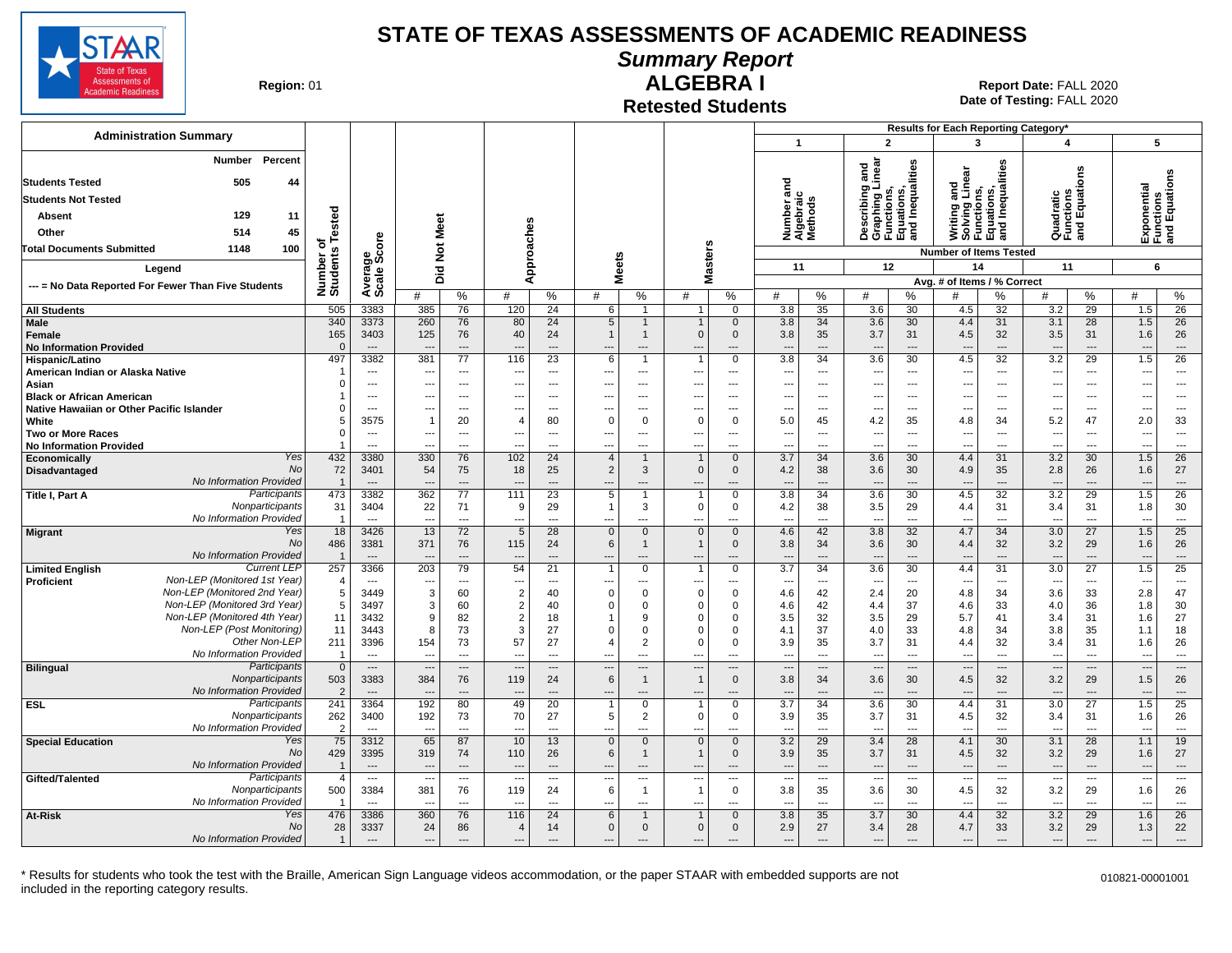

**Summary Report**

**Region: 01** 

# **All Students**

**BIOLOGY** 01 **Report Date:** FALL 2020 **Date of Testing:**  FALL 2020

|                                                                                            |                        |                                                      |                        |                                   |                                                      |                         |                                 |                |                                 |                    |                                 |                       |                                 |            | Results for Each Reporting Category*  |            |                                    |                                |                                 |                                 |
|--------------------------------------------------------------------------------------------|------------------------|------------------------------------------------------|------------------------|-----------------------------------|------------------------------------------------------|-------------------------|---------------------------------|----------------|---------------------------------|--------------------|---------------------------------|-----------------------|---------------------------------|------------|---------------------------------------|------------|------------------------------------|--------------------------------|---------------------------------|---------------------------------|
| <b>Administration Summary</b>                                                              |                        |                                                      |                        |                                   |                                                      |                         |                                 |                |                                 |                    | $\overline{1}$                  |                       | $\overline{2}$                  |            | 3                                     |            | $\overline{\mathbf{4}}$            |                                |                                 | 5                               |
| Number<br>Percent                                                                          |                        |                                                      |                        |                                   |                                                      |                         |                                 |                |                                 |                    |                                 |                       |                                 |            | 꾿                                     |            | and                                |                                | erdependence                    |                                 |
| <b>Students Tested</b><br>4382<br>61                                                       |                        |                                                      |                        |                                   |                                                      |                         |                                 |                |                                 |                    | Structure<br>Function           |                       | Mechanisms<br>of Genetics       |            | logical<br>»lution and<br>ssification |            |                                    |                                |                                 | ithin<br>nvironmental           |
| <b>Students Not Tested</b>                                                                 |                        |                                                      |                        |                                   |                                                      |                         |                                 |                |                                 |                    |                                 |                       |                                 |            |                                       |            | Biological<br>Processes<br>Systems |                                |                                 |                                 |
| 792<br>11<br>Absent                                                                        | Tested                 |                                                      |                        |                                   |                                                      |                         |                                 |                |                                 |                    |                                 |                       |                                 |            |                                       |            |                                    |                                |                                 | stems                           |
| Other<br>2052<br>28                                                                        |                        |                                                      | Meet                   |                                   |                                                      |                         |                                 |                |                                 |                    | ិច<br>តូ                        |                       |                                 |            | <b>DES</b><br>RESE                    |            |                                    |                                | Ē                               | ្តិចិន្ត្                       |
| 100<br>7226<br><b>Total Documents Submitted</b>                                            | ৳                      | ge<br>Score                                          | $\rm \breve{z}$        |                                   |                                                      |                         |                                 |                |                                 |                    |                                 |                       |                                 |            | <b>Number of Items Tested</b>         |            |                                    |                                |                                 |                                 |
| Legend                                                                                     | Number of<br>Students  |                                                      |                        |                                   | Approaches                                           |                         |                                 | <b>Meets</b>   | lasters                         |                    | 10                              |                       | 10                              |            | 10                                    |            | 10                                 |                                |                                 | 10                              |
| --- = No Data Reported For Fewer Than Five Students                                        |                        | Averag<br>Scale                                      | Did                    |                                   |                                                      |                         |                                 |                | ż                               |                    |                                 |                       |                                 |            | Avg. # of Items / % Correct           |            |                                    |                                |                                 |                                 |
|                                                                                            |                        |                                                      | #                      | %                                 | #                                                    | %                       | #                               | %              | #                               | %                  | #                               | %                     | #                               | $\%$       | #                                     | %          | #                                  | $\%$                           | #                               | $\%$                            |
| <b>All Students</b>                                                                        | 4382                   | 3887                                                 | 1422                   | 32                                | 2960                                                 | 68                      | 1702                            | 39             | 489                             | 11                 | 4.6                             | 46                    | 4.4                             | 44         | 5.9                                   | 59         | 5.5                                | 55                             | 5.8                             | 58                              |
| Male                                                                                       | 2308<br>2074           | 3860                                                 | 824                    | 36                                | 1484                                                 | 64                      | 853<br>849                      | 37             | 254                             | 11                 | 4.4                             | 44                    | 4.2                             | 42         | 5.8                                   | 58         | 5.3                                | 53                             | 5.8                             | 58                              |
| Female<br><b>No Information Provided</b>                                                   | $\Omega$               | 3916<br>$\overline{\phantom{a}}$                     | 598<br>---             | 29<br>$\overline{\phantom{a}}$    | 1476                                                 | 71<br>$\overline{a}$    | $\overline{\phantom{a}}$        | 41<br>---      | 235<br>$\overline{\phantom{a}}$ | 11<br>---          | 4.7<br>$\overline{\phantom{a}}$ | 47<br>$\overline{a}$  | 4.6<br>$\overline{\phantom{a}}$ | 46<br>---  | 6.0<br>$\overline{\phantom{a}}$       | 60<br>---  | 5.7<br>$\overline{\phantom{a}}$    | 57<br>$\overline{\phantom{a}}$ | 5.9<br>$\overline{\phantom{a}}$ | 59<br>$\cdots$                  |
| Hispanic/Latino                                                                            | 4326                   | 3882                                                 | 1412                   | 33                                | 2914                                                 | 67                      | 1665                            | 38             | 469                             | 11                 | 4.5                             | 45                    | 4.4                             | 44         | 5.9                                   | 59         | 5.5                                | 55                             | 5.8                             | $\overline{58}$                 |
| American Indian or Alaska Native                                                           | $\Omega$               | $\overline{\phantom{a}}$                             | ---                    | $\hspace{0.05cm} \ldots$          | $\sim$                                               | $\overline{a}$          | $\overline{\phantom{a}}$        | ---            | ---                             | ---                | $\overline{\phantom{a}}$        | $\overline{a}$        | $\overline{\phantom{a}}$        | ---        | ---                                   | ---        | $\overline{\phantom{a}}$           | $\overline{a}$                 | $\overline{\phantom{a}}$        | $\overline{\phantom{a}}$        |
| Asian                                                                                      | 8<br>3                 | 4695                                                 | $\Omega$               | 0                                 | 8                                                    | 100                     | 8                               | 100            | $\overline{4}$                  | 50                 | 7.9                             | 79                    | 7.5                             | 75         | 8.5                                   | 85         | 7.9                                | 79                             | 9.4                             | 94                              |
| <b>Black or African American</b><br>Native Hawaiian or Other Pacific Islander              | $\overline{2}$         | $\overline{\phantom{a}}$<br>$\overline{\phantom{a}}$ | ---<br>---             | $\overline{\phantom{a}}$<br>$---$ | $\overline{\phantom{a}}$<br>$\overline{\phantom{a}}$ | $\overline{a}$<br>$---$ | $\overline{\phantom{a}}$<br>--- | ---<br>---     | ---<br>---                      | ---<br>---         | ---<br>---                      | $\overline{a}$<br>--- | $\sim$<br>---                   | ---<br>--- | ---<br>$\overline{\phantom{a}}$       | ---<br>--- | $\overline{\phantom{a}}$<br>---    | $\scriptstyle\cdots$<br>$---$  | ---<br>---                      | $\hspace{0.05cm} \ldots$<br>--- |
| White                                                                                      | 32                     | 4266                                                 | $\overline{7}$         | 22                                | 25                                                   | 78                      | 22                              | 69             | 13                              | 41                 | 5.7                             | 57                    | 5.8                             | 58         | 7.1                                   | 71         | 6.8                                | 68                             | 7.0                             | 70                              |
| <b>Two or More Races</b>                                                                   | 5                      | 4245                                                 |                        | 20                                |                                                      | 80                      | 3                               | 60             | $\overline{2}$                  | 40                 | 6.4                             | 64                    | 5.0                             | 50         | 7.4                                   | 74         | 6.8                                | 68                             | 7.0                             | 70                              |
| <b>No Information Provided</b><br>Yes                                                      | 6                      | 3504                                                 |                        | 33                                |                                                      | 67                      | $\Omega$                        | $\Omega$       | $\Omega$                        | $\Omega$           | 3.2                             | 32                    | 2.8                             | 28         | 4.3                                   | 43         | 3.8                                | 38                             | 4.0                             | 40                              |
| Economically<br><b>No</b><br>Disadvantaged                                                 | 3554<br>822            | 3832<br>4128                                         | 1260<br>160            | 35<br>19                          | 2294<br>662                                          | 65<br>81                | 1216<br>486                     | 34<br>59       | 305<br>184                      | 9<br>22            | 4.3<br>5.7                      | 43<br>57              | 4.2<br>5.3                      | 42<br>53   | 5.7<br>6.9                            | 57<br>69   | 5.3<br>6.4                         | 53<br>64                       | 5.6<br>6.9                      | 56<br>69                        |
| No Information Provided                                                                    | 6                      | 3471                                                 | $\overline{2}$         | 33                                |                                                      | 67                      | $\mathbf{0}$                    | $\overline{0}$ | $\Omega$                        | $\mathbf{0}$       | 3.0                             | 30                    | 3.0                             | 30         | 4.0                                   | 40         | 3.5                                | 35                             | 3.8                             | 38                              |
| Participants<br>Title I, Part A                                                            | 4288                   | 3893                                                 | 1373                   | $\overline{32}$                   | 2915                                                 | 68                      | 1690                            | 39             | 488                             | 11                 | 4.6                             | 46                    | 4.4                             | 44         | 5.9                                   | 59         | 5.5                                | 55                             | 5.9                             | 59                              |
| Nonparticipants<br>No Information Provided                                                 | 87                     | 3588                                                 | 46<br>3                | 53<br>43                          | 41                                                   | 47<br>57                | 11                              | 13             | -1                              | -1<br>$\mathbf 0$  | 3.1<br>2.9                      | 31<br>29              | 3.3                             | 33         | 4.5                                   | 45         | 4.4                                | 44<br>39                       | 4.3<br>4.0                      | 43                              |
| Yes<br><b>Migrant</b>                                                                      | $\overline{7}$<br>94   | 3451<br>3509                                         | 63                     | 67                                | 31                                                   | 33                      | -1<br>6                         | 14<br>6        | $\mathbf 0$                     | $\overline{1}$     | 3.0                             | 30                    | 3.0<br>3.2                      | 30<br>32   | 3.6<br>4.1                            | 36<br>41   | 3.9<br>3.9                         | 39                             | 3.6                             | 40<br>36                        |
| No                                                                                         | 4281                   | 3896                                                 | 1357                   | 32                                | 2924                                                 | 68                      | 1695                            | 40             | 488                             | 11                 | 4.6                             | 46                    | 4.4                             | 44         | 5.9                                   | 59         | 5.5                                | 55                             | 5.9                             | 59                              |
| No Information Provided                                                                    | $\overline{7}$         | 3553                                                 | $\overline{2}$         | 29                                | 5                                                    | 71                      | $\overline{\mathbf{1}}$         | 14             | $\overline{0}$                  | $\Omega$           | 3.4                             | 34                    | 3.6                             | 36         | 4.4                                   | 44         | 3.9                                | 39                             | 4.0                             | 40                              |
| <b>Current LEP</b><br><b>Limited English</b><br>Non-LEP (Monitored 1st Year)<br>Proficient | 1613<br>18             | 3572<br>4111                                         | 931<br>-5              | 58<br>28                          | 682<br>13                                            | 42<br>72                | 201<br>9                        | 12<br>50       | 21<br>$\overline{4}$            | -1<br>22           | 3.4<br>5.5                      | 34<br>55              | 3.5<br>5.2                      | 35<br>52   | 4.3<br>6.7                            | 43<br>67   | 4.1<br>6.0                         | 41<br>60                       | 4.1<br>6.5                      | 41<br>65                        |
| Non-LEP (Monitored 2nd Year)                                                               | 128                    | 3951                                                 | 23                     | 18                                | 105                                                  | 82                      | 59                              | 46             | $\overline{7}$                  | 5                  | 4.6                             | 46                    | 4.5                             | 45         | 6.7                                   | 67         | 5.8                                | 58                             | 6.6                             | 66                              |
| Non-LEP (Monitored 3rd Year)                                                               | 163                    | 4024                                                 | 24                     | 15                                | 139                                                  | 85                      | 81                              | 50             | 16                              | 10                 | 5.1                             | 51                    | 4.5                             | 45         | 6.9                                   | 69         | 6.1                                | 61                             | 7.0                             | 70                              |
| Non-LEP (Monitored 4th Year)                                                               | 290                    | 4071                                                 | 33                     | 11                                | 257                                                  | 89                      | 153                             | 53             | 43                              | 15                 | 5.1                             | 51                    | 4.8                             | 48         | 7.0                                   | 70         | 6.4                                | 64                             | 7.0                             | 70                              |
| Non-LEP (Post Monitoring)<br>Other Non-LEP                                                 | 281                    | 4182                                                 | 19                     | 7                                 | 262                                                  | 93                      | 180                             | 64             | 50                              | 18                 | 5.8                             | 58                    | 5.2                             | 52         | 7.4                                   | 74         | 6.8                                | 68                             | 7.5                             | 75                              |
| No Information Provided                                                                    | 1882<br>$\overline{7}$ | 4067<br>3460                                         | 384<br>-3              | 20<br>43                          | 1498<br>4                                            | 80<br>57                | 1019<br>$\mathbf 0$             | 54<br>$\Omega$ | 348<br>$\Omega$                 | 18<br>$\Omega$     | 5.3<br>2.9                      | 53<br>29              | 5.0<br>2.7                      | 50<br>27   | 6.7<br>4.3                            | 67<br>43   | 6.3<br>3.4                         | 63<br>34                       | 6.7<br>3.7                      | 67<br>37                        |
| Participants<br><b>Bilingual</b>                                                           | 13                     | 3784                                                 | $\overline{4}$         | 31                                | 9                                                    | 69                      | 3                               | 23             | $\overline{1}$                  | 8                  | 4.2                             | 42                    | 4.6                             | 46         | 5.6                                   | 56         | 4.5                                | 45                             | 4.9                             | 49                              |
| Nonparticipants                                                                            | 4361                   | 3888                                                 | 1416                   | 32                                | 2945                                                 | 68                      | 1698                            | 39             | 488                             | 11                 | 4.6                             | 46                    | 4.4                             | 44         | 5.9                                   | 59         | 5.5                                | 55                             | 5.8                             | 58                              |
| No Information Provideo<br>Participants<br><b>ESL</b>                                      | 8<br>1559              | 3566<br>3574                                         | $\overline{2}$<br>898  | 25<br>58                          | 6<br>661                                             | 75<br>42                | $\overline{1}$<br>198           | 13<br>13       | $\overline{0}$<br>20            | $\mathbf{0}$<br>1  | 3.3<br>3.4                      | 33<br>34              | 3.5<br>3.5                      | 35<br>35   | 4.8<br>4.3                            | 48<br>43   | 3.8<br>4.1                         | 38<br>41                       | 4.3<br>4.1                      | 43<br>41                        |
| Nonparticipants                                                                            | 2816                   | 4061                                                 | 522                    | 19                                | 2294                                                 | 81                      | 1504                            | 53             | 469                             | 17                 | 5.2                             | 52                    | 4.9                             | 49         | 6.7                                   | 67         | 6.3                                | 63                             | 6.8                             | 68                              |
| No Information Provided                                                                    | $\overline{7}$         | 3497                                                 | $\overline{2}$         | 29                                | 5                                                    | 71                      | $\mathbf 0$                     | $\Omega$       | $\overline{0}$                  | $\mathbf{0}$       | 2.9                             | 29                    | 3.0                             | 30         | 4.4                                   | 44         | 3.4                                | 34                             | 4.1                             | 41                              |
| Yes<br><b>Special Education</b>                                                            | 337                    | 3520                                                 | 225                    | 67                                | 112                                                  | 33                      | 27                              | 8              | 6                               | $\overline{2}$     | 3.0                             | 30                    | 3.1                             | 31         | 4.1                                   | 41         | 3.8                                | 38                             | 4.0                             | 40                              |
| <b>No</b><br>No Information Provided                                                       | 4038<br>$\overline{7}$ | 3918<br>3553                                         | 1195<br>$\overline{2}$ | 30<br>29                          | 2843<br>5                                            | 70<br>71                | 1674<br>$\overline{1}$          | 41<br>14       | 483<br>$\Omega$                 | 12<br>$\mathbf{0}$ | 4.7<br>3.4                      | 47<br>34              | 4.5<br>3.6                      | 45<br>36   | 6.0<br>4.4                            | 60<br>44   | 5.6<br>3.9                         | 56<br>39                       | 6.0<br>4.0                      | 60<br>40                        |
| Participants<br>Gifted/Talented                                                            | 551                    | 4517                                                 | 6                      | $\overline{1}$                    | 545                                                  | 99                      | 485                             | 88             | 237                             | 43                 | 7.1                             | 71                    | 6.5                             | 65         | 8.4                                   | 84         | 7.9                                | 79                             | 8.7                             | 87                              |
| Nonparticipants                                                                            | 3825                   | 3797                                                 | 1414                   | 37                                | 2411                                                 | 63                      | 1217                            | 32             | 252                             | $\overline{7}$     | 4.2                             | 42                    | 4.1                             | 41         | 5.5                                   | 55         | 5.1                                | 51                             | 5.4                             | 54                              |
| No Information Provideo                                                                    | 6                      | 3471                                                 | 2                      | 33                                |                                                      | 67                      | $\mathbf 0$                     | $\mathbf 0$    | $\overline{0}$                  | $\mathbf 0$        | 3.0                             | 30                    | 3.0                             | 30         | 4.0                                   | 40         | 3.5                                | 35                             | 3.8                             | 38                              |
| Yes<br>At-Risk<br>No                                                                       | 2789<br>1588           | 3662<br>4283                                         | 1320<br>100            | 47<br>6                           | 1469<br>1488                                         | 53<br>94                | 552<br>1150                     | 20<br>72       | 70<br>419                       | 3<br>26            | 3.6<br>6.2                      | 36<br>62              | 3.7<br>5.7                      | 37<br>57   | 4.9<br>7.6                            | 49<br>76   | 4.5<br>7.2                         | 45<br>72                       | 4.7<br>7.8                      | 47<br>78                        |
| No Information Provided                                                                    | 5                      | 3435                                                 | $\overline{2}$         | 40                                | 3                                                    | 60                      | $\mathbf{0}$                    | $\mathbf{0}$   | $\overline{0}$                  | $\mathbf{0}$       | 2.8                             | 28                    | 2.6                             | 26         | 3.4                                   | 34         | 3.8                                | 38                             | 4.0                             | 40                              |
|                                                                                            |                        |                                                      |                        |                                   |                                                      |                         |                                 |                |                                 |                    |                                 |                       |                                 |            |                                       |            |                                    |                                |                                 |                                 |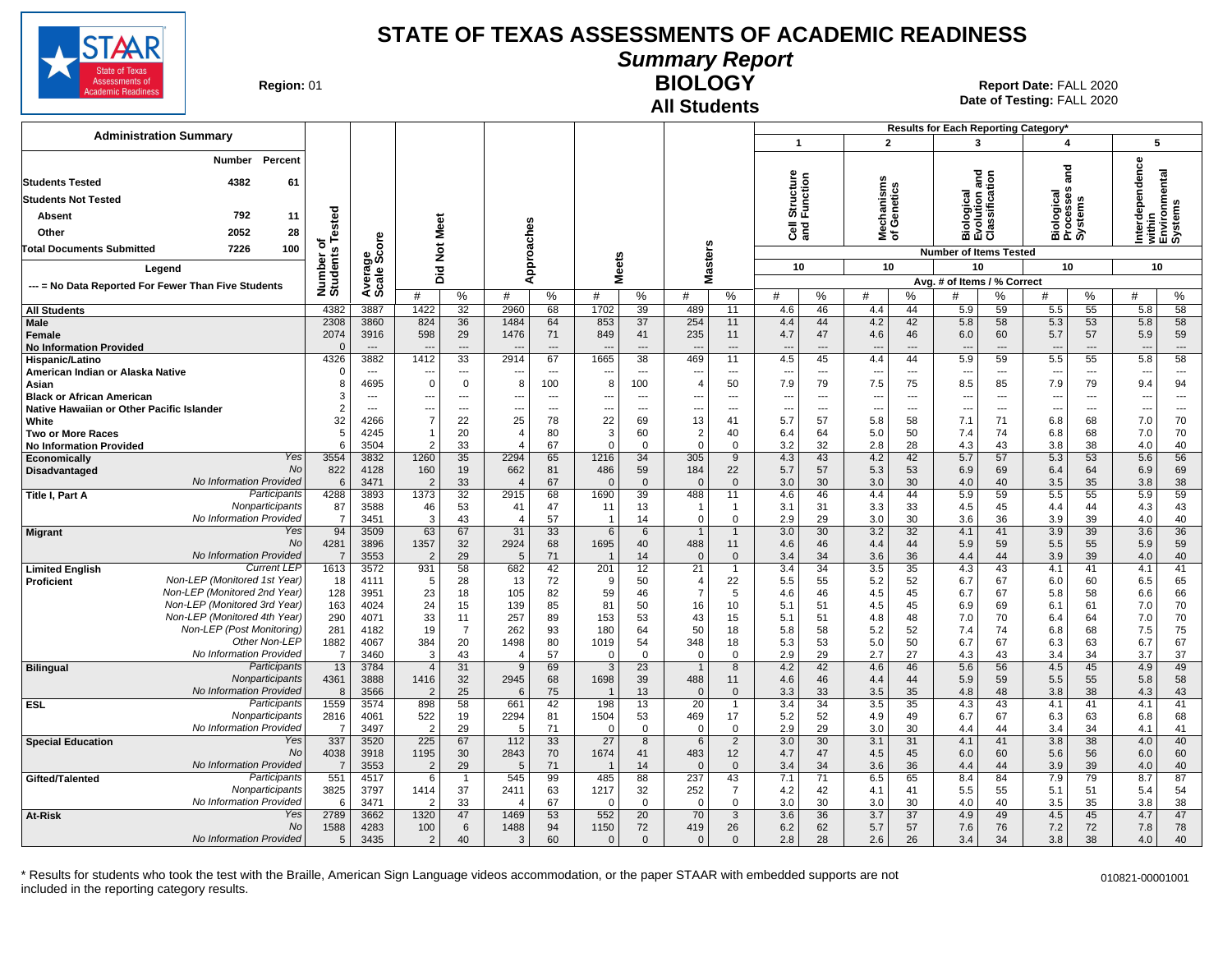

**Summary Report**

**Region: 01** 

## **First-Time Tested Students**

**BIOLOGY** 01 **Report Date:** FALL 2020 **Date of Testing:**  FALL 2020

|                                                                                   |                        |                  |                                |                                         |                            |                       |                               |                                 |                                 |                                |                                 |                |                                 |                       | <b>Results for Each Reporting Category</b>   |                          |                                    |             |                                                          |             |
|-----------------------------------------------------------------------------------|------------------------|------------------|--------------------------------|-----------------------------------------|----------------------------|-----------------------|-------------------------------|---------------------------------|---------------------------------|--------------------------------|---------------------------------|----------------|---------------------------------|-----------------------|----------------------------------------------|--------------------------|------------------------------------|-------------|----------------------------------------------------------|-------------|
| <b>Administration Summary</b>                                                     |                        |                  |                                |                                         |                            |                       |                               |                                 |                                 |                                | $\mathbf{1}$                    |                | $\overline{2}$                  |                       | 3                                            |                          | 4                                  |             | 5                                                        |             |
| Number Percent                                                                    |                        |                  |                                |                                         |                            |                       |                               |                                 |                                 |                                |                                 |                |                                 |                       |                                              |                          |                                    |             | Interdependence<br> within<br> Environmental<br> Systems |             |
| <b>Students Tested</b><br>3580<br>66                                              |                        |                  |                                |                                         |                            |                       |                               |                                 |                                 |                                | e<br>U<br>Structure<br>Function |                |                                 |                       | and<br>logical<br>»lution and<br>ssification |                          | and                                |             |                                                          |             |
| <b>Students Not Tested</b>                                                        |                        |                  |                                |                                         |                            |                       |                               |                                 |                                 |                                |                                 |                |                                 |                       |                                              |                          |                                    |             |                                                          |             |
| 578<br>11<br>Absent                                                               | ed                     |                  |                                |                                         |                            |                       |                               |                                 |                                 |                                |                                 |                | lechanisms<br>f Genetics        |                       |                                              |                          | Biological<br>Processes<br>Systems |             |                                                          |             |
| Other<br>1287<br>24                                                               | ē5                     |                  |                                |                                         |                            |                       |                               |                                 |                                 |                                | <b>Je mag</b>                   |                |                                 |                       | ढ                                            | हैं हैं                  |                                    |             |                                                          |             |
| 5445<br>100<br><b>Total Documents Submitted</b>                                   | ৳                      | ö                |                                |                                         |                            |                       |                               |                                 |                                 |                                |                                 |                | ≊ ১                             |                       | ۵ũō                                          |                          |                                    |             |                                                          |             |
|                                                                                   |                        | క్టిట్           | Did Not Meet                   |                                         | Approaches                 |                       | s                             | ë                               | <b>Masters</b>                  |                                | 10                              |                | 10                              |                       | <b>Number of Items Tested</b><br>10          |                          | 10                                 |             | 10                                                       |             |
| Legend                                                                            |                        | Averag<br>Scale: |                                |                                         |                            |                       | ź                             |                                 |                                 |                                |                                 |                |                                 |                       | Avg. # of Items / % Correct                  |                          |                                    |             |                                                          |             |
| --- = No Data Reported For Fewer Than Five Students                               | Number of<br>Students  |                  | #                              | %                                       | #                          | %                     | #                             | %                               | #                               | %                              | #                               | %              | #                               | %                     | #                                            | ℅                        | #                                  | %           | #                                                        | %           |
| <b>All Students</b>                                                               | 3580                   | 3986             | 846                            | 24                                      | 2734                       | 76                    | 1689                          | 47                              | 489                             | 14                             | 4.9                             | 49             | 4.7                             | 47                    | 6.4                                          | 64                       | 5.9                                | 59          | 6.4                                                      | 64          |
| <b>Male</b>                                                                       | 1833                   | 3969             | 476                            | 26                                      | 1357                       | 74                    | 845                           | 46                              | 254                             | 14                             | 4.8                             | 48             | 4.5                             | 45                    | 6.4                                          | 64                       | 5.8                                | 58          | 6.4                                                      | 64          |
| Female<br><b>No Information Provided</b>                                          | 1747<br>$\Omega$       | 4003<br>$---$    | 370                            | 21<br>---                               | 1377<br>$\overline{a}$     | 79<br>$---$           | 844                           | 48<br>$---$                     | 235                             | 13<br>---                      | 5.1<br>---                      | 51<br>$---$    | 4.9<br>$\overline{\phantom{a}}$ | 49<br>$---$           | 6.4                                          | 64<br>---                | 6.1<br>---                         | 61<br>$---$ | 6.4<br>$\overline{\phantom{a}}$                          | 64<br>$---$ |
| Hispanic/Latino                                                                   | 3530                   | 3981             | 841                            | 24                                      | 2689                       | 76                    | 1652                          | 47                              | 469                             | 13                             | 4.9                             | 49             | 4.7                             | 47                    | 6.4                                          | 64                       | 5.9                                | 59          | 6.3                                                      | 63          |
| American Indian or Alaska Native                                                  |                        | $---$            | $\overline{a}$                 | ---                                     | ---                        | $---$                 | $\sim$                        | $---$                           | $---$                           | ---                            | $\overline{\phantom{a}}$        | $---$          | $\sim$                          | $---$                 | $---$                                        | ---                      | $\overline{\phantom{a}}$           | $---$       | $\sim$                                                   | $---$       |
| Asian<br><b>Black or African American</b>                                         | 8                      | 4695<br>$\sim$   | $\mathbf 0$<br>---             | $\mathbf 0$<br>$\overline{\phantom{a}}$ | -8<br>---                  | 100<br>$---$          | 8<br>$\overline{\phantom{a}}$ | 100<br>$\overline{\phantom{a}}$ | 4<br>$---$                      | 50<br>---                      | 7.9<br>---                      | 79<br>$---$    | 7.5<br>$\sim$                   | 75<br>---             | 8.5<br>$\overline{\phantom{a}}$              | 85<br>---                | 7.9<br>---                         | 79<br>$---$ | 9.4<br>$\sim$                                            | 94<br>---   |
| Native Hawaiian or Other Pacific Islander                                         | 2                      | $---$            | $---$                          | $\sim$                                  | $\overline{a}$             | $---$                 | $\sim$                        | $---$                           | $---$                           | $\overline{a}$                 | $\overline{a}$                  | $\overline{a}$ | $\sim$                          | $---$                 | $\overline{a}$                               | $\overline{\phantom{a}}$ | $\overline{\phantom{a}}$           | $---$       | $\sim$                                                   | $---$       |
| White                                                                             | 26                     | 4481             | $\overline{2}$                 | 8                                       | 24                         | 92                    | 22                            | 85                              | 13                              | 50                             | 6.7                             | 67             | 6.5                             | 65                    | 7.9                                          | 79                       | 7.8                                | 78          | 7.8                                                      | 78          |
| <b>Two or More Races</b>                                                          | .5<br>6                | 4245<br>3504     | $\mathbf{1}$<br>$\overline{2}$ | 20<br>33                                | $\overline{4}$<br>$\Delta$ | 80<br>67              | 3<br>$\Omega$                 | 60<br>$\Omega$                  | 2<br>$\mathbf 0$                | 40<br>$\Omega$                 | 6.4<br>3.2                      | 64<br>32       | 5.0<br>2.8                      | 50<br>28              | 7.4<br>4.3                                   | 74<br>43                 | 6.8<br>3.8                         | 68<br>38    | 7.0<br>4.0                                               | 70<br>40    |
| <b>No Information Provided</b><br>Yes<br><b>Economically</b>                      | 2859                   | 3926             | 761                            | 27                                      | 2098                       | 73                    | 1205                          | 42                              | 305                             | 11                             | 4.7                             | 47             | 4.5                             | 45                    | 6.2                                          | 62                       | 5.7                                | 57          | 6.1                                                      | 61          |
| <b>No</b><br>Disadvantaged                                                        | 715                    | 4230             | 83                             | 12                                      | 632                        | 88                    | 484                           | 68                              | 184                             | 26                             | 6.1                             | 61             | 5.6                             | 56                    | 7.3                                          | 73                       | 6.9                                | 69          | 7.4                                                      | 74          |
| <b>No Information Provided</b><br>Participants                                    | 6<br>3523              | 3471             | 2<br>825                       | 33<br>23                                | $\overline{4}$<br>2698     | 67<br>$\overline{77}$ | $\Omega$<br>1679              | $\mathbf{0}$                    | $\mathbf{0}$                    | $\overline{0}$                 | 3.0<br>5.0                      | 30<br>50       | 3.0<br>4.7                      | 30                    | 4.0<br>6.4                                   | 40<br>64                 | 3.5<br>6.0                         | 35<br>60    | 3.8<br>6.4                                               | 38<br>64    |
| Title I, Part A<br>Nonparticipants                                                | 50                     | 3991<br>3702     | 18                             | 36                                      | 32                         | 64                    | 9                             | 48<br>18                        | 488<br>1                        | 14<br>$\overline{2}$           | 3.5                             | 35             | 3.6                             | 47<br>36              | 5.2                                          | 52                       | 5.0                                | 50          | 5.0                                                      | 50          |
| No Information Provided                                                           | -7                     | 3451             | 3                              | 43                                      | $\overline{4}$             | 57                    |                               | 14                              | $\mathbf 0$                     | $\Omega$                       | 2.9                             | 29             | 3.0                             | 30                    | 3.6                                          | 36                       | 3.9                                | 39          | 4.0                                                      | 40          |
| Yes<br><b>Migrant</b><br><b>No</b>                                                | 54                     | 3536             | 35                             | 65                                      | 19                         | 35                    | 6                             | 11                              |                                 | $\overline{2}$                 | 3.1                             | 31             | 3.3                             | 33                    | 4.3                                          | 43                       | 3.9                                | 39          | 3.9                                                      | 39          |
| No Information Provided                                                           | 3519<br>$\overline{7}$ | 3993<br>3553     | 809<br>2                       | 23<br>29                                | 2710<br>$\sqrt{5}$         | 77<br>71              | 1682                          | 48<br>14                        | 488<br>$\mathbf{0}$             | 14<br>$\mathbf{0}$             | 5.0<br>3.4                      | 50<br>34       | 4.7<br>3.6                      | 47<br>36              | 6.4<br>4.4                                   | 64<br>44                 | 6.0<br>3.9                         | 60<br>39    | 6.4<br>4.0                                               | 64<br>40    |
| <b>Current LEP</b><br><b>Limited English</b>                                      | 1074                   | 3644             | 526                            | 49                                      | 548                        | 51                    | 195                           | 18                              | $\overline{21}$                 | $\overline{2}$                 | 3.6                             | 36             | 3.7                             | $\overline{37}$       | 4.7                                          | 47                       | 4.4                                | 44          | 4.5                                                      | 45          |
| Non-LEP (Monitored 1st Year)<br><b>Proficient</b><br>Non-LEP (Monitored 2nd Year) | 13                     | 4346             | -1                             | 8                                       | 12                         | 92                    |                               | 69                              | 4                               | 31                             | 6.2                             | 62             | 5.8                             | 58                    | 7.8                                          | 78                       | 7.0                                | 70          | 7.8                                                      | 78          |
| Non-LEP (Monitored 3rd Year)                                                      | 120<br>153             | 3972<br>4059     | 19<br>18                       | 16<br>12                                | 101<br>135                 | 84<br>88              | 58<br>81                      | 48<br>53                        | $\overline{7}$<br>16            | 6<br>10                        | 4.7<br>5.2                      | 47<br>52       | 4.5<br>4.6                      | 45<br>46              | 6.8<br>7.1                                   | 68<br>71                 | 5.8<br>6.3                         | 58<br>63    | 6.7<br>7.2                                               | 67<br>72    |
| Non-LEP (Monitored 4th Year)                                                      | 279                    | 4089             | 29                             | 10                                      | 250                        | 90                    | 152                           | 54                              | 43                              | 15                             | 5.2                             | 52             | 4.9                             | 49                    | 7.1                                          | 71                       | 6.5                                | 65          | 7.0                                                      | 70          |
| Non-LEP (Post Monitoring)                                                         | 277                    | 4193             | 17                             | 6                                       | 260                        | 94                    | 180                           | 65                              | 50                              | 18                             | 5.8                             | 58             | 5.2                             | 52                    | 7.5                                          | 75                       | 6.9                                | 69          | 7.5                                                      | 75          |
| Other Non-LEP<br>No Information Provided                                          | 1657<br>$\overline{7}$ | 4149<br>3460     | 233<br>3                       | 14<br>43                                | 1424<br>$\overline{4}$     | 86<br>57              | 1014<br>$\Omega$              | 61<br>$\Omega$                  | 348<br>$\mathbf 0$              | 21<br>$\Omega$                 | 5.6<br>2.9                      | 56<br>29       | 5.2<br>2.7                      | 52<br>27              | 7.1<br>4.3                                   | 71<br>43                 | 6.7<br>3.4                         | 67<br>34    | 7.1<br>3.7                                               | 71<br>37    |
| Participants<br><b>Bilingual</b>                                                  | 12                     | 3804             | $\overline{4}$                 | 33                                      | -8                         | 67                    | 3                             | 25                              | $\mathbf 1$                     | 8                              | 4.6                             | 46             | 4.8                             | 48                    | 5.5                                          | 55                       | 4.6                                | 46          | 4.8                                                      | 48          |
| Nonparticipants                                                                   | 3560                   | 3987             | 840                            | 24                                      | 2720                       | 76                    | 1685                          | 47                              | 488                             | 14                             | 4.9                             | 49             | 4.7                             | 47                    | 6.4                                          | 64                       | 5.9                                | 59          | 6.4                                                      | 64          |
| No Information Provided<br><b>ESL</b><br>Participants                             | 8<br>1041              | 3566<br>3646     | 2<br>509                       | 25<br>49                                | 6<br>532                   | 75<br>51              | $\overline{1}$<br>192         | 13<br>18                        | $\mathbf{0}$<br>$\overline{20}$ | $\mathbf{0}$<br>$\overline{2}$ | 3.3<br>3.6                      | 33<br>36       | 3.5<br>3.7                      | 35<br>$\overline{37}$ | 4.8<br>4.7                                   | 48<br>47                 | 3.8<br>4.4                         | 38<br>44    | 4.3<br>4.5                                               | 43<br>45    |
| Nonparticipants                                                                   | 2532                   | 4127             | 335                            | 13                                      | 2197                       | 87                    | 1497                          | 59                              | 469                             | 19                             | 5.5                             | 55             | 5.1                             | 51                    | 7.1                                          | 71                       | 6.6                                | 66          | 7.1                                                      | 71          |
| No Information Provided                                                           | $\overline{7}$         | 3497             | 2                              | 29                                      | -5                         | 71                    | $\Omega$                      | $\mathbf 0$                     | $\mathbf 0$                     | $\mathbf 0$                    | 2.9                             | 29             | 3.0                             | 30                    | 4.4                                          | 44                       | 3.4                                | 34          | 4.1                                                      | 41          |
| Yes<br><b>Special Education</b><br>No                                             | 225                    | 3566             | 142                            | 63                                      | 83                         | 37                    | 26                            | 12                              | 6                               | $\mathbf{3}$                   | 3.1                             | 31             | 3.3                             | 33                    | 4.5                                          | 45                       | 4.0                                | 40          | 4.2                                                      | 42          |
| No Information Provided                                                           | 3348<br>$\overline{7}$ | 4015<br>3553     | 702<br>$\overline{2}$          | 21<br>29                                | 2646<br>-5                 | 79<br>71              | 1662<br>$\overline{1}$        | 50<br>14                        | 483<br>$\Omega$                 | 14<br>$\mathbf 0$              | 5.1<br>3.4                      | 51<br>34       | 4.8<br>3.6                      | 48<br>36              | 6.5<br>4.4                                   | 65<br>44                 | 6.1<br>3.9                         | 61<br>39    | 6.5<br>4.0                                               | 65<br>40    |
| Participants<br>Gifted/Talented                                                   | 545                    | 4530             | 1                              | $\overline{0}$                          | 544                        | 100                   | 485                           | 89                              | 237                             | 43                             | 7.2                             | 72             | 6.5                             | 65                    | 8.5                                          | 85                       | 8.0                                | 80          | 8.7                                                      | 87          |
| Nonparticipants                                                                   | 3029                   | 3889             | 843                            | 28                                      | 2186                       | 72                    | 1204                          | 40                              | 252                             | 8                              | 4.5                             | 45             | 4.4                             | 44                    | 6.0                                          | 60                       | 5.6                                | 56          | 5.9                                                      | 59          |
| No Information Provided<br>At-Risk<br>Yes                                         | 6<br>2016              | 3471<br>3746     | $\overline{2}$<br>762          | 33<br>38                                | $\overline{4}$<br>1254     | 67<br>62              | $\Omega$<br>541               | $\Omega$<br>27                  | $\Omega$<br>70                  | $\Omega$<br>3                  | 3.0<br>3.9                      | 30<br>39       | 3.0<br>3.9                      | 30<br>39              | 4.0<br>5.4                                   | 40<br>54                 | 3.5<br>4.9                         | 35<br>49    | 3.8<br>5.2                                               | 38<br>52    |
| <b>No</b>                                                                         | 1559                   | 4298             | 82                             | 5                                       | 1477                       | 95                    | 1148                          | 74                              | 419                             | 27                             | 6.3                             | 63             | 5.7                             | 57                    | 7.7                                          | 77                       | 7.3                                | 73          | 7.8                                                      | 78          |
| No Information Provided                                                           | 5                      | 3435             | 2                              | 40                                      | $\mathbf{3}$               | 60                    | $\mathbf{0}$                  | $\mathbf{0}$                    | $\mathbf{0}$                    | $\mathbf{0}$                   | 2.8                             | 28             | 2.6                             | 26                    | 3.4                                          | 34                       | 3.8                                | 38          | 4.0                                                      | 40          |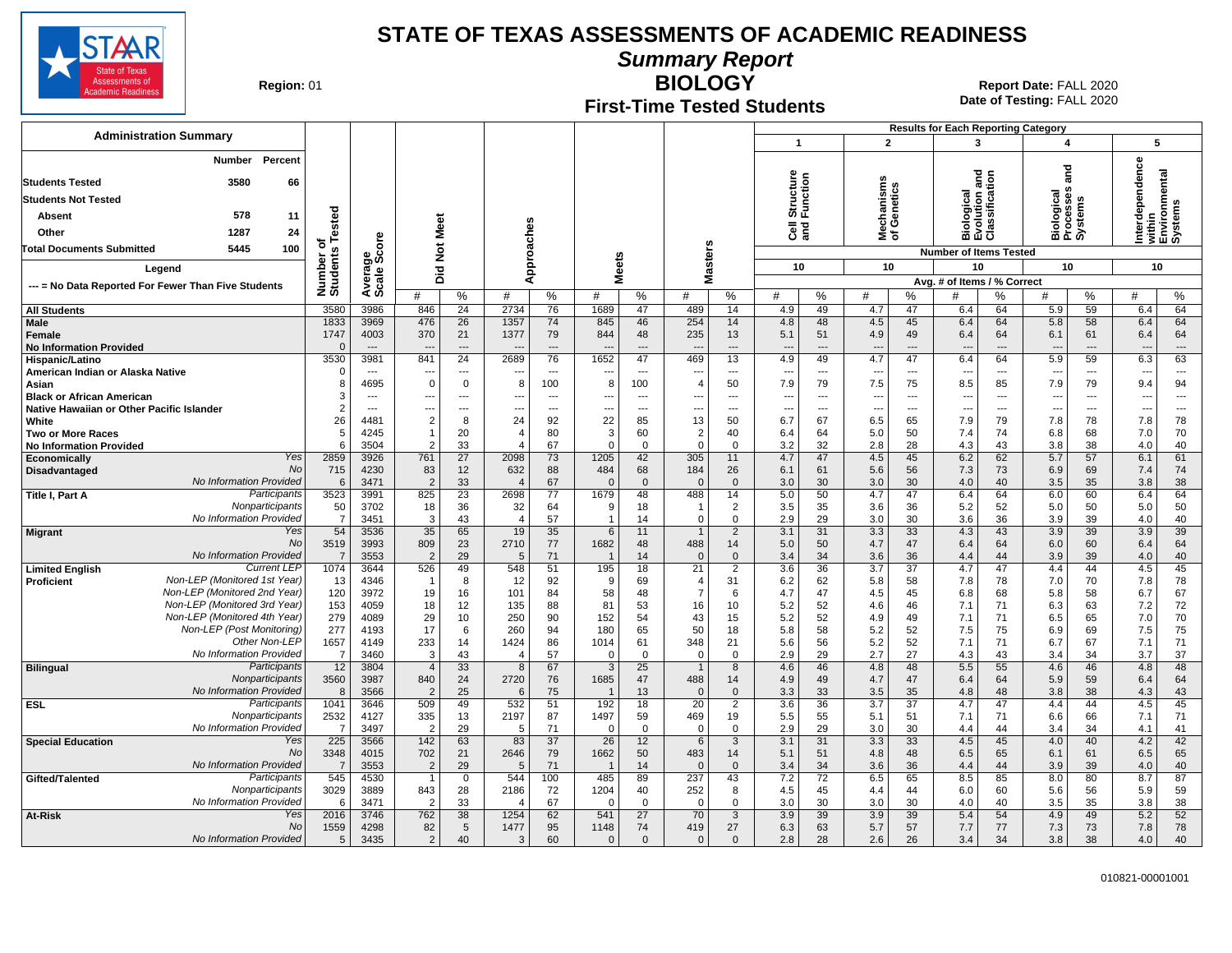

**Summary Report**

**Region: 01** 

#### **Retested Students BIOLOGY**

**Date of Testing:**  FALL 2020 01 **Report Date:** FALL 2020

|                                                                            |                            |                                                      |                                        |                                            |                                       |                                            |                                              |                                           |                                            |                                    |                                        |                                            |                                                      |                                                      | Results for Each Reporting Category*          |                                |                                        |                                        |                                                       |                                      |
|----------------------------------------------------------------------------|----------------------------|------------------------------------------------------|----------------------------------------|--------------------------------------------|---------------------------------------|--------------------------------------------|----------------------------------------------|-------------------------------------------|--------------------------------------------|------------------------------------|----------------------------------------|--------------------------------------------|------------------------------------------------------|------------------------------------------------------|-----------------------------------------------|--------------------------------|----------------------------------------|----------------------------------------|-------------------------------------------------------|--------------------------------------|
| <b>Administration Summary</b>                                              |                            |                                                      |                                        |                                            |                                       |                                            |                                              |                                           |                                            |                                    | $\overline{\mathbf{1}}$                |                                            |                                                      | $\overline{2}$                                       | 3                                             |                                | 4                                      |                                        |                                                       | 5                                    |
| Number<br>Percent<br><b>Students Tested</b><br>802<br>45                   |                            |                                                      |                                        |                                            |                                       |                                            |                                              |                                           |                                            |                                    | Structure<br>Function                  |                                            |                                                      |                                                      | Biological<br>Evolution and<br>Classification |                                | ลิก<br>ลิ                              |                                        | Interdependence<br>within<br>Environmental<br>Systems |                                      |
| <b>Students Not Tested</b>                                                 |                            |                                                      |                                        |                                            |                                       |                                            |                                              |                                           |                                            |                                    |                                        |                                            |                                                      |                                                      |                                               |                                |                                        |                                        |                                                       |                                      |
| 214<br>12<br>Absent                                                        |                            |                                                      |                                        |                                            |                                       |                                            |                                              |                                           |                                            |                                    |                                        |                                            | lechanisms<br>f Genetics                             |                                                      |                                               |                                | Biological<br>Processes<br>Systems     |                                        |                                                       |                                      |
| Other<br>765<br>43                                                         | Tested                     |                                                      | Meet                                   |                                            |                                       |                                            |                                              |                                           |                                            |                                    | ឨឨ                                     |                                            |                                                      |                                                      |                                               |                                |                                        |                                        |                                                       |                                      |
| 100<br><b>Total Documents Submitted</b><br>1781                            | ৳                          |                                                      |                                        |                                            |                                       |                                            |                                              |                                           |                                            |                                    |                                        |                                            | ᄛᅕ                                                   |                                                      |                                               |                                |                                        |                                        |                                                       |                                      |
|                                                                            |                            | ge<br>Score                                          | $\frac{5}{2}$                          |                                            |                                       | Approaches                                 | <b>Meets</b>                                 |                                           | Masters                                    |                                    |                                        |                                            |                                                      |                                                      | <b>Number of Items Tested</b>                 |                                |                                        |                                        |                                                       |                                      |
| Legend                                                                     |                            |                                                      | Did                                    |                                            |                                       |                                            |                                              |                                           |                                            |                                    | 10                                     |                                            | 10                                                   |                                                      | 10<br>Avg. # of Items / % Correct             |                                | 10                                     |                                        | 10                                                    |                                      |
| --- = No Data Reported For Fewer Than Five Students                        | Number of<br>Students      | Average:                                             | #                                      | %                                          | #                                     | %                                          | #                                            | %                                         | #                                          | %                                  | #                                      | %                                          | #                                                    | %                                                    | #                                             | %                              | #                                      | %                                      | #                                                     | %                                    |
| <b>All Students</b>                                                        | 802                        | 3445                                                 | 576                                    | 72                                         | 226                                   | 28                                         | 13                                           | $\overline{2}$                            | $\mathbf{0}$                               | $\mathbf 0$                        | 2.9                                    | 29                                         | 3.1                                                  | 31                                                   | 3.6                                           | 36                             | 3.5                                    | 35                                     | 3.4                                                   | 34                                   |
| Male<br>Female<br><b>No Information Provided</b>                           | 475<br>327<br>$\mathbf{0}$ | 3439<br>3453<br>$\overline{\phantom{a}}$             | 348<br>228<br>$\overline{\phantom{a}}$ | 73<br>70<br>$---$                          | 127<br>99<br>$\overline{\phantom{a}}$ | 27<br>30<br>$\overline{a}$                 | 8<br>$\,$ 5 $\,$<br>$\overline{\phantom{a}}$ | $\overline{2}$<br>$\overline{2}$<br>$---$ | $\mathbf{0}$<br>$\Omega$<br>---            | $\mathbf{0}$<br>$\mathbf 0$<br>--- | 2.8<br>3.0<br>$\overline{\phantom{a}}$ | 28<br>30<br>$\overline{a}$                 | 3.1<br>3.1<br>$\overline{\phantom{a}}$               | 31<br>31<br>$\overline{\phantom{a}}$                 | 3.5<br>3.7<br>$\overline{\phantom{a}}$        | 35<br>37<br>---                | 3.5<br>3.5<br>$\overline{\phantom{a}}$ | 35<br>35<br>---                        | 3.5<br>3.3<br>$\overline{\phantom{a}}$                | 35<br>33<br>$\overline{\phantom{a}}$ |
| Hispanic/Latino                                                            | 796                        | 3446                                                 | 571                                    | 72                                         | 225                                   | 28                                         | 13                                           | $\overline{2}$                            | $\Omega$                                   | $\mathbf 0$                        | 2.9                                    | 29                                         | 3.1                                                  | 31                                                   | 3.6                                           | 36                             | 3.5                                    | 35                                     | 3.4                                                   | 34                                   |
| American Indian or Alaska Native<br>Asian                                  | $\mathbf 0$<br>$\mathbf 0$ | $---$<br>$---$                                       | $\overline{\phantom{a}}$<br>---        | $\sim$<br>$\sim$                           | $---$                                 | $---$<br>$---$                             | $---$<br>$\overline{a}$                      | $---$<br>---                              | ---<br>---                                 | ---<br>$---$                       | $---$<br>$---$                         | $\overline{a}$<br>$---$                    | $\overline{\phantom{a}}$<br>$\overline{\phantom{a}}$ | $\sim$<br>$-$                                        | $---$<br>$\sim$                               | $---$<br>$---$                 | $---$<br>$\sim$                        | ---<br>$\overline{a}$                  | ---<br>---                                            | $\sim$<br>$\sim$                     |
| <b>Black or African American</b>                                           | $\Omega$                   | $---$                                                | ---                                    | $-$                                        | ---                                   | $---$                                      | ---                                          | $---$                                     | ---                                        | $---$                              | ---                                    | $---$                                      | $\overline{\phantom{a}}$                             | $-$                                                  | $\overline{\phantom{a}}$                      | $---$                          | ---                                    | ---                                    | ---                                                   | $-$                                  |
| Native Hawaiian or Other Pacific Islander                                  | $\mathbf 0$                | ---                                                  | …                                      | ---                                        |                                       | ---                                        | ---                                          | ---                                       | $\overline{\phantom{a}}$                   | ---                                |                                        | ---                                        | ---                                                  | --                                                   | $\hspace{0.05cm} \ldots$                      | ---                            | ---                                    | ---                                    | ---                                                   | ---                                  |
| White                                                                      | 6                          | 3334                                                 | 5                                      | 83                                         | $\overline{1}$                        | 17                                         | $\Omega$                                     | $\mathbf 0$                               | $\mathbf 0$                                | $\mathbf 0$                        | 1.2                                    | 12                                         | 3.0                                                  | 30                                                   | 3.7                                           | 37                             | 2.8                                    | 28                                     | 3.3                                                   | 33                                   |
| <b>Two or More Races</b><br><b>No Information Provided</b>                 | $\mathbf 0$<br>$\Omega$    | $\overline{\phantom{a}}$<br>$\overline{\phantom{a}}$ | …<br>Ξ.                                | $\overline{\phantom{a}}$<br>$\overline{a}$ | $\sim$                                | $\overline{\phantom{a}}$<br>$\overline{a}$ | ---<br>---                                   | ---<br>---                                | $\overline{\phantom{a}}$<br>$\overline{a}$ | ---<br>---                         | ---                                    | $\overline{\phantom{a}}$<br>$\overline{a}$ | $\overline{\phantom{a}}$<br>$\overline{a}$           | $\overline{\phantom{a}}$<br>$\overline{\phantom{a}}$ | $\overline{\phantom{a}}$<br>$\overline{a}$    | ---<br>$\overline{a}$          | ---<br>$\overline{a}$                  | $\scriptstyle\cdots$<br>$\overline{a}$ | ---<br>Ξ.                                             | $\cdots$<br>$\overline{\phantom{a}}$ |
| Yes<br>Economically                                                        | 695                        | 3444                                                 | 499                                    | 72                                         | 196                                   | 28                                         | 11                                           | $\overline{2}$                            | $\overline{0}$                             | $\Omega$                           | 2.9                                    | 29                                         | 3.1                                                  | 31                                                   | 3.5                                           | 35                             | 3.5                                    | 35                                     | 3.4                                                   | 34                                   |
| <b>No</b><br>Disadvantaged<br>No Information Provided                      | 107                        | 3449                                                 | 77                                     | 72                                         | 30                                    | 28                                         | $\overline{2}$                               | 2                                         | $\mathbf{0}$                               | $\mathbf{0}$                       | 2.8                                    | 28                                         | 2.9                                                  | 29                                                   | 3.8                                           | 38                             | 3.5                                    | 35                                     | 3.5                                                   | 35                                   |
| Participants<br>Title I, Part A                                            | $\overline{0}$<br>765      | $\sim$<br>3445                                       | ---<br>548                             | $---$<br>72                                | 217                                   | $\qquad \qquad \cdots$<br>28               | $\overline{a}$<br>11                         | ---<br>-1                                 | $\mathbf 0$                                | ---<br>0                           | ---<br>2.9                             | $\overline{a}$<br>29                       | $\overline{\phantom{a}}$<br>3.1                      | $\overline{\phantom{a}}$<br>31                       | $\overline{\phantom{a}}$<br>3.6               | $\overline{a}$<br>36           | ---<br>3.5                             | $\cdots$<br>35                         | ---<br>3.4                                            | $\hspace{0.05cm} \ldots$<br>34       |
| Nonparticipants<br>No Information Provided                                 | 37<br>$\mathbf 0$          | 3434<br>$\sim$                                       | 28<br>---                              | 76<br>$\overline{a}$                       | 9<br>$\overline{a}$                   | 24<br>$\overline{a}$                       | $\overline{2}$<br>---                        | 5<br>$\overline{a}$                       | $\Omega$<br>$\overline{a}$                 | $\mathbf 0$<br>---                 | 2.6<br>$\overline{a}$                  | 26<br>$\sim$                               | 2.9<br>$\overline{\phantom{a}}$                      | 29<br>$\overline{\phantom{a}}$                       | 3.5<br>$\overline{a}$                         | 35<br>$\overline{a}$           | 3.7<br>$\overline{a}$                  | 37<br>$\overline{a}$                   | 3.5<br>---                                            | 35<br>$\overline{\phantom{a}}$       |
| Yes<br><b>Migrant</b><br>No                                                | 40<br>762                  | 3474<br>3443                                         | 28<br>548                              | 70<br>72                                   | 12<br>214                             | 30<br>28                                   | $\Omega$<br>13                               | $\mathbf 0$<br>$\overline{2}$             | $\mathbf{0}$<br>$\Omega$                   | $\Omega$<br>$\mathbf 0$            | 2.8<br>2.9                             | 28<br>29                                   | 3.1<br>3.1                                           | 31<br>31                                             | 3.9<br>3.6                                    | 39<br>36                       | 3.9<br>3.4                             | 39<br>34                               | 3.3<br>3.4                                            | 33<br>34                             |
| <b>No Information Provided</b>                                             | $\Omega$                   | $---$                                                | ---                                    | $---$                                      |                                       | $\overline{a}$                             | $\overline{\phantom{a}}$                     | $\overline{\phantom{a}}$                  | ---                                        | $---$                              | $\overline{a}$                         | $\overline{a}$                             | $\overline{\phantom{a}}$                             | $---$                                                | $\overline{\phantom{a}}$                      | $---$                          | $\overline{\phantom{a}}$               | $\overline{a}$                         | ---                                                   | $\overline{a}$                       |
| <b>Current LEP</b><br><b>Limited English</b>                               | 539                        | 3429                                                 | 405                                    | 75                                         | 134                                   | 25                                         | 6                                            | $\overline{1}$                            | $\mathbf 0$                                | $\Omega$                           | 2.8                                    | 28                                         | 3.1                                                  | 31                                                   | 3.5                                           | 35                             | 3.4                                    | 34                                     | 3.2                                                   | 32                                   |
| Non-LEP (Monitored 1st Year)<br>Proficient<br>Non-LEP (Monitored 2nd Year) | 5<br>8                     | 3502<br>3642                                         | $\overline{4}$                         | 80<br>50                                   | -1<br>$\overline{4}$                  | 20<br>50                                   | $\Omega$<br>$\mathbf{1}$                     | $\mathbf{0}$<br>13                        | $\Omega$<br>$\Omega$                       | $\Omega$<br>$\mathbf 0$            | 3.6<br>3.0                             | 36<br>30                                   | 3.6<br>3.5                                           | 36<br>35                                             | 3.8<br>4.9                                    | 38<br>49                       | 3.4<br>4.5                             | 34<br>45                               | 3.2<br>5.0                                            | 32<br>50                             |
| Non-LEP (Monitored 3rd Year)                                               | 10                         | 3491                                                 | 6                                      | 60                                         | 4                                     | 40                                         | $\Omega$                                     | $\mathbf 0$                               | $\Omega$                                   | $\mathbf 0$                        | 3.7                                    | 37                                         | 3.1                                                  | 31                                                   | 3.6                                           | 36                             | 3.1                                    | 31                                     | 3.8                                                   | 38                                   |
| Non-LEP (Monitored 4th Year)                                               | 11                         | 3617                                                 | 4                                      | 36                                         | $\overline{7}$                        | 64                                         | $\overline{1}$                               | 9                                         | $\Omega$                                   | $\mathbf 0$                        | 2.9                                    | 29                                         | 3.4                                                  | 34                                                   | 4.9                                           | 49                             | 4.1                                    | 41                                     | 5.0                                                   | 50                                   |
| Non-LEP (Post Monitoring)                                                  | $\overline{4}$             | $---$                                                |                                        | $\overline{a}$                             |                                       | $\overline{a}$                             | ---                                          | ---                                       | $\overline{\phantom{a}}$                   | ---                                | --                                     | $\overline{a}$                             | $\ddotsc$                                            | $\overline{\phantom{a}}$                             | $\overline{\phantom{a}}$                      | $\overline{a}$                 | $\overline{a}$                         | $\overline{a}$                         | ---                                                   | $\cdots$                             |
| Other Non-LEP<br>No Information Provided                                   | 225<br>$\mathbf 0$         | 3464<br>$\overline{\phantom{a}}$                     | 151<br>---                             | 67<br>$\sim$                               | 74                                    | 33<br>$\overline{a}$                       | 5<br>---                                     | 2<br>$\overline{a}$                       | $\Omega$<br>$\overline{a}$                 | $\Omega$<br>---                    | 2.9<br>$\overline{a}$                  | 29<br>$\overline{a}$                       | 3.0<br>$\sim$                                        | 30<br>$\overline{\phantom{a}}$                       | 3.7<br>$\overline{\phantom{a}}$               | 37<br>$\overline{a}$           | 3.6<br>$\overline{a}$                  | 36<br>$\overline{\phantom{a}}$         | 3.7<br>$\overline{a}$                                 | 37<br>$\hspace{0.05cm} \ldots$       |
| Participants<br><b>Bilingual</b>                                           | $\overline{1}$             | $\cdots$                                             | $\overline{\phantom{a}}$               | $\hspace{0.05cm} \ldots$                   | $\overline{\phantom{a}}$              | $\cdots$                                   | $\overline{\phantom{a}}$                     | ---                                       | ---                                        | ---                                | $\hspace{1.5cm} \cdots$                | $\cdots$                                   | $\overline{\phantom{a}}$                             | $\qquad \qquad \cdots$                               | $\overline{\phantom{a}}$                      | ---                            | $\overline{\phantom{a}}$               | $---$                                  | $\overline{\phantom{a}}$                              | $\cdots$                             |
| Nonparticipants                                                            | 801                        | 3445                                                 | 576                                    | 72                                         | 225                                   | 28                                         | 13                                           | 2                                         | $\mathbf{0}$                               | $\mathbf{0}$                       | 2.9                                    | 29                                         | 3.1                                                  | 31                                                   | 3.6                                           | 36                             | 3.5                                    | 35                                     | 3.4                                                   | 34                                   |
| No Information Provided<br>Participants<br><b>ESL</b>                      | $\mathbf{0}$<br>518        | $\overline{\phantom{a}}$<br>3431                     | --<br>389                              | 75                                         | 129                                   | $---$<br>25                                | $\overline{a}$<br>6                          | $\overline{a}$<br>$\overline{\mathbf{1}}$ | ---<br>$\mathbf 0$                         | ---<br>0                           | $\overline{\phantom{a}}$<br>2.9        | ---<br>29                                  | $\overline{\phantom{a}}$<br>3.1                      | $\overline{\phantom{a}}$<br>31                       | $\overline{\phantom{a}}$<br>3.5               | $\overline{\phantom{a}}$<br>35 | ---<br>3.4                             | ---<br>34                              | $\overline{\phantom{a}}$<br>3.2                       | $\overline{\phantom{a}}$<br>32       |
| Nonparticipants                                                            | 284                        | 3470                                                 | 187                                    | 66                                         | 97                                    | 34                                         | $\overline{7}$                               | $\overline{2}$                            | $\Omega$                                   | 0                                  | 2.8                                    | 28                                         | 3.0                                                  | 30                                                   | 3.8                                           | 38                             | 3.6                                    | 36                                     | 3.8                                                   | 38                                   |
| No Information Provided                                                    | $\mathbf 0$                | $\overline{a}$                                       | $\sim$                                 | $\overline{a}$                             |                                       | $\sim$                                     | ---                                          | $\sim$                                    | $\sim$                                     | ---                                | $\sim$                                 | $\sim$                                     | $\overline{\phantom{a}}$                             | $\overline{\phantom{a}}$                             | $\sim$                                        | $\overline{a}$                 |                                        | $\overline{a}$                         | $\overline{a}$                                        | $\sim$                               |
| Yes<br><b>Special Education</b><br><b>No</b>                               | 112<br>690                 | 3428                                                 | 83<br>493                              | 74                                         | 29                                    | 26                                         | $\mathbf{1}$                                 | $\overline{1}$                            | $\mathbf{0}$<br>$\Omega$                   | $\Omega$                           | 2.8                                    | 28                                         | 2.8                                                  | 28                                                   | 3.4                                           | 34                             | 3.4                                    | 34<br>35                               | 3.6                                                   | 36                                   |
| No Information Provided                                                    | $\mathbf 0$                | 3447<br>$---$                                        | ---                                    | 71<br>$---$                                | 197<br>٠.                             | 29<br>$---$                                | 12<br>$---$                                  | $\overline{2}$<br>$---$                   | ---                                        | $\mathbf 0$<br>---                 | 2.9<br>$---$                           | 29<br>$---$                                | 3.1<br>$\overline{\phantom{a}}$                      | 31<br>$---$                                          | 3.6<br>$\overline{\phantom{a}}$               | 36<br>$---$                    | 3.5<br>$\overline{\phantom{a}}$        | ---                                    | 3.4<br>$\overline{\phantom{a}}$                       | 34<br>$\overline{\phantom{a}}$       |
| Participants<br>Gifted/Talented                                            | 6                          | 3389                                                 | $\overline{5}$                         | 83                                         |                                       | 17                                         | $\Omega$                                     | 0                                         | $\mathbf 0$                                | $\mathbf 0$                        | 2.0                                    | 20                                         | 3.0                                                  | 30                                                   | 3.5                                           | 35                             | 2.7                                    | $\overline{27}$                        | 4.0                                                   | 40                                   |
| Nonparticipants                                                            | 796                        | 3445                                                 | 571                                    | 72                                         | 225                                   | 28                                         | 13                                           | $\overline{2}$                            | $\mathbf 0$                                | 0                                  | 2.9                                    | 29                                         | 3.1                                                  | 31                                                   | 3.6                                           | 36                             | 3.5                                    | 35                                     | 3.4                                                   | 34                                   |
| No Information Provided<br>Yes<br>At-Risk                                  | $\mathbf 0$<br>773         | $\overline{a}$<br>3443                               | 558                                    | $\overline{a}$<br>72                       | 215                                   | $\overline{a}$<br>28                       | $\overline{a}$<br>11                         | $\overline{a}$<br>$\mathbf{1}$            | $\sim$<br>$\Omega$                         | $\overline{a}$<br>$\mathbf{0}$     | $\overline{a}$<br>2.9                  | $-$<br>29                                  | $\overline{\phantom{a}}$<br>3.1                      | $\overline{a}$<br>31                                 | $\overline{a}$<br>3.6                         | $-$<br>36                      | $\sim$<br>3.4                          | $-$<br>34                              | $\sim$<br>3.4                                         | $\overline{a}$<br>34                 |
| No                                                                         | 29                         | 3492                                                 | 18                                     | 62                                         | 11                                    | 38                                         | $\overline{2}$                               | $\overline{7}$                            | $\mathbf{0}$                               | $\mathbf{0}$                       | 2.4                                    | 24                                         | 3.3                                                  | 33                                                   | 3.6                                           | 36                             | 4.0                                    | 40                                     | 4.1                                                   | 41                                   |
| No Information Provided                                                    | $\mathbf{0}$               | $\cdots$                                             | ---                                    | $\hspace{0.05cm} \ldots$                   | $\qquad \qquad \cdots$                | $\sim$                                     | $\cdots$                                     | ---                                       | ---                                        | $---$                              | $\qquad \qquad \cdots$                 | $\overline{a}$                             | $\overline{\phantom{a}}$                             | $\qquad \qquad \cdots$                               | $\overline{\phantom{a}}$                      | $\cdots$                       | $\overline{\phantom{a}}$               | $\overline{a}$                         | ---                                                   | $---$                                |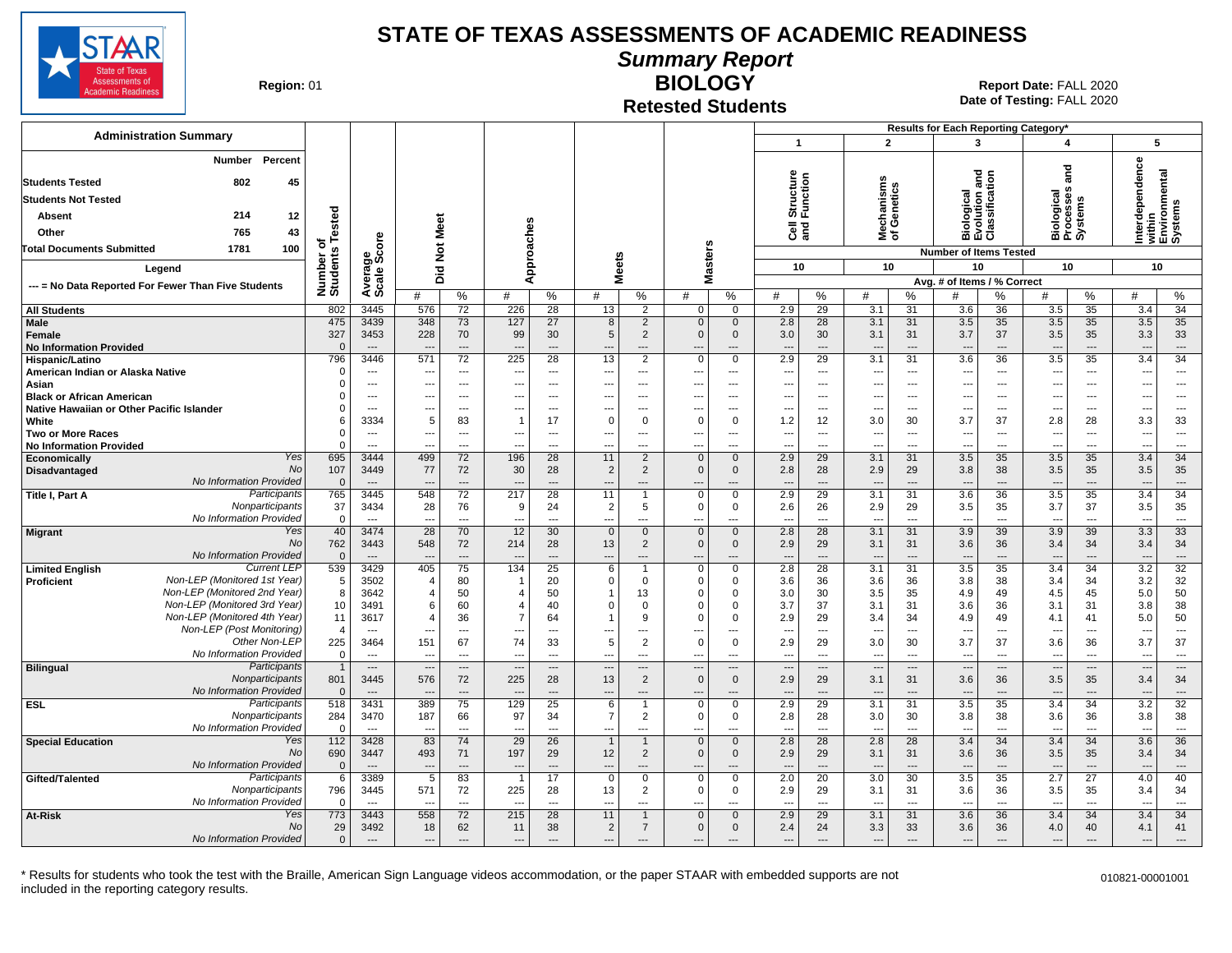

# **Summary Report**

**Region: 01** 

#### **All Students ENGLISH I**

| <b>Administration Summary</b>                                                |                      |                          |                 |                      |                          |                      |                          |                       |                                  |                            |                                |                                |                                    |                |                                      |                          | Results for Each Reporting Category' |                          |               |                      |                  |                                |
|------------------------------------------------------------------------------|----------------------|--------------------------|-----------------|----------------------|--------------------------|----------------------|--------------------------|-----------------------|----------------------------------|----------------------------|--------------------------------|--------------------------------|------------------------------------|----------------|--------------------------------------|--------------------------|--------------------------------------|--------------------------|---------------|----------------------|------------------|--------------------------------|
|                                                                              |                      |                          |                 |                      |                          |                      |                          |                       |                                  |                            | $\overline{1}$                 |                                | $\mathbf{2}$                       |                | 3                                    |                          | 4                                    |                          | 5             |                      | 6                |                                |
| Percent<br><b>Number</b>                                                     |                      |                          |                 |                      |                          |                      |                          |                       |                                  |                            | nding/<br>Across               |                                |                                    |                |                                      |                          |                                      |                          |               |                      |                  |                                |
| 6684<br><b>Students Tested</b><br>61                                         |                      |                          |                 |                      |                          |                      |                          |                       |                                  |                            |                                |                                | lding                              | Texts          | laing                                | ional                    |                                      |                          |               |                      |                  |                                |
| <b>Students Not Tested</b>                                                   |                      |                          |                 |                      |                          |                      |                          |                       |                                  |                            | 료                              |                                | erstan                             |                | e.                                   |                          | Composition                          |                          |               |                      |                  |                                |
| 937<br>9<br>Absent                                                           |                      |                          |                 |                      |                          |                      |                          |                       |                                  |                            | Understa<br>Analysis<br>Genres |                                | Understa<br>Analysis<br>Literary T |                | Understa<br>Analysis<br>Informatio   | S                        |                                      |                          | Revision      |                      | Editing          |                                |
| 30<br>3317<br>Other                                                          | Tested               |                          | Meet            |                      |                          |                      |                          |                       |                                  |                            |                                |                                |                                    |                |                                      | š                        |                                      |                          |               |                      |                  |                                |
| 10938<br>100                                                                 | ō                    |                          |                 |                      |                          |                      |                          |                       |                                  |                            |                                |                                |                                    |                |                                      |                          |                                      |                          |               |                      |                  |                                |
| <b>Total Documents Submitted</b>                                             |                      |                          | $\rm \breve{p}$ |                      |                          | pproaches            |                          |                       | <b>Masters</b>                   |                            |                                |                                |                                    |                | <b>Number of Points Possible</b>     |                          |                                      |                          |               |                      |                  |                                |
| Legend                                                                       |                      |                          | Did             |                      | ⋖                        |                      | <b>Meets</b>             |                       |                                  |                            | 8                              |                                | 13                                 |                | 13<br><b>Number of Points Scored</b> |                          | 16                                   |                          | 9             |                      | 9                |                                |
| --- = No Data Reported For Fewer Than Five Students                          | Number o<br>Students | Average<br>Scale Scor    | #               | %                    | #                        | %                    | #                        | %                     | #                                | %                          | #                              | %                              | #                                  | ℅              | #                                    | ℅                        | #                                    | %                        | #             | %                    | #                | %                              |
| <b>All Students</b>                                                          | 6684                 | 3740                     | 3886            | 58                   | 2798                     | 42                   | 1615                     | 24                    | 249                              | $\overline{4}$             | 4.3                            | 54                             | 6.9                                | 53             | 6.3                                  | 48                       | 6.7                                  | 42                       | 5.2           | 58                   | 5.6              | 62                             |
| Male                                                                         | 3882                 | 3687                     | 2431            | 63                   | 1451                     | 37                   | 756                      | 19                    | 104                              | 3                          | 4.1                            | 52                             | 6.5                                | 50             | 6.0                                  | 46                       | 6.3                                  | 39                       | 5.1           | 57                   | 5.3              | 59                             |
| Female                                                                       | 2800                 | 3815                     | 1453            | 52                   | 1347                     | 48                   | 859                      | 31                    | 145                              | $\sqrt{5}$                 | 4.5                            | 56                             | 7.3                                | 56             | 6.7                                  | 51                       | 7.3                                  | 45                       | 5.3           | 59                   | 5.9              | 66                             |
| <b>No Information Provided</b>                                               | 6598                 | $\sim$<br>3738           | 3841            | $\sim$<br>58         | 2757                     | $\overline{a}$<br>42 | 1582                     | $\overline{a}$<br>24  | 239                              | ---<br>4                   | 4.3                            | $\overline{\phantom{a}}$<br>54 | $\sim$<br>6.9                      | $\sim$<br>53   | $\overline{a}$<br>6.3                | $-$<br>48                | 6.7                                  | $-$<br>42                | $\sim$<br>5.2 | $\sim$<br>58         | ---<br>5.6       | $\sim$<br>62                   |
| Hispanic/Latino<br>American Indian or Alaska Native                          |                      | $-$                      |                 | $\overline{a}$       | ---                      | $---$                | $\overline{\phantom{a}}$ | $---$                 | ---                              | ---                        | ---                            | $\overline{\phantom{a}}$       | ---                                | ---            | ---                                  | $\overline{\phantom{a}}$ | $\overline{\phantom{a}}$             | ---                      | ---           | ---                  | ---              | $\overline{\phantom{a}}$       |
| Asian                                                                        | 3                    | $\overline{\phantom{a}}$ | --              | ---                  | ---                      | ---                  | $\sim$                   | $---$                 | ---                              | ---                        | $\overline{a}$                 | $\overline{\phantom{a}}$       | ---                                | ---            | ---                                  | $\overline{\phantom{a}}$ | $\overline{\phantom{a}}$             | $\overline{\phantom{a}}$ | ---           | ---                  | ---              | $\overline{\phantom{a}}$       |
| <b>Black or African American</b>                                             |                      | 3913                     | 3               | 43                   | $\overline{4}$           | 57                   | 3                        | 43                    | $\Omega$                         | $\overline{0}$             | 4.9                            | 61                             | 7.0                                | 54             | 7.0                                  | 54                       | 8.3                                  | 52                       | 6.3           | 70                   | 6.9              | 76                             |
| Native Hawaiian or Other Pacific Islander                                    | $\Omega$             |                          |                 | ---                  | ---                      |                      |                          |                       | ---                              | ---                        | $\overline{a}$                 |                                | ---                                | $\overline{a}$ | ---                                  | $\overline{\phantom{a}}$ | $\overline{a}$                       | $\overline{\phantom{a}}$ |               |                      | ---              | $\overline{a}$                 |
| White                                                                        | 64                   | 3946                     | 33              | 52                   | 31                       | 48                   | 25                       | 39                    | 9                                | 14                         | 4.9                            | 61                             | 8.3                                | 63             | 7.3                                  | 56                       | 7.6                                  | 48                       | 5.7           | 63                   | 6.1              | 68                             |
| Two or More Races<br><b>No Information Provided</b>                          | $\overline{2}$<br>g  | $\overline{a}$<br>3556   | ٠.<br>8         | $\overline{a}$<br>89 | $\overline{\phantom{a}}$ | $\overline{a}$<br>11 |                          | $\overline{a}$<br>11  | -−∙<br>$\Omega$                  | ---<br>$\overline{0}$      | $\sim$<br>4.0                  | ---<br>50                      | $\overline{\phantom{a}}$<br>5.7    | ---<br>44      | 6.4                                  | $\sim$<br>50             | 4.7                                  | $\overline{a}$<br>29     | 4.6           | $\overline{a}$<br>51 | 4.1              | $\overline{\phantom{a}}$<br>46 |
| Yes<br>Economically                                                          | 5553                 | 3708                     | 3360            | 61                   | 2193                     | 39                   | 1176                     | 21                    | 142                              | 3                          | 4.2                            | 53                             | 6.7                                | 52             | 6.1                                  | 47                       | 6.5                                  | 41                       | 5.1           | 57                   | $\overline{5.5}$ | 61                             |
| No<br>Disadvantaged                                                          | 1120                 | 3901                     | 517             | 46                   | 603                      | 54                   | 437                      | 39                    | 107                              | 10                         | 4.7                            | 59                             | 7.7                                | 59             | 7.2                                  | 55                       | 7.6                                  | 47                       | 5.7           | 63                   | 6.2              | 69                             |
| No Information Provided                                                      | 11                   | 3636                     | 9               | 82                   | $\overline{2}$           | 18                   | $\overline{2}$           | 18                    | $\Omega$                         | $\mathbf{0}$               | 4.2                            | 52                             | 6.3                                | 48             | 6.7                                  | 52                       | 5.3                                  | 33                       | 5.0           | 56                   | 4.5              | 49                             |
| Participants<br>Title I, Part A<br>Nonparticipants                           | 6401                 | 3746                     | 3683            | 58                   | 2718                     | 42                   | 1590                     | 25                    | 249                              | 4                          | 4.3                            | 54                             | 6.9                                | 53             | 6.3                                  | 49                       | 6.8                                  | 42                       | 5.2           | 58                   | 5.6              | 62                             |
| No Information Provided                                                      | 272<br>11            | 3608<br>3610             | 194<br>q        | 71<br>82             | 78<br>$\overline{2}$     | 29<br>18             | 23<br>$\overline{2}$     | 8<br>18               | $\Omega$<br>$\Omega$             | $\mathbf 0$<br>$\Omega$    | 4.0<br>4.2                     | 50<br>52                       | 6.3<br>6.1                         | 49<br>47       | 5.4<br>6.5                           | 42<br>50                 | 5.5<br>5.1                           | 34<br>32                 | 4.9<br>4.9    | 54<br>55             | 5.1<br>4.4       | 56<br>48                       |
| Yes<br><b>Migrant</b>                                                        | 225                  | 3566                     | 169             | 75                   | 56                       | 25                   | 12                       | 5                     | $\Omega$                         | $\mathbf{0}$               | 3.9                            | 49                             | 5.6                                | 43             | 5.3                                  | 41                       | 5.8                                  | 37                       | 4.7           | 53                   | 4.7              | 52                             |
| No                                                                           | 6449                 | 3747                     | 3709            | 58                   | 2740                     | 42                   | 1601                     | 25                    | 249                              | $\overline{4}$             | 4.3                            | 54                             | 6.9                                | 53             | 6.3                                  | 49                       | 6.7                                  | 42                       | 5.2           | 58                   | 5.6              | 62                             |
| No Information Provided                                                      | 10                   | 3631                     | 8               | 80                   | $\overline{2}$           | 20                   | $\overline{2}$           | 20                    | $\mathbf 0$                      | $\Omega$                   | 4.2                            | 53                             | 6.3                                | 48             | 6.8                                  | 52                       | 5.2                                  | 33                       | 4.9           | 54                   | 4.3              | 48                             |
| <b>Current LEP</b><br><b>Limited English</b><br>Non-LEP (Monitored 1st Year) | 3145                 | 3534                     | 2496            | 79                   | 649                      | 21                   | 182                      | 6                     | $\overline{5}$<br>$\overline{2}$ | $\Omega$<br>8              | 3.7                            | 46                             | 5.5                                | 43             | 5.1                                  | 39                       | 5.6                                  | 35                       | 4.5           | 50                   | 4.8              | 53                             |
| <b>Proficient</b><br>Non-LEP (Monitored 2nd Year)                            | 24<br>106            | 3747<br>3883             | 11<br>38        | 46<br>36             | 13<br>68                 | 54<br>64             | $\overline{4}$<br>34     | 17<br>32              |                                  | $\mathbf{1}$               | 4.8<br>4.6                     | 59<br>58                       | 7.2<br>7.8                         | 55<br>60       | 6.9<br>7.1                           | 53<br>55                 | 6.7<br>7.9                           | 42<br>49                 | 5.0<br>6.0    | 55<br>66             | 5.1<br>6.6       | 56<br>73                       |
| Non-LEP (Monitored 3rd Year)                                                 | 161                  | 3970                     | 49              | 30                   | 112                      | 70                   | 81                       | 50                    | 4                                | 2                          | 5.1                            | 64                             | 8.5                                | 66             | 7.7                                  | 59                       | 8.1                                  | 51                       | 6.0           | 67                   | 6.6              | 74                             |
| Non-LEP (Monitored 4th Year)                                                 | 283                  | 3969                     | 69              | 24                   | 214                      | 76                   | 126                      | 45                    | 11                               | $\overline{4}$             | 5.1                            | 64                             | 8.4                                | 65             | 8.0                                  | 61                       | 7.9                                  | 49                       | 6.0           | 67                   | 6.7              | 75                             |
| Non-LEP (Post Monitoring)                                                    | 302                  | 4175                     | 48              | 16                   | 254                      | 84                   | 198                      | 66                    | 41                               | 14                         | 5.6                            | 70                             | 9.5                                | 73             | 8.9                                  | 68                       | 9.1                                  | 57                       | 6.7           | 74                   | 7.2              | 80                             |
| Other Non-LEP                                                                | 2650                 | 3892                     | 1165            | 44                   | 1485                     | 56                   | 988                      | 37                    | 185                              | $\overline{7}$             | 4.7                            | 59                             | 7.9                                | 61             | 7.1                                  | 55                       | 7.5                                  | 47                       | 5.7           | 64                   | 6.1              | 68                             |
| No Information Provided<br>Participants<br><b>Bilingual</b>                  | 13<br>26             | 3635<br>3807             | 10<br>12        | 77<br>46             | 3<br>14                  | 23<br>54             | $\overline{2}$<br>6      | 15<br>$\overline{23}$ | $\Omega$<br>$\mathbf{1}$         | $\Omega$<br>$\overline{4}$ | 4.3<br>5.0                     | 54<br>62                       | 6.6<br>7.3                         | 51<br>57       | 6.5<br>6.7                           | 50<br>51                 | 5.2<br>6.8                           | 33<br>42                 | 4.8<br>5.6    | 54<br>62             | 4.5<br>5.7       | 50<br>64                       |
| <b>Nonparticipants</b>                                                       | 6639                 | 3740                     | 3859            | 58                   | 2780                     | 42                   | 1607                     | 24                    | 248                              | $\overline{4}$             | 4.3                            | 54                             | 6.9                                | 53             | 6.3                                  | 48                       | 6.7                                  | 42                       | 5.2           | 58                   | 5.6              | 62                             |
| No Information Provided                                                      | 19                   | 3613                     | 15              | 79                   | $\overline{4}$           | 21                   | $\overline{2}$           | 11                    | $\Omega$                         | $\mathbf{0}$               | 4.1                            | 51                             | 6.2                                | 48             | 6.4                                  | 49                       | 5.4                                  | 34                       | 4.8           | 54                   | 4.5              | 50                             |
| Participants<br><b>ESL</b>                                                   | 3025                 | 3532                     | 2410            | 80                   | 615                      | $\overline{20}$      | 171                      | 6                     | $\overline{4}$                   | $\overline{0}$             | $\overline{3.7}$               | 46                             | 5.5                                | 42             | 5.1                                  | 39                       | 5.6                                  | 35                       | 4.5           | 50                   | 4.8              | 53                             |
| Nonparticipants                                                              | 3641                 | 3914                     | 1462            | 40                   | 2179                     | 60                   | 1442                     | 40                    | 245                              | $\overline{7}$             | 4.8                            | 60                             | 8.0                                | 62             | 7.3                                  | 56                       | 7.7                                  | 48                       | 5.8           | 65                   | 6.3              | 70                             |
| No Information Provided<br>Yes                                               | 18<br>633            | 3629<br>3457             | 14<br>539       | 78<br>85             | $\overline{4}$<br>94     | 22<br>15             | $\overline{2}$<br>25     | 11<br>$\overline{4}$  | $\Omega$<br>$\mathbf{0}$         | $\mathbf 0$<br>$\mathbf 0$ | 4.1<br>3.4                     | 51<br>42                       | 6.4<br>5.2                         | 50<br>40       | 6.7<br>4.7                           | 51<br>36                 | 5.3<br>5.1                           | 33<br>32                 | 4.9<br>4.2    | 55<br>46             | 4.4<br>4.2       | 49<br>47                       |
| <b>Special Education</b><br>No                                               | 6039                 | 3770                     | 3337            | 55                   | 2702                     | 45                   | 1588                     | 26                    | 249                              | $\overline{4}$             | 4.4                            | 55                             | 7.1                                | 54             | 6.5                                  | 50                       | 6.9                                  | 43                       | 5.3           | 59                   | 5.7              | 64                             |
| No Information Provided                                                      | 12                   | 3613                     | 10              | 83                   | $\overline{2}$           | 17                   | $\overline{2}$           | 17                    | $\mathbf 0$                      | $\overline{0}$             | 4.2                            | 52                             | 6.1                                | 47             | 6.5                                  | 50                       | 5.2                                  | 32                       | 4.8           | 54                   | 4.5              | 50                             |
| Participants<br>Gifted/Talented                                              | 469                  | 4498                     | 15              | 3                    | 454                      | 97                   | 429                      | 91                    | 147                              | 31                         | 6.4                            | 81                             | 10.9                               | 84             | 10.7                                 | 83                       | 10.6                                 | 66                       | 7.4           | 82                   | 8.1              | 90                             |
| Nonparticipants                                                              | 6205                 | 3683                     | 3863            | 62                   | 2342                     | 38                   | 1184                     | 19                    | 102                              | $\overline{2}$             | 4.1                            | 52                             | 6.6                                | 51             | 6.0                                  | 46                       | 6.4                                  | 40                       | 5.0           | 56                   | 5.4              | 60                             |
| No Information Provided<br>At-Risk<br>Yes                                    | 10<br>5158           | 3631<br>3603             | 8<br>3636       | 80<br>70             | $\overline{2}$<br>1522   | 20<br>30             | 534                      | 20<br>10              | $\Omega$<br>14                   | $\Omega$<br>$\overline{0}$ | 4.2<br>3.9                     | 53<br>49                       | 6.3<br>6.1                         | 48<br>47       | 6.8<br>5.5                           | 52<br>42                 | 5.2<br>6.0                           | 33<br>37                 | 4.9<br>4.8    | 54<br>53             | 4.3<br>5.1       | 48<br>56                       |
| <b>No</b>                                                                    | 1516                 | 4207                     | 242             | 16                   | 1274                     | 84                   | 1079                     | 71                    | 235                              | 16                         | 5.6                            | 70                             | 9.7                                | 74             | 9.1                                  | 70                       | 9.2                                  | 57                       | 6.7           | 74                   | 7.3              | 82                             |
| No Information Provided                                                      | 10                   | 3631                     | 8               | 80                   | $\overline{2}$           | 20                   | $\overline{2}$           | 20                    | $\Omega$                         | $\overline{0}$             | 4.2                            | 53                             | 6.3                                | 48             | 6.8                                  | 52                       | 5.2                                  | 33                       | 4.9           | 54                   | 4.3              | 48                             |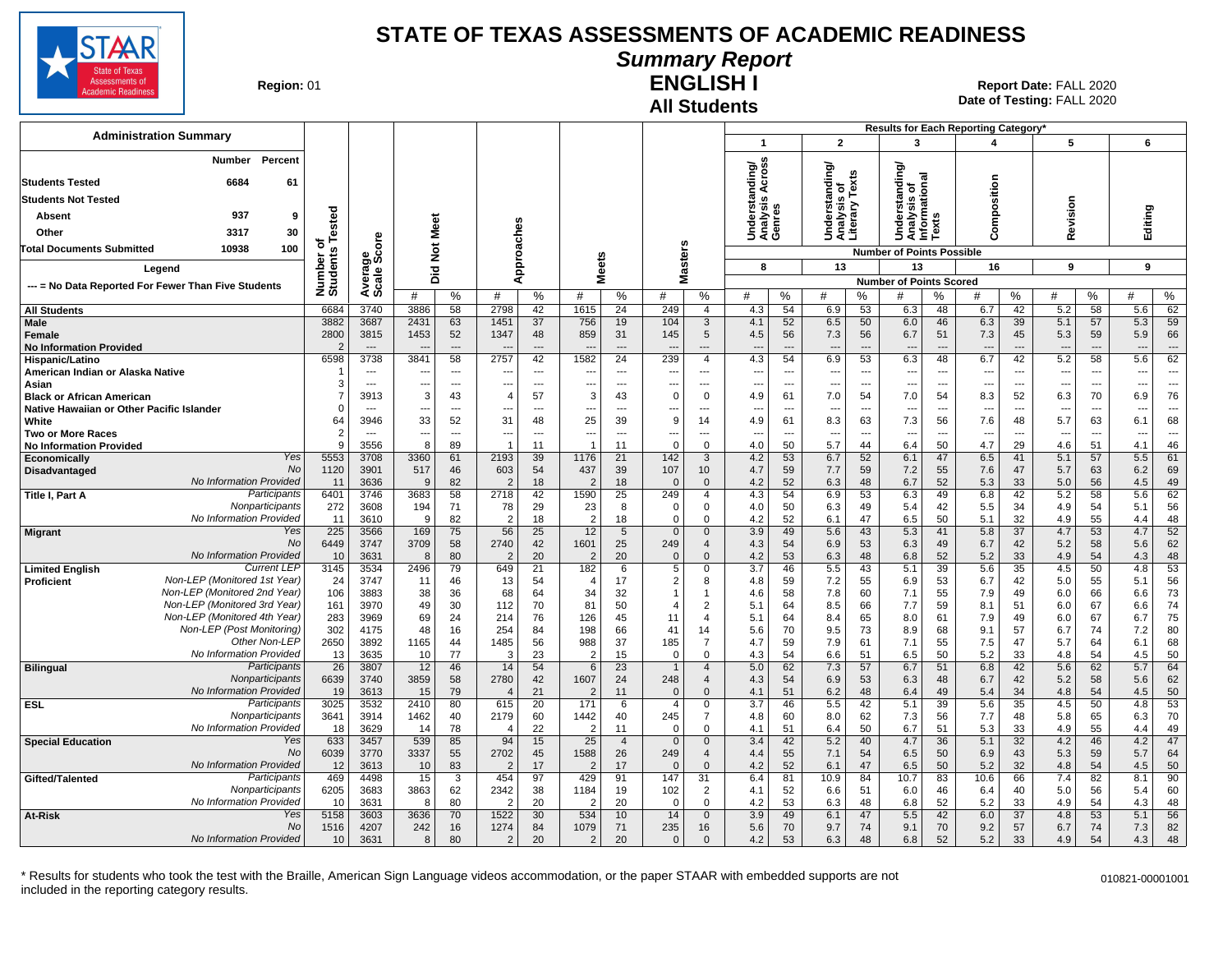

**Constructed Responses Summary Report**

**Region: 01** 

**All Students ENGLISH I**

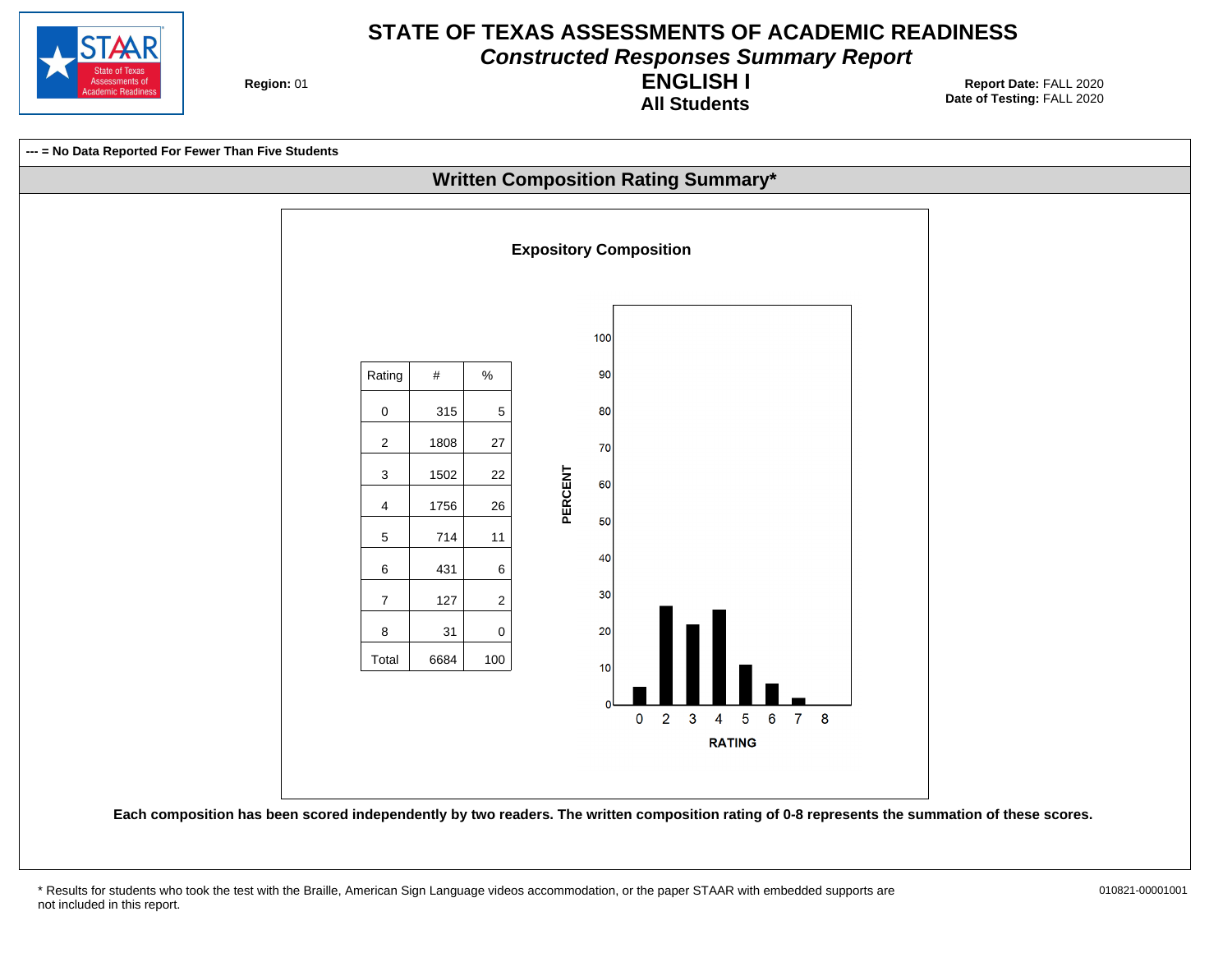

### **Summary Report**

**Region: 01** 

## **First-Time Tested Students**

**ENGLISH I** 01 **Report Date:** FALL 2020 **Date of Testing:**  FALL 2020

| <b>Administration Summary</b>                                |                      |                          |                                 |                                             |                       |                                |                        |                 |                                 |                       |                                                       |                                                               |                                |                                             |                                | <b>Results for Each Reporting Category</b> |                                |                                 |                                |            |                |
|--------------------------------------------------------------|----------------------|--------------------------|---------------------------------|---------------------------------------------|-----------------------|--------------------------------|------------------------|-----------------|---------------------------------|-----------------------|-------------------------------------------------------|---------------------------------------------------------------|--------------------------------|---------------------------------------------|--------------------------------|--------------------------------------------|--------------------------------|---------------------------------|--------------------------------|------------|----------------|
|                                                              |                      |                          |                                 |                                             |                       |                                |                        |                 |                                 |                       | -1                                                    | $\overline{2}$                                                |                                | 3                                           |                                |                                            |                                | 5                               |                                | 6          |                |
| Percent<br>Number                                            |                      |                          |                                 |                                             |                       |                                |                        |                 |                                 |                       |                                                       |                                                               |                                |                                             |                                |                                            |                                |                                 |                                |            |                |
| 3278<br>68<br><b>Students Tested</b>                         |                      |                          |                                 |                                             |                       |                                |                        |                 |                                 |                       | Across<br>Understanding/<br>Analysis Across<br>Genres | erstanding/<br>Understanding<br>Analysis of<br>Literary Texts |                                | tanding                                     | ಸ                              |                                            |                                |                                 |                                |            |                |
| <b>Students Not Tested</b>                                   |                      |                          |                                 |                                             |                       |                                |                        |                 |                                 |                       |                                                       |                                                               |                                | ō                                           | ã                              | omposition                                 |                                |                                 |                                |            |                |
| 360<br>-8<br>Absent                                          |                      |                          |                                 |                                             |                       |                                |                        |                 |                                 |                       |                                                       |                                                               |                                | Understa<br>Analysis<br>Informatic<br>Texts |                                |                                            |                                | evision                         |                                | Editing    |                |
| 1152<br>24<br>Other                                          | Tested               |                          | Meet                            |                                             |                       |                                |                        |                 |                                 |                       |                                                       |                                                               |                                |                                             |                                |                                            |                                |                                 |                                |            |                |
| 100<br><b>Total Documents Submitted</b><br>4790              | ō                    | ō                        |                                 |                                             |                       |                                |                        |                 |                                 |                       |                                                       |                                                               |                                |                                             |                                | Ō                                          |                                | ě                               |                                |            |                |
|                                                              | Number o<br>Students |                          | $\overline{5}$                  |                                             | Approaches            |                                | <b>Meets</b>           |                 | Masters                         |                       |                                                       |                                                               |                                | <b>Number of Points Possible</b>            |                                |                                            |                                |                                 |                                |            |                |
| Legend                                                       |                      |                          | Did                             |                                             |                       |                                |                        |                 |                                 |                       | 8                                                     | 13                                                            |                                | 13<br><b>Number of Points Scored</b>        |                                | 16                                         |                                | 9                               |                                | 9          |                |
| --- = No Data Reported For Fewer Than Five Students          |                      | Average<br>Scale Scc     | #                               | $\%$                                        | #                     | %                              | #                      | %               | #                               | $\%$                  | %<br>#                                                | #                                                             | %                              | #                                           | %                              | #                                          | %                              | #                               | $\%$                           | #          | %              |
| <b>All Students</b>                                          | 3278                 | 3936                     | 1217                            | 37                                          | 2061                  | 63                             | 1485                   | 45              | 249                             | 8                     | 4.8<br>61                                             | 8.2                                                           | 63                             | 7.6                                         | 58                             | 7.5                                        | 47                             | 5.9                             | 65                             | 6.3        | 71             |
| Male                                                         | 1735                 | 3866                     | 732                             | 42                                          | 1003                  | 58                             | 672                    | 39              | 104                             | 6                     | 4.7<br>59                                             | 7.9                                                           | 60                             | 7.2                                         | 55                             | 7.0                                        | 44                             | 5.7                             | 63                             | 6.1        | 68             |
| Female                                                       | 1541                 | 4015                     | 483                             | 31                                          | 1058                  | 69                             | 813                    | 53              | 145                             | 9                     | 5.0<br>63                                             | 8.7                                                           | 67                             | 8.0                                         | 62                             | 8.2                                        | 51                             | 6.0                             | 67                             | 6.7        | 74             |
| <b>No Information Provided</b>                               | $\overline{2}$       | $\sim$                   |                                 | $\sim$                                      |                       | $\overline{a}$                 |                        | $\overline{a}$  |                                 | ---                   | $\overline{\phantom{a}}$<br>$\overline{\phantom{a}}$  | ---                                                           | $\sim$                         |                                             | $\sim$                         | $\overline{\phantom{a}}$                   | $\overline{\phantom{a}}$       |                                 | $\overline{a}$                 |            | $---$          |
| Hispanic/Latino<br>American Indian or Alaska Native          | 3230<br>- 0          | 3933<br>---              | 1201<br>--                      | $\overline{37}$<br>$\overline{\phantom{a}}$ | 2029<br>---           | 63<br>$\overline{\phantom{a}}$ | 1456<br>---            | 45<br>$\ddotsc$ | 239<br>$\overline{\phantom{a}}$ | $\overline{7}$<br>--- | 4.8<br>60<br>---<br>--                                | 8.2<br>---                                                    | 63<br>$\overline{\phantom{a}}$ | 7.6<br>$\overline{\phantom{a}}$             | 58<br>$\overline{\phantom{a}}$ | 7.5<br>---                                 | 47<br>$\overline{\phantom{a}}$ | 5.9<br>$\overline{\phantom{a}}$ | 65<br>$\overline{\phantom{a}}$ | 6.3<br>--- | 70<br>---      |
| Asian                                                        | 3                    | $\overline{a}$           | ---                             | $---$                                       | ---                   | $\overline{a}$                 | $\overline{a}$         | $\sim$          | $\overline{\phantom{a}}$        | $\overline{a}$        | $\overline{a}$<br>$\overline{\phantom{a}}$            | ---                                                           | $\overline{\phantom{a}}$       | ---                                         | $\overline{\phantom{a}}$       | ---                                        | $\sim$                         | $\overline{\phantom{a}}$        | $\overline{a}$                 | ---        | $\overline{a}$ |
| <b>Black or African American</b>                             | $\overline{2}$       | $\overline{a}$           | ---                             | $\overline{\phantom{a}}$                    | ---                   | $---$                          | ---                    | $---$           | --                              | ---                   | $\overline{a}$<br>---                                 | ---                                                           | $\overline{\phantom{a}}$       | ---                                         | $\overline{\phantom{a}}$       | $\overline{a}$                             | $\overline{\phantom{a}}$       | ---                             | $\overline{a}$                 | ---        | $\overline{a}$ |
| Native Hawaiian or Other Pacific Islander                    | $\mathbf{0}$         | $\overline{a}$           | ---                             | $\sim$                                      | --                    | ---                            |                        |                 | $\overline{\phantom{a}}$        | ---                   | $\overline{a}$                                        | ---                                                           | $\overline{a}$                 | ---                                         |                                | $\overline{a}$                             | ---                            | $\overline{\phantom{a}}$        | ---                            | ---        |                |
| White                                                        | 36                   | 4186                     | 12                              | 33                                          | 24                    | 67                             | 22                     | 61              | 9                               | 25                    | 5.6<br>69                                             | 9.4                                                           | 72                             | 8.9                                         | 68                             | 8.5                                        | 53                             | 6.2                             | 69                             | 7.1        | 79             |
| <b>Two or More Races</b>                                     | $\overline{2}$       | $\overline{\phantom{a}}$ | ---<br>$\overline{4}$           | $\overline{a}$                              | ---<br>$\overline{1}$ | $\overline{a}$                 |                        |                 | --<br>$\Omega$                  | ---                   | $\overline{a}$                                        | $\overline{\phantom{a}}$                                      | $\overline{\phantom{a}}$       | $\overline{\phantom{a}}$                    | $\overline{\phantom{a}}$       | $\overline{a}$                             | ---                            | $\overline{\phantom{a}}$        | $\overline{\phantom{a}}$       | ---        |                |
| <b>No Information Provided</b><br>Yes<br>Economically        | 5<br>2603            | 3586<br>3885             | 1056                            | 80<br>41                                    | 1547                  | 20<br>59                       | $\overline{1}$<br>1063 | 20<br>41        | 142                             | $\Omega$<br>5         | 3.8<br>48<br>4.7<br>59                                | 6.2<br>8.0                                                    | 48<br>61                       | 5.6<br>7.3                                  | 43<br>56                       | 5.6<br>7.2                                 | 35<br>45                       | 4.8<br>5.7                      | 53<br>64                       | 4.4<br>6.2 | 49<br>69       |
| No<br>Disadvantaged                                          | 669                  | 4136                     | 157                             | 23                                          | 512                   | 77                             | 420                    | 63              | 107                             | 16                    | 5.3<br>66                                             | 9.2                                                           | 71                             | 8.6                                         | 66                             | 8.7                                        | 55                             | 6.4                             | 71                             | 7.0        | 78             |
| No Information Provided                                      | 6                    | 3708                     | $\overline{4}$                  | 67                                          | $\overline{2}$        | 33                             | $\overline{2}$         | 33              | $\Omega$                        | $\mathbf{0}$          | 52<br>4.2                                             | 7.2                                                           | 55                             | 6.3                                         | 49                             | 6.3                                        | 40                             | 5.3                             | 59                             | 4.7        | 52             |
| Participants<br>Title I, Part A                              | 3206                 | 3942                     | 1169                            | 36                                          | 2037                  | 64                             | 1468                   | 46              | 249                             | 8                     | 4.9<br>61                                             | 8.2                                                           | 63                             | 7.6                                         | 58                             | 7.6                                        | 47                             | 5.9                             | 65                             | 6.4        | 71             |
| Nonparticipants                                              | 65                   | 3660                     | 43                              | 66                                          | 22                    | 34                             | 15                     | 23              | $\Omega$                        | $\mathbf 0$           | 4.1<br>51                                             | 7.2                                                           | 55                             | 6.1                                         | 47                             | 5.2                                        | 33                             | 5.0                             | 56                             | 5.2        | 58             |
| No Information Provided<br>Yes                               | $\overline{7}$<br>58 | 3662                     | 5                               | 71                                          | $\overline{2}$        | 29                             | $\overline{2}$<br>9    | 29              | $\Omega$<br>$\mathbf{0}$        | $\Omega$              | 52<br>4.1                                             | 6.7                                                           | 52                             | 5.9                                         | 45                             | 6.0                                        | 38                             | 5.3                             | 59                             | 4.7<br>5.0 | 52             |
| <b>Migrant</b><br>No                                         | 3214                 | 3651<br>3941             | 35<br>1178                      | 60<br>37                                    | 23<br>2036            | 40<br>63                       | 1474                   | 16<br>46        | 249                             | $\mathbf{0}$<br>8     | 4.1<br>52<br>4.9<br>61                                | 6.3<br>8.3                                                    | 49<br>64                       | 6.1<br>7.6                                  | 47<br>58                       | 6.0<br>7.6                                 | 38<br>47                       | 5.1<br>5.9                      | 56<br>65                       | 6.4        | 55<br>71       |
| No Information Provided                                      | 6                    | 3708                     | $\overline{4}$                  | 67                                          | $\overline{2}$        | 33                             | $\overline{2}$         | 33              | $\mathbf 0$                     | $\mathbf{0}$          | 52<br>4.2                                             | 7.2                                                           | 55                             | 6.3                                         | 49                             | 6.3                                        | 40                             | 5.3                             | 59                             | 4.7        | 52             |
| <b>Current LEP</b><br><b>Limited English</b>                 | 1028                 | 3564                     | 734                             | 71                                          | 294                   | 29                             | 122                    | 12              | $\overline{5}$                  | 0                     | 3.8<br>47                                             | 6.0                                                           | 46                             | 5.4                                         | 42                             | 5.4                                        | 34                             | 4.6                             | 51                             | 4.9        | 55             |
| Non-LEP (Monitored 1st Year)<br>Proficient                   | 10                   | 3882                     | $\overline{\phantom{a}}$        | 40                                          | 6                     | 60                             | 3                      | 30              | $\overline{2}$                  | 20                    | 5.2<br>65                                             | 7.7                                                           | 59                             | 8.0                                         | 62                             | 7.4                                        | 46                             | 5.4                             | 60                             | 5.3        | 59             |
| Non-LEP (Monitored 2nd Year)                                 | 70                   | 3959                     | 18                              | 26                                          | 52                    | 74                             | 32                     | 46              | -1                              | $\overline{1}$        | 5.0<br>62                                             | 8.4                                                           | 65                             | 7.7                                         | 59                             | 8.0                                        | 50                             | 6.2                             | 69                             | 6.8        | 76             |
| Non-LEP (Monitored 3rd Year)<br>Non-LEP (Monitored 4th Year) | 113                  | 4112                     | 15                              | 13                                          | 98                    | 87                             | 79                     | 70              |                                 | $\overline{4}$        | 69<br>5.5                                             | 9.7                                                           | 74                             | 8.8                                         | 68                             | 8.6                                        | 54                             | 6.5                             | 72                             | 7.2        | 79             |
| Non-LEP (Post Monitoring)                                    | 227<br>262           | 4029<br>4250             | 41<br>24                        | 18<br>9                                     | 186<br>238            | 82<br>91                       | 121<br>194             | 53<br>74        | 11<br>41                        | 5<br>16               | 5.2<br>65<br>73<br>5.8                                | 8.9<br>10.0                                                   | 68<br>77                       | 8.4<br>9.4                                  | 64<br>72                       | 8.2<br>9.4                                 | 51<br>59                       | 6.2<br>7.0                      | 69<br>77                       | 6.9<br>7.5 | 76<br>83       |
| Other Non-LEP                                                | 1559                 | 4102                     | 375                             | 24                                          | 1184                  | 76                             | 932                    | 60              | 185                             | 12                    | 5.3<br>66                                             | 9.2                                                           | 71                             | 8.5                                         | 65                             | 8.5                                        | 53                             | 6.4                             | 71                             | 6.9        | 77             |
| No Information Provided                                      | g                    | 3687                     | 6                               | 67                                          | 3                     | 33                             | $\overline{2}$         | 22              | $\Omega$                        | $\Omega$              | 4.3<br>54                                             | 7.3                                                           | 56                             | 6.1                                         | 47                             | 6.0                                        | 38                             | 5.1                             | 57                             | 4.8        | 53             |
| Participants<br><b>Bilingual</b>                             | 10                   | 3932                     | $\overline{3}$                  | 30                                          | $\overline{7}$        | 70                             | $\overline{4}$         | 40              | $\mathbf{1}$                    | 10                    | 5.2<br>65                                             | 8.5                                                           | 65                             | 7.6                                         | 58                             | 7.0                                        | 44                             | 5.9                             | 66                             | 5.8        | 64             |
| Nonparticipants                                              | 3259                 | 3936                     | 1208                            | 37                                          | 2051                  | 63                             | 1479                   | 45              | 248                             | 8                     | 4.8<br>61                                             | 8.2                                                           | 63                             | 7.6                                         | 58                             | 7.5                                        | 47                             | 5.9                             | 65                             | 6.4        | 71             |
| No Information Provided                                      | -9                   | 3679                     | 6                               | 67                                          | 3                     | 33                             | $\overline{2}$         | 22              | $\Omega$                        | $\Omega$              | 53<br>4.2                                             | 7.0                                                           | 54                             | 6.0                                         | 46                             | 6.7                                        | 42                             | $5.0$                           | 56                             | 4.6        | 51             |
| Participants<br><b>ESL</b><br>Nonparticipants                | 993<br>2277          | 3561<br>4100             | 711                             | 72<br>22                                    | 282<br>1776           | 28<br>78                       | 116<br>1367            | 12<br>60        | $\overline{4}$<br>245           | $\mathbf 0$<br>11     | 3.7<br>47<br>5.3<br>67                                | 5.9<br>9.2                                                    | 46<br>71                       | 5.4<br>8.5                                  | 42<br>65                       | 5.4<br>8.5                                 | $\overline{34}$<br>53          | 4.6<br>6.4                      | 51<br>71                       | 4.9<br>7.0 | 55<br>77       |
| No Information Provided                                      | -8                   | 3721                     | 501<br>-5                       | 63                                          | 3                     | 38                             | $\overline{2}$         | 25              | $\Omega$                        | $\Omega$              | 4.3<br>53                                             | 7.6                                                           | 59                             | 6.5                                         | 50                             | 6.8                                        | 42                             | 5.3                             | 58                             | 4.4        | 49             |
| Yes<br><b>Special Education</b>                              | 189                  | 3431                     | 153                             | 81                                          | 36                    | 19                             | 16                     | 8               | $\mathbf{0}$                    | $\mathbf{0}$          | 3.2<br>40                                             | 5.4                                                           | 42                             | 4.9                                         | 37                             | 4.6                                        | 29                             | 4.1                             | 46                             | 4.2        | 47             |
| <b>No</b>                                                    | 3082                 | 3967                     | 1059                            | 34                                          | 2023                  | 66                             | 1467                   | 48              | 249                             | 8                     | 4.9<br>62                                             | 8.4                                                           | 65                             | 7.7                                         | 60                             | 7.7                                        | 48                             | 6.0                             | 66                             | 6.5        | 72             |
| No Information Provided                                      | $\overline{7}$       | 3658                     | 5                               | 71                                          | $\overline{2}$        | 29                             | $\overline{2}$         | 29              | $\Omega$                        | $\mathbf{0}$          | 4.1<br>52                                             | 6.7                                                           | 52                             | 6.0                                         | 46                             | 6.0                                        | 38                             | 5.0                             | 56                             | 4.7        | 52             |
| Participants<br>Gifted/Talented                              | 459                  | 4515                     | 10                              | $\overline{2}$                              | 449                   | 98                             | 429                    | 93              | 147                             | 32                    | 6.5<br>81                                             | 11.0                                                          | 85                             | 10.8                                        | 83                             | 10.6                                       | 67                             | 7.5                             | 83                             | 8.2        | 91             |
| Nonparticipants<br>No Information Provided                   | 2813<br>-6           | 3842<br>3708             | 1203<br>$\overline{\mathbf{A}}$ | 43<br>67                                    | 1610<br>$\mathcal{P}$ | 57<br>33                       | 1054<br>$\mathfrak{p}$ | 37<br>33        | 102<br>$\Omega$                 | 4<br>$\Omega$         | 57<br>4.6<br>4.2<br>52                                | 7.8<br>7.2                                                    | 60<br>55                       | 7.0<br>6.3                                  | 54<br>49                       | 7.0<br>6.3                                 | 44<br>40                       | 5.6<br>5.3                      | 62<br>59                       | 6.1<br>4.7 | 67<br>52       |
| At-Risk<br>Yes                                               | 1900                 | 3695                     | 1075                            | 57                                          | 825                   | 43                             | 416                    | 22              | 14                              | $\mathbf{1}$          | 4.2<br>52                                             | 6.9                                                           | 53                             | 6.2                                         | 48                             | 6.2                                        | 39                             | 5.1                             | 57                             | 5.5        | 61             |
| No                                                           | 1372                 | 4271                     | 138                             | 10                                          | 1234                  | 90                             | 1067                   | 78              | 235                             | 17                    | 5.8<br>72                                             | 10.1                                                          | 77                             | 9.5                                         | 73                             | 9.5                                        | 59                             | 6.9                             | 76                             | 7.6        | 84             |
| No Information Provided                                      | 6                    | 3708                     | $\overline{4}$                  | 67                                          | $\overline{2}$        | 33                             | $\overline{2}$         | 33              | $\Omega$                        | $\Omega$              | 52<br>4.2                                             | 7.2                                                           | 55                             | 6.3                                         | 49                             | 6.3                                        | 40                             | 5.3                             | 59                             | 4.7        | 52             |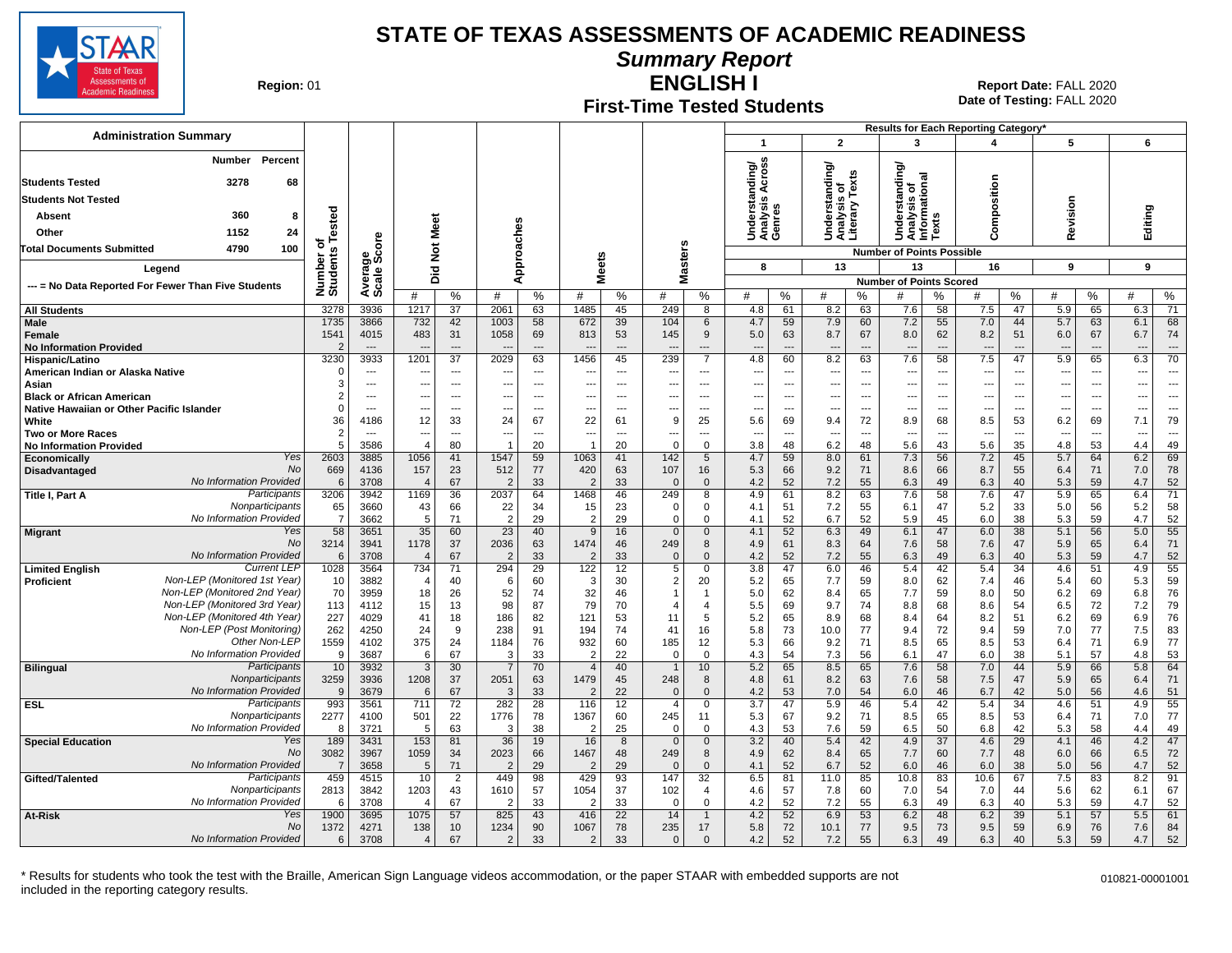

**Constructed Responses Summary Report**

**Region: 01** 

**First-Time Tested Students ENGLISH I**

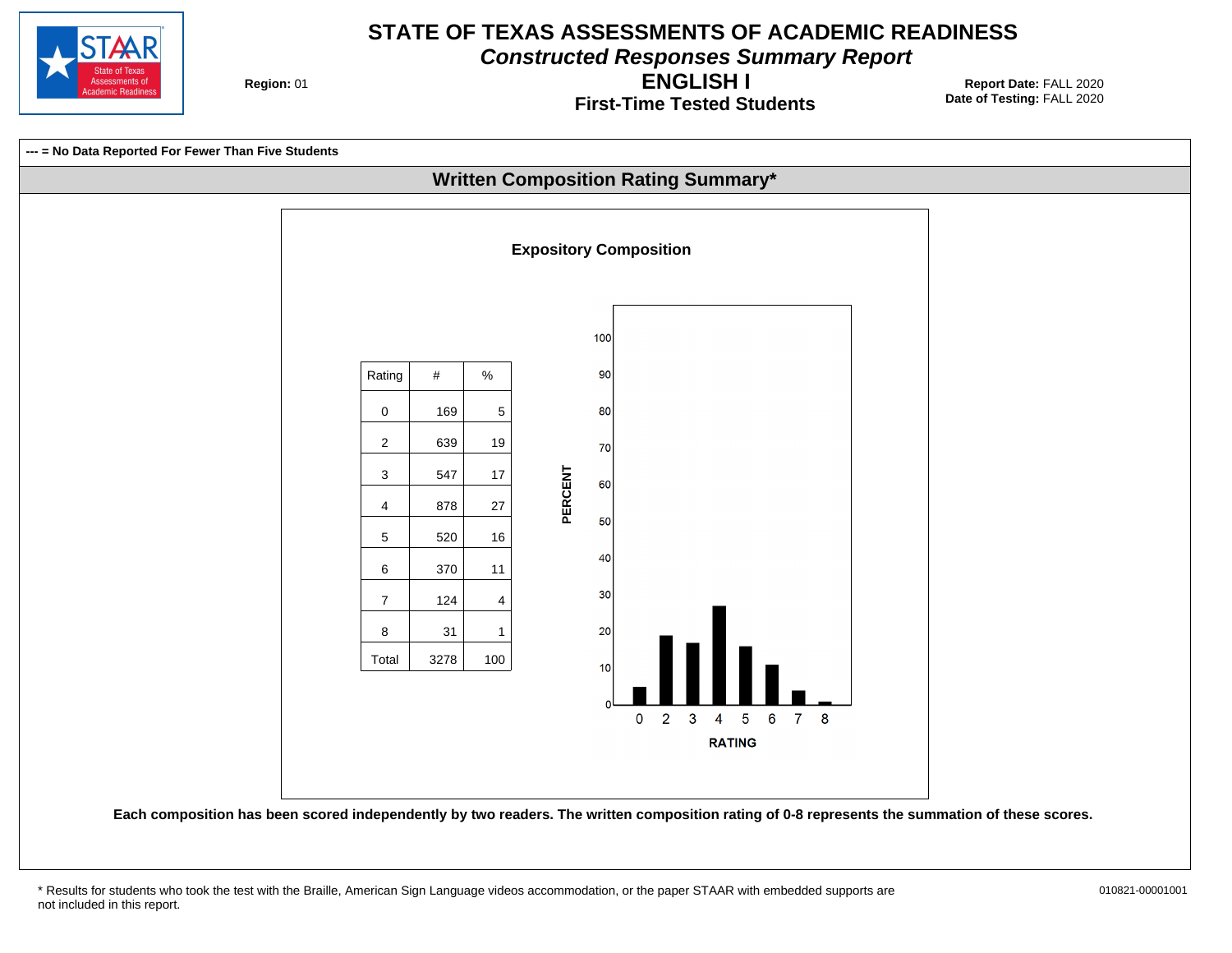

**Summary Report**

**Region: 01** 

#### **Retested Students ENGLISH I**

**Date of Testing:**  FALL 2020 01 **Report Date:** FALL 2020

|                                                              |                      |                                          |                                 |                                 |                                                      |                                |                                  |                                  |                         |                                               |                                            |                                                                        |                                  | Results for Each Reporting Category'           |                                |                                 |                                   |                                 |                                                      |                                        |                                                      |
|--------------------------------------------------------------|----------------------|------------------------------------------|---------------------------------|---------------------------------|------------------------------------------------------|--------------------------------|----------------------------------|----------------------------------|-------------------------|-----------------------------------------------|--------------------------------------------|------------------------------------------------------------------------|----------------------------------|------------------------------------------------|--------------------------------|---------------------------------|-----------------------------------|---------------------------------|------------------------------------------------------|----------------------------------------|------------------------------------------------------|
| <b>Administration Summary</b>                                |                      |                                          |                                 |                                 |                                                      |                                |                                  |                                  |                         |                                               | $\mathbf{1}$                               |                                                                        | $\overline{2}$                   | 3                                              |                                | $\boldsymbol{4}$                |                                   | 5                               |                                                      | 6                                      |                                                      |
| Percent<br>Number<br>55<br><b>Students Tested</b><br>3406    |                      |                                          |                                 |                                 |                                                      |                                |                                  |                                  |                         |                                               | nding/<br>Across                           | tanding/                                                               | is of<br>Texts                   | ৯<br>tanding<br>চ<br>তুল<br>ত                  |                                |                                 |                                   |                                 |                                                      |                                        |                                                      |
| <b>Students Not Tested</b>                                   |                      |                                          |                                 |                                 |                                                      |                                |                                  |                                  |                         |                                               |                                            |                                                                        |                                  |                                                |                                |                                 |                                   |                                 |                                                      |                                        |                                                      |
| 577<br>Absent<br>9                                           |                      |                                          |                                 |                                 |                                                      |                                |                                  |                                  |                         |                                               | Understar<br>Analysis<br>Genres            |                                                                        | Understa<br>Analysis<br>Literary | Understar<br>Analysis o<br>Informatic<br>Texts |                                | Composition                     |                                   | Revision                        |                                                      | Editing                                |                                                      |
| 2165<br>35<br>Other                                          | Tested               |                                          |                                 | Meet                            |                                                      |                                |                                  |                                  |                         |                                               |                                            |                                                                        |                                  |                                                |                                |                                 |                                   |                                 |                                                      |                                        |                                                      |
| 6148<br>100<br><b>Total Documents Submitted</b>              | ठ                    | ge<br>Score                              |                                 | $\frac{5}{2}$                   |                                                      |                                |                                  |                                  |                         |                                               |                                            |                                                                        |                                  | <b>Number of Points Possible</b>               |                                |                                 |                                   |                                 |                                                      |                                        |                                                      |
| Legend                                                       | Number o<br>Students |                                          |                                 |                                 |                                                      | Approaches                     | <b>Meets</b>                     |                                  |                         | <b>Masters</b>                                | 8                                          |                                                                        | 13                               | 13                                             |                                | 16                              |                                   | 9                               |                                                      | 9                                      |                                                      |
|                                                              |                      | Avera<br>Scale                           |                                 | Did                             |                                                      |                                |                                  |                                  |                         |                                               |                                            |                                                                        |                                  | <b>Number of Points Scored</b>                 |                                |                                 |                                   |                                 |                                                      |                                        |                                                      |
| --- = No Data Reported For Fewer Than Five Students          |                      |                                          | #                               | %                               | #                                                    | %                              | #                                | %                                | #                       | %                                             | #                                          | %<br>#                                                                 | %                                | #                                              | %                              | #                               | $\%$                              | #                               | %                                                    | #                                      | %                                                    |
| <b>All Students</b>                                          | 3406                 | 3552                                     | 2669                            | 78                              | 737                                                  | 22                             | 130                              | $\overline{4}$                   | 0                       | $\mathbf 0$                                   | 3.8                                        | 47<br>5.6                                                              | 43                               | 5.1                                            | 39                             | 5.9                             | $\overline{37}$                   | 4.6                             | 51                                                   | 4.9                                    | 54                                                   |
| <b>Male</b><br>Female<br><b>No Information Provided</b>      | 2147<br>1259         | 3542<br>3570<br>$\overline{\phantom{a}}$ | 1699<br>970                     | 79<br>77<br>$\overline{a}$      | 448<br>289<br>$\overline{\phantom{a}}$               | 21<br>23<br>$\overline{a}$     | 84<br>46                         | $\overline{4}$<br>$\overline{4}$ | $\Omega$<br>$\mathbf 0$ | $\mathbf{0}$<br>$\mathbf 0$<br>$\overline{a}$ | 3.7<br>3.9<br>$\overline{a}$               | 46<br>5.5<br>5.7<br>48<br>$\overline{\phantom{a}}$                     | 42<br>44<br>$\overline{a}$       | 5.1<br>5.0<br>$\overline{a}$                   | 39<br>39<br>---                | 5.7<br>6.2                      | 36<br>39                          | 4.6<br>4.5                      | 51<br>50<br>$\overline{a}$                           | 4.8<br>5.0<br>$\overline{\phantom{a}}$ | 53<br>56<br>$\overline{a}$                           |
| Hispanic/Latino                                              | 3368                 | 3551                                     | 2640                            | 78                              | 728                                                  | 22                             | 126                              | $\overline{4}$                   | $\Omega$                | $\mathbf 0$                                   | 3.8                                        | 5.6<br>47                                                              | 43                               | 5.1                                            | 39                             | 5.9                             | $\overline{37}$                   | 4.6                             | 51                                                   | 4.9                                    | 54                                                   |
| American Indian or Alaska Native<br>Asian                    | $\Omega$             | $---$<br>$\overline{\phantom{a}}$        | $\overline{\phantom{a}}$<br>--- | ---<br>$\overline{\phantom{a}}$ | $\overline{\phantom{a}}$<br>$\hspace{0.05cm} \ldots$ | ---<br>$---$                   | $- - -$<br>---                   | $---$<br>$---$                   | ---<br>---              | $---$<br>$\overline{a}$                       | $\overline{\phantom{a}}$<br>$\overline{a}$ | ---<br>---<br>---<br>$\overline{\phantom{a}}$                          | $\overline{\phantom{a}}$<br>---  | ---<br>---                                     | ---<br>---                     | $\sim$<br>---                   | $---$<br>$\overline{\phantom{a}}$ | ---<br>---                      | $\overline{\phantom{a}}$<br>$\overline{\phantom{a}}$ | ---<br>---                             | $\overline{\phantom{a}}$<br>$\overline{\phantom{a}}$ |
| <b>Black or African American</b>                             | 5                    | 3745                                     | 3                               | 60                              | $\overline{2}$                                       | 40                             | $\mathbf 1$                      | 20                               | $\mathbf 0$             | $\mathbf 0$                                   | 4.6                                        | 58<br>6.0                                                              | 46                               | 5.6                                            | 43                             | 7.6                             | 48                                | 5.6                             | 62                                                   | 6.4                                    | 71                                                   |
| Native Hawaiian or Other Pacific Islander                    | $\Omega$             | $\overline{\phantom{a}}$                 | $\sim$                          | ---                             | ---                                                  | $\overline{a}$                 |                                  | $\sim$                           | …                       | $\overline{a}$                                | $\overline{\phantom{a}}$                   | $\overline{a}$<br>---                                                  | ---                              | ---                                            | $\overline{a}$                 | $\overline{\phantom{a}}$        | $\overline{a}$                    | $\overline{\phantom{a}}$        | $\sim$                                               | $\overline{\phantom{a}}$               | $\overline{\phantom{a}}$                             |
| White<br><b>Two or More Races</b>                            | 28<br>$\Omega$       | 3638<br>$\overline{\phantom{a}}$         | 21<br>--                        | 75<br>---                       | $\overline{7}$<br>$\hspace{0.05cm} \ldots$           | 25<br>---                      | 3                                | 11<br>$---$                      | $\mathbf 0$             | $\mathbf 0$<br>$\hspace{0.05cm} \ldots$       | 4.0<br>$\overline{\phantom{a}}$            | 50<br>6.8<br>$\qquad \qquad \cdots$                                    | 52<br>$\hspace{0.05cm} \ldots$   | 5.3<br>$\overline{\phantom{a}}$                | 41<br>$\overline{\phantom{a}}$ | 6.5<br>$\overline{\phantom{a}}$ | 41<br>$\overline{\phantom{a}}$    | 4.9<br>$\sim$                   | 55<br>$\overline{\phantom{a}}$                       | 4.9<br>---                             | 54<br>$\overline{\phantom{a}}$                       |
| <b>No Information Provided</b>                               |                      | $\overline{a}$                           |                                 | $\overline{a}$                  | $\sim$                                               | $\overline{a}$                 | --                               | $\overline{a}$                   | ---<br>---              | $\overline{a}$                                | $\overline{a}$                             | $\overline{\phantom{a}}$<br>$\overline{a}$<br>$\overline{\phantom{a}}$ | $\sim$                           | $\sim$                                         | $\sim$                         | $\overline{a}$                  | $\overline{\phantom{a}}$          | $\sim$                          | $\overline{a}$                                       | $\sim$                                 | $\overline{a}$                                       |
| Yes<br>Economically                                          | 2950                 | 3552                                     | 2304                            | 78                              | 646                                                  | $\overline{22}$                | 113                              | $\overline{4}$                   | $\mathbf{0}$            | $\overline{0}$                                | 3.8                                        | 47<br>5.6                                                              | 43                               | 5.1                                            | 39                             | 5.9                             | $\overline{37}$                   | 4.6                             | 51                                                   | 4.8                                    | 54                                                   |
| No<br>Disadvantaged<br>No Information Provided               | 451<br>5             | 3553<br>3551                             | 360<br>5                        | 80<br>100                       | 91<br>$\Omega$                                       | 20<br>$\mathbf{0}$             | 17<br>$\Omega$                   | $\overline{4}$<br>$\Omega$       | $\mathbf 0$<br>$\Omega$ | $\mathbf 0$<br>$\mathbf{0}$                   | 3.8<br>4.2                                 | 5.5<br>47<br>5.2<br>53                                                 | 42<br>40                         | 5.0<br>7.2                                     | 38<br>55                       | 5.9<br>4.0                      | 37<br>25                          | 4.5<br>4.6                      | 50<br>51                                             | 5.0<br>4.2                             | 55<br>47                                             |
| Participants<br><b>Title I, Part A</b>                       | 3195                 | 3550                                     | 2514                            | 79                              | 681                                                  | 21                             | 122                              | $\overline{4}$                   | 0                       | $\mathbf 0$                                   | $\overline{3.7}$                           | 5.5<br>47                                                              | 43                               | 5.1                                            | 39                             | 5.9                             | $\overline{37}$                   | 4.6                             | 51                                                   | 4.8                                    | 54                                                   |
| Nonparticipants<br>No Information Provided                   | 207<br>$\sqrt{2}$    | 3592<br>$\overline{\phantom{a}}$         | 151                             | 73<br>$\overline{a}$            | 56<br>---                                            | 27<br>$\overline{a}$           | 8                                | $\overline{4}$<br>$\overline{a}$ | 0                       | $\mathbf 0$<br>---                            | 4.0                                        | 50<br>6.1<br>$\overline{a}$<br>$\overline{\phantom{a}}$                | 47<br>$\overline{a}$             | 5.2<br>---                                     | 40<br>$\overline{a}$           | 5.6                             | 35<br>$\overline{\phantom{a}}$    | 4.9                             | 54<br>$\overline{\phantom{a}}$                       | 5.0                                    | 56<br>$\overline{a}$                                 |
| Yes<br><b>Migrant</b>                                        | 167                  | 3537                                     | 134                             | 80                              | 33                                                   | 20                             | $\mathbf{3}$                     | 2                                | $\Omega$                | $\mathbf{0}$                                  | 3.8                                        | 5.3<br>48                                                              | 41                               | 5.1                                            | 39                             | 5.8                             | 36                                | 4.6                             | 51                                                   | 4.6                                    | 51                                                   |
| <b>No</b><br>No Information Provided                         | 3235                 | 3553<br>$\overline{\phantom{a}}$         | 2531<br>$\overline{a}$          | 78<br>$---$                     | 704<br>$\overline{\phantom{a}}$                      | 22<br>$\overline{\phantom{a}}$ | 127<br>$\sim$                    | $\overline{4}$<br>$---$          | $\mathbf{0}$<br>---     | $\mathbf 0$<br>$---$                          | 3.8<br>$\overline{a}$                      | 47<br>5.6<br>$\overline{\phantom{a}}$<br>$\overline{\phantom{a}}$      | 43<br>$\overline{a}$             | 5.1<br>---                                     | 39<br>$\overline{\phantom{a}}$ | 5.9<br>$\overline{\phantom{a}}$ | 37<br>$---$                       | 4.6<br>$\sim$                   | 51<br>$---$                                          | 4.9<br>---                             | 54<br>$\overline{a}$                                 |
| <b>Current LEP</b><br><b>Limited English</b>                 | 2117                 | 3519                                     | 1762                            | 83                              | 355                                                  | 17                             | 60                               | 3                                | $\mathbf 0$             | $\mathbf 0$                                   | 3.6                                        | 5.3<br>46                                                              | 41                               | 4.9                                            | 38                             | 5.7                             | 36                                | 4.4                             | 49                                                   | 4.7                                    | $\overline{52}$                                      |
| Non-LEP (Monitored 1st Year)<br>Proficient                   | 14                   | 3651                                     | $\overline{7}$                  | 50                              | $\overline{7}$                                       | 50                             | $\overline{1}$                   | 7                                | $\Omega$                | 0                                             | 4.4                                        | 55<br>6.9                                                              | 53                               | 6.1                                            | 47                             | 6.1                             | 38                                | 4.6                             | 52                                                   | 4.9                                    | 55                                                   |
| Non-LEP (Monitored 2nd Year)<br>Non-LEP (Monitored 3rd Year) | 36<br>48             | 3735<br>3635                             | 20<br>34                        | 56<br>71                        | 16<br>14                                             | 44<br>29                       | $\overline{2}$<br>$\overline{2}$ | 6<br>$\Delta$                    | $\Omega$<br>$\Omega$    | 0<br>$\mathbf 0$                              | 4.0<br>4.1                                 | 50<br>6.7<br>52<br>5.8                                                 | 51<br>45                         | 6.1<br>5.2                                     | 47<br>40                       | 7.6<br>7.0                      | 47<br>44                          | 5.4<br>5.0                      | 60<br>56                                             | 6.2<br>5.4                             | 69<br>60                                             |
| Non-LEP (Monitored 4th Year)                                 | 56                   | 3724                                     | 28                              | 50                              | 28                                                   | 50                             | 5                                | 9                                | $\Omega$                | $\Omega$                                      | 4.4                                        | 56<br>6.4                                                              | 49                               | 6.3                                            | 49                             | 6.8                             | 42                                | 5.3                             | 59                                                   | 6.1                                    | 68                                                   |
| Non-LEP (Post Monitoring)                                    | 40                   | 3685                                     | 24                              | 60                              | 16                                                   | 40                             | 4                                | 10                               | $\Omega$                | $\Omega$                                      | 4.3                                        | 6.3<br>54                                                              | 48                               | 5.8                                            | 44                             | 7.1                             | 44                                | 5.0                             | 56                                                   | 5.7                                    | 63                                                   |
| Other Non-LEP<br>No Information Provided                     | 1091<br>$\sqrt{2}$   | 3592<br>$-$                              | 790<br>$\sim$                   | 72<br>$\overline{a}$            | 301<br>$\overline{a}$                                | 28<br>$\overline{a}$           | 56<br>$\sim$                     | 5<br>$---$                       | $\mathbf 0$<br>---      | $\mathbf 0$<br>$\overline{a}$                 | 3.9<br>$\overline{a}$                      | 6.0<br>49<br>$\overline{\phantom{a}}$<br>$\overline{\phantom{a}}$      | 46<br>$\overline{a}$             | 5.2<br>$\overline{a}$                          | 40<br>$\overline{a}$           | 6.2<br>$\overline{a}$           | 38<br>$\overline{\phantom{a}}$    | 4.8<br>$\overline{\phantom{a}}$ | 54<br>$\overline{\phantom{a}}$                       | 5.0<br>$\sim$                          | 55<br>$\hspace{0.05cm} \ldots$                       |
| Participants<br><b>Bilingual</b>                             | 16                   | 3729                                     | 9                               | 56                              | $\overline{7}$                                       | 44                             | $\overline{2}$                   | 13                               | $\Omega$                | $\mathbf{0}$                                  | 4.8                                        | 60<br>6.6                                                              | 51                               | 6.1                                            | 47                             | 6.6                             | 41                                | 5.4                             | 60                                                   | 5.7                                    | 63                                                   |
| Nonparticipants                                              | 3380                 | 3551                                     | 2651                            | 78                              | 729                                                  | 22                             | 128                              | $\overline{4}$                   | $\mathbf{0}$            | $\mathbf{0}$                                  | 3.8                                        | 5.6<br>47                                                              | 43                               | 5.1                                            | 39                             | 5.9                             | 37                                | 4.6                             | 51                                                   | 4.9                                    | 54                                                   |
| No Information Provided<br>Participants<br><b>ESL</b>        | 10<br>2032           | 3554<br>3518                             | $\mathbf{Q}$<br>1699            | 90<br>84                        | 333                                                  | 10<br>16                       | $\Omega$<br>55                   | $\Omega$<br>3                    | $\Omega$<br>$\Omega$    | $\mathbf{0}$<br>0                             | 3.9<br>3.6                                 | 49<br>5.5<br>5.3<br>45                                                 | 42<br>41                         | 6.8<br>4.9                                     | 52<br>38                       | 4.2<br>5.7                      | 26<br>36                          | 4.7<br>4.4                      | 52<br>49                                             | 4.5<br>4.7                             | 50<br>52                                             |
| Nonparticipants                                              | 1364                 | 3603                                     | 961                             | 70                              | 403                                                  | 30                             | 75                               | 5                                | $\Omega$                | $\mathbf 0$                                   | 3.9                                        | 49<br>6.0                                                              | 46                               | 5.3                                            | 41                             | 6.2                             | 39                                | 4.9                             | 54                                                   | 5.1                                    | 57                                                   |
| No Information Provided                                      | 10                   | 3554                                     | 9                               | 90                              | $\overline{1}$                                       | 10                             | $\mathbf 0$                      | $\mathbf 0$                      | $\mathbf 0$             | $\mathbf 0$                                   | 3.9                                        | 49<br>5.5                                                              | 42                               | 6.8                                            | 52                             | 4.2                             | 26                                | 4.7                             | 52                                                   | 4.5                                    | 50                                                   |
| Yes<br><b>Special Education</b><br><b>No</b>                 | 444                  | 3468                                     | 386                             | 87                              | 58                                                   | 13                             | 9                                | $\overline{2}$                   | $\Omega$<br>$\Omega$    | $\mathbf 0$                                   | 3.5                                        | 44<br>5.1                                                              | 40                               | 4.6                                            | 36                             | 5.2                             | 33                                | 4.2                             | 46                                                   | 4.3                                    | 47                                                   |
| No Information Provided                                      | 2957<br>-5           | 3565<br>3551                             | 2278<br>5                       | 77<br>100                       | 679<br>$\Omega$                                      | 23<br>$\mathbf{0}$             | 121<br>$\Omega$                  | $\overline{4}$<br>$\Omega$       | $\Omega$                | $\mathbf 0$<br>$\mathbf{0}$                   | 3.8<br>4.2                                 | 5.6<br>47<br>53<br>5.2                                                 | 43<br>40                         | 5.1<br>7.2                                     | 39<br>55                       | 6.0<br>4.0                      | 38<br>25                          | 4.6<br>4.6                      | 52<br>51                                             | 4.9<br>4.2                             | 55<br>47                                             |
| Participants<br>Gifted/Talented                              | 10                   | 3688                                     | 5                               | 50                              | 5                                                    | 50                             | $\mathbf 0$                      | $\Omega$                         | $\Omega$                | $\mathbf 0$                                   | 4.4                                        | 55<br>5.8                                                              | 45                               | 6.0                                            | 46                             | 7.0                             | 44                                | 4.9                             | 54                                                   | 6.1                                    | 68                                                   |
| Nonparticipants                                              | 3392                 | 3552                                     | 2660                            | 78                              | 732                                                  | 22                             | 130                              | $\overline{4}$                   | $\overline{0}$          | $\mathbf 0$                                   | 3.8                                        | 47<br>5.6                                                              | 43                               | 5.1                                            | 39                             | 5.9                             | 37                                | 4.6                             | 51                                                   | 4.9                                    | 54                                                   |
| No Information Provided<br>Yes<br>At-Risk                    | 3258                 | $\overline{a}$<br>3550                   | 2561                            | $\overline{a}$<br>79            | 697                                                  | $\overline{a}$<br>21           | 118                              | $\overline{a}$<br>$\overline{4}$ | $\mathbf{0}$            | $\overline{a}$<br>$\mathbf 0$                 | 3.7                                        | $\overline{a}$<br>$\overline{\phantom{a}}$<br>5.6<br>47                | $\overline{a}$<br>43             | $\sim$<br>5.1                                  | $\sim$<br>39                   | $\overline{a}$<br>5.9           | $\overline{\phantom{a}}$<br>37    | 4.6                             | $\overline{a}$<br>51                                 | 4.8                                    | $\overline{a}$<br>54                                 |
| No                                                           | 144                  | 3603                                     | 104                             | 72                              | 40                                                   | 28                             | 12                               | 8                                | $\mathbf{0}$            | $\mathbf{0}$                                  | 3.9                                        | 5.9<br>49                                                              | 45                               | 5.3                                            | 41                             | 6.5                             | 41                                | 4.8                             | 54                                                   | 5.2                                    | 57                                                   |
| No Information Provided                                      | $\overline{4}$       | $\cdots$                                 | ---                             | $---$                           | $\hspace{1.5cm} \cdots$                              | $\qquad \qquad \cdots$         | $\overline{\phantom{a}}$         |                                  | ---                     | $\overline{a}$                                | ---                                        | $\qquad \qquad \cdots$<br>$\overline{\phantom{a}}$                     | $\qquad \qquad \cdots$           | $\qquad \qquad \cdots$                         | $\overline{\phantom{a}}$       | $\overline{\phantom{a}}$        | $\overline{\phantom{a}}$          | $\overline{\phantom{a}}$        | $\overline{a}$                                       | ---                                    |                                                      |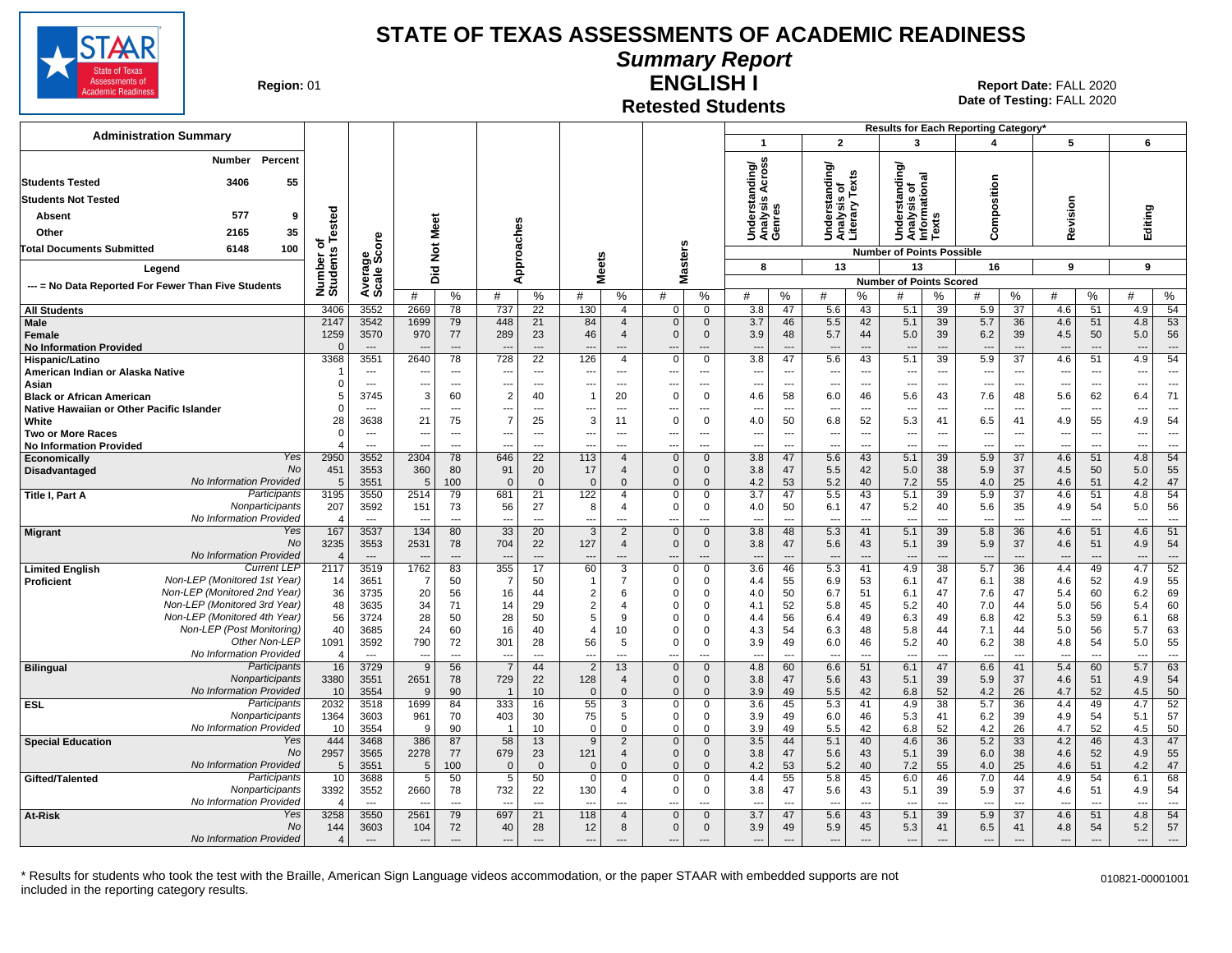

**Constructed Responses Summary Report**

**Region: 01** 

**Retested Students ENGLISH I**

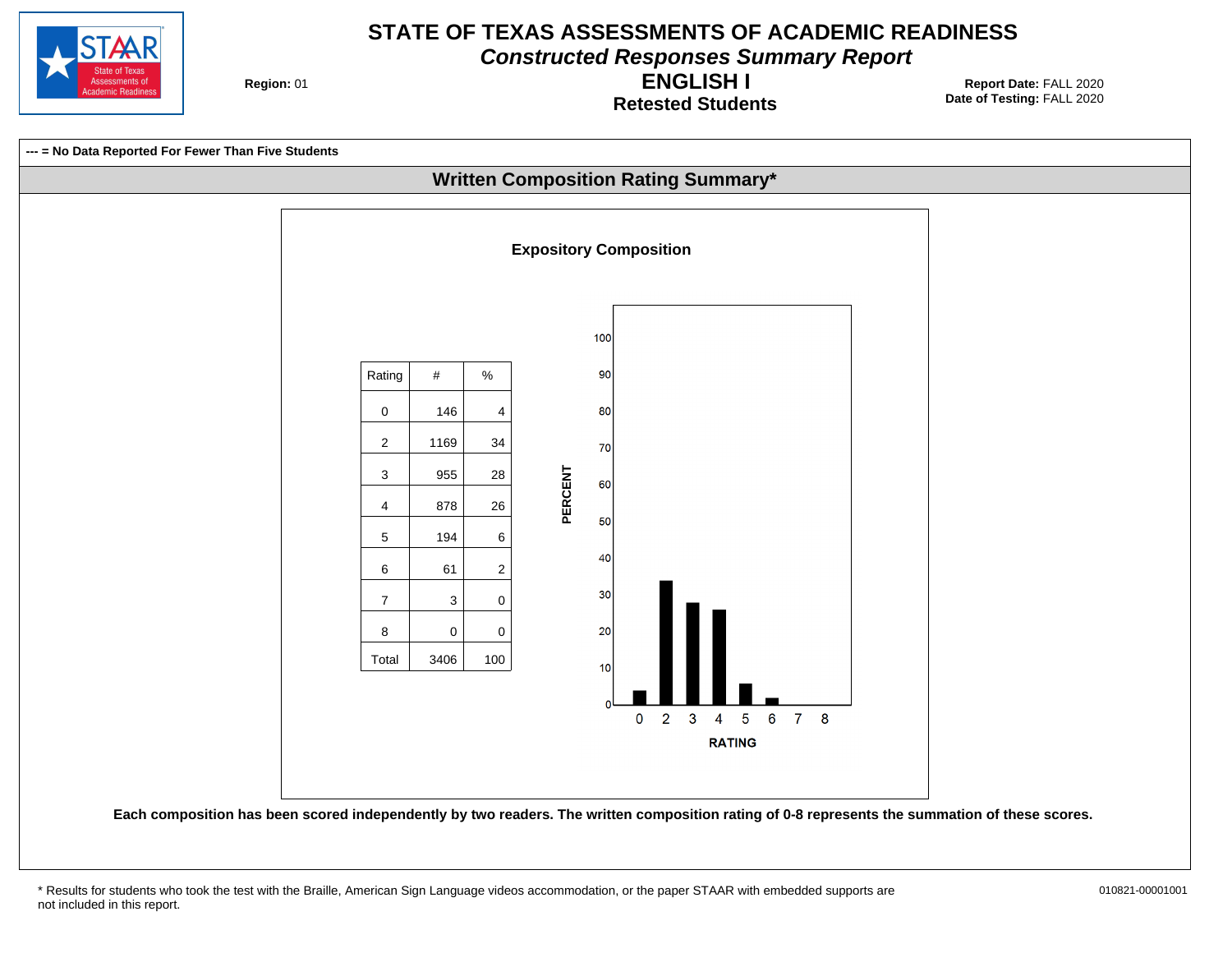

# **Summary Report**

**Region: 01** 

#### **All Students ENGLISH II**

**Date of Testing:**  FALL 2020 01 **Report Date:** FALL 2020

| <b>Administration Summary</b>                                        |                        |                          |                          |                                |                                  |                          |                          |                       |                            |                                  |                                            |                                    |                                                      |                      |                                               |                                    | Results for Each Reporting Category' |                                    |                                 |                                  |                          |                                            |
|----------------------------------------------------------------------|------------------------|--------------------------|--------------------------|--------------------------------|----------------------------------|--------------------------|--------------------------|-----------------------|----------------------------|----------------------------------|--------------------------------------------|------------------------------------|------------------------------------------------------|----------------------|-----------------------------------------------|------------------------------------|--------------------------------------|------------------------------------|---------------------------------|----------------------------------|--------------------------|--------------------------------------------|
|                                                                      |                        |                          |                          |                                |                                  |                          |                          |                       |                            |                                  | $\mathbf{1}$                               |                                    | $\overline{2}$                                       |                      | 3                                             |                                    | 4                                    |                                    | 5                               |                                  | 6                        |                                            |
| Percent<br>Number                                                    |                        |                          |                          |                                |                                  |                          |                          |                       |                            |                                  | nding/<br>Across                           |                                    |                                                      |                      |                                               |                                    |                                      |                                    |                                 |                                  |                          |                                            |
| 6092<br>63<br><b>Students Tested</b>                                 |                        |                          |                          |                                |                                  |                          |                          |                       |                            |                                  |                                            |                                    | ding/                                                | Texts                | tanding/                                      |                                    |                                      |                                    |                                 |                                  |                          |                                            |
| <b>Students Not Tested</b>                                           |                        |                          |                          |                                |                                  |                          |                          |                       |                            |                                  |                                            |                                    |                                                      |                      |                                               |                                    |                                      |                                    |                                 |                                  |                          |                                            |
| 836<br><b>Absent</b><br>9                                            |                        |                          |                          |                                |                                  |                          |                          |                       |                            |                                  | Understar<br>Analysis<br>Genres            |                                    | Understanc<br>Analysis of<br>Literary Te:            |                      | Understanding<br>Analysis of<br>Informational | <b>u</b>                           | omposition                           |                                    | Revision                        |                                  | Editing                  |                                            |
| 2670<br>28<br>Other                                                  | Tested                 |                          | Meet                     |                                |                                  |                          |                          |                       |                            |                                  |                                            |                                    |                                                      |                      |                                               | ă                                  |                                      |                                    |                                 |                                  |                          |                                            |
| 100<br>9598<br><b>Total Documents Submitted</b>                      | $\circ$                | <b>e</b>                 |                          |                                |                                  |                          |                          |                       |                            |                                  |                                            |                                    |                                                      |                      |                                               |                                    | Ö                                    |                                    |                                 |                                  |                          |                                            |
|                                                                      |                        | ಕ್ಷ್ಮಿ                   | $\breve{\mathbf{z}}$     |                                |                                  | pproaches                | leets                    |                       |                            |                                  |                                            |                                    |                                                      |                      | <b>Number of Points Possible</b>              |                                    |                                      |                                    |                                 |                                  |                          |                                            |
| Leaend                                                               |                        |                          | 고<br>ة                   |                                |                                  | ⋖                        | ż                        |                       |                            | <b>Masters</b>                   | 8                                          |                                    | 13                                                   |                      | 13<br><b>Number of Points Scored</b>          |                                    | 16                                   |                                    | 9                               |                                  | 9                        |                                            |
| --- = No Data Reported For Fewer Than Five Students                  | Number o<br>Students   | Average                  | #                        | %                              | #                                | %                        | #                        | %                     | #                          | %                                | #                                          | %                                  | #                                                    | %                    | #                                             | %                                  | #                                    | %                                  | #                               | %                                | #                        | %                                          |
| <b>All Students</b>                                                  | 6092                   | 3819                     | 3092                     | 51                             | 3000                             | 49                       | 2069                     | 34                    | 316                        | 5                                | 5.2                                        | 65                                 | 7.8                                                  | 60                   | 7.3                                           | 56                                 | 7.6                                  | 48                                 | 5.6                             | 62                               | 5.8                      | 65                                         |
| Male                                                                 | 3373                   | 3757                     | 1838                     | 54                             | 1535                             | 46                       | 995                      | 29                    | 138                        | $\overline{4}$                   | 5.1                                        | 63                                 | 7.5                                                  | 58                   | 7.1                                           | 54                                 | 7.1                                  | 44                                 | 5.5                             | 61                               | 5.6                      | 62                                         |
| Female                                                               | 2719                   | 3896                     | 1254                     | 46                             | 1465                             | 54                       | 1074                     | 39                    | 178                        | $\overline{7}$                   | 5.4                                        | 67                                 | 8.1                                                  | 62                   | 7.5                                           | 58                                 | 8.3                                  | 52                                 | 5.7                             | 64                               | 6.1                      | 68                                         |
| <b>No Information Provided</b>                                       | $\Omega$               | $---$                    |                          | $\overline{a}$                 |                                  | $\overline{a}$           |                          | $\overline{a}$        |                            | ---                              |                                            | $\overline{a}$                     | $\overline{\phantom{a}}$                             | $\overline{a}$       |                                               | $\overline{a}$                     |                                      | $\overline{\phantom{a}}$           |                                 | $\overline{a}$                   |                          | $\overline{a}$                             |
| Hispanic/Latino<br>American Indian or Alaska Native                  | 6009<br>$\epsilon$     | 3814<br>$---$            | 3065<br>--               | 51<br>$\overline{a}$           | 2944                             | 49<br>---                | 2024                     | 34<br>$---$           | 298<br>---                 | 5<br>$\overline{a}$              | 5.2<br>$\overline{\phantom{a}}$            | 65<br>$\overline{\phantom{a}}$     | 7.8<br>$\overline{\phantom{a}}$                      | 60<br>---            | 7.2                                           | 56<br>$-$                          | 7.6                                  | 47<br>---                          | 5.6<br>$\overline{\phantom{a}}$ | 62<br>$\sim$                     | 5.8<br>---               | 65<br>$\overline{a}$                       |
| Asian                                                                | 22                     | 4823                     | $\overline{2}$           | 9                              | 20                               | 91                       | 19                       | 86                    | 11                         | 50                               | 7.1                                        | 89                                 | 11.5                                                 | 88                   | 11.3                                          | 87                                 | 12.5                                 | 78                                 | 7.2                             | 80                               | 8.0                      | 88                                         |
| <b>Black or African American</b>                                     | -8                     | 3830                     |                          | 50                             | $\overline{4}$                   | 50                       | $\overline{2}$           | 25                    | $\Omega$                   | $\overline{0}$                   | 5.6                                        | 70                                 | 7.6                                                  | 59                   | 7.9                                           | 61                                 | 8.3                                  | 52                                 | 4.9                             | 54                               | 6.6                      | 74                                         |
| Native Hawaiian or Other Pacific Islander                            | - 0                    | $\overline{a}$           | --                       | $\overline{a}$                 | ---                              | $---$                    | $\overline{\phantom{a}}$ | $\sim$                | ---                        | $\overline{\phantom{a}}$         | $\overline{\phantom{a}}$                   | $\overline{\phantom{a}}$           | $\overline{\phantom{a}}$                             | $\overline{a}$       | ---                                           | $\overline{\phantom{a}}$           |                                      | $\overline{\phantom{a}}$           | $\overline{\phantom{a}}$        | ---                              | ---                      | $\overline{\phantom{a}}$                   |
| White                                                                | 48                     | 3994                     | 18                       | 38                             | 30                               | 63                       | 22                       | 46                    | 6                          | 13                               | 5.7                                        | 71                                 | 8.6                                                  | 66                   | 8.2                                           | 63                                 | 8.8                                  | 55                                 | 6.0                             | 66                               | 6.5                      | 72                                         |
| <b>Two or More Races</b><br><b>No Information Provided</b>           | -3                     | ---<br>$\sim$            | $\overline{\phantom{a}}$ | $\qquad \qquad -\qquad$<br>--- | $\overline{\phantom{a}}$         | ---<br>$\sim$            | $\overline{\phantom{a}}$ | $---$<br>$\sim$       | ---<br>---                 | $\qquad \qquad \cdots$<br>$\sim$ | $\overline{\phantom{a}}$<br>$\overline{a}$ | $\overline{\phantom{a}}$<br>$\sim$ | $\overline{\phantom{a}}$<br>$\overline{\phantom{a}}$ | ---<br>$\sim$        | $\overline{\phantom{a}}$<br>Ξ.                | $\overline{\phantom{a}}$<br>$\sim$ | $\overline{\phantom{a}}$             | $\overline{\phantom{a}}$<br>$\sim$ | $\overline{\phantom{a}}$<br>--- | $\qquad \qquad \cdots$<br>$\sim$ | ---                      | $\overline{\phantom{a}}$<br>$\overline{a}$ |
| Yes<br>Economically                                                  | 4949                   | 3765                     | 2676                     | 54                             | 2273                             | 46                       | 1485                     | 30                    | 176                        | $\overline{4}$                   | 5.1                                        | 63                                 | 7.5                                                  | 58                   | 7.0                                           | 54                                 | 7.3                                  | 46                                 | 5.4                             | 61                               | 5.7                      | 63                                         |
| No<br>Disadvantaged                                                  | 1139                   | 4057                     | 412                      | 36                             | 727                              | 64                       | 584                      | 51                    | 140                        | 12                               | 5.8                                        | 72                                 | 8.8                                                  | 68                   | 8.4                                           | 65                                 | 8.8                                  | 55                                 | 6.2                             | 69                               | 6.5                      | 72                                         |
| No Information Provided                                              | $\sqrt{2}$             | $---$                    |                          | $\overline{a}$                 |                                  | $\overline{a}$           |                          | $\sim$                |                            | $\overline{a}$                   | $\overline{a}$                             | $\overline{a}$                     | $\overline{a}$                                       | $\overline{a}$       | ---                                           | $\sim$                             |                                      | $\overline{\phantom{a}}$           | $\sim$                          | $\overline{\phantom{a}}$         | $\overline{\phantom{a}}$ | $\overline{a}$                             |
| Participants<br>Title I, Part A<br>Nonparticipants                   | 5744<br>346            | 3823<br>3760             | 2893<br>197              | 50<br>57                       | 2851<br>149                      | 50<br>43                 | 1972<br>97               | $\overline{34}$<br>28 | 302<br>14                  | $\overline{5}$<br>$\overline{4}$ | 5.2<br>5.1                                 | 65<br>63                           | 7.8<br>7.5                                           | 60<br>58             | 7.3<br>6.6                                    | 56<br>51                           | 7.6<br>7.1                           | 48<br>44                           | 5.6<br>5.5                      | 62<br>61                         | 5.8<br>5.9               | 65<br>65                                   |
| No Information Provided                                              | - 2                    | $\overline{a}$           | $\overline{a}$           | ---                            |                                  | $\overline{a}$           | $\overline{\phantom{a}}$ | $\overline{a}$        | ---                        | ---                              |                                            | ---                                | $\overline{\phantom{a}}$                             | $\overline{a}$       |                                               | ---                                | $\overline{a}$                       | $\overline{\phantom{a}}$           | $\overline{\phantom{a}}$        | $\overline{a}$                   | ---                      | $\overline{a}$                             |
| Yes<br><b>Migrant</b>                                                | 162                    | 3588                     | 117                      | 72                             | 45                               | 28                       | 23                       | 14                    | 3                          | 2                                | 4.4                                        | 55                                 | 6.9                                                  | 53                   | 5.9                                           | 45                                 | 6.3                                  | 39                                 | 4.9                             | 54                               | 5.0                      | 56                                         |
| <b>No</b>                                                            | 5928                   | 3825                     | 2973                     | 50                             | 2955                             | 50                       | 2046                     | 35                    | 313                        | $5\phantom{.0}$                  | 5.2                                        | 65                                 | 7.8                                                  | 60                   | 7.3                                           | 56                                 | 7.6                                  | 48                                 | 5.6                             | 62                               | 5.9                      | 65                                         |
| No Information Provided<br><b>Current LEP</b>                        | $\overline{2}$         | $\overline{\phantom{a}}$ |                          | ---                            |                                  | $\overline{a}$           |                          | $---$                 | ---                        | ---                              | $\overline{a}$                             | $\overline{\phantom{a}}$           | $\overline{\phantom{a}}$                             | $\overline{a}$       | $\overline{a}$                                | $\overline{a}$<br>41               |                                      | $\overline{\phantom{a}}$           | $\overline{\phantom{a}}$        | $\overline{\phantom{a}}$         | ---                      | $\overline{a}$                             |
| <b>Limited English</b><br>Non-LEP (Monitored 1st Year)<br>Proficient | 2279<br>36             | 3478<br>3855             | 1828<br>14               | 80<br>39                       | 451<br>22                        | $\overline{20}$<br>61    | 153<br>15                | 7<br>42               | $\overline{4}$<br>$\Omega$ | $\overline{0}$<br>0              | 4.2<br>5.6                                 | 52<br>69                           | 6.0<br>7.6                                           | 46<br>58             | 5.4<br>8.0                                    | 61                                 | 6.0<br>7.9                           | $\overline{38}$<br>49              | 4.4<br>5.8                      | 49<br>64                         | 4.6<br>6.1               | 51<br>68                                   |
| Non-LEP (Monitored 2nd Year)                                         | 215                    | 3881                     | 87                       | 40                             | 128                              | 60                       | 78                       | 36                    | 5                          | $\overline{2}$                   | 5.7                                        | 71                                 | 8.2                                                  | 63                   | 7.8                                           | 60                                 | 7.9                                  | 49                                 | 6.1                             | 68                               | 6.1                      | 68                                         |
| Non-LEP (Monitored 3rd Year)                                         | 173                    | 3878                     | 67                       | 39                             | 106                              | 61                       | 62                       | 36                    | $\overline{2}$             | $\overline{1}$                   | 5.4                                        | 67                                 | 8.5                                                  | 65                   | 7.7                                           | 60                                 | 8.0                                  | 50                                 | 5.9                             | 65                               | 6.3                      | 70                                         |
| Non-LEP (Monitored 4th Year)                                         | 286                    | 4062                     | 62                       | 22                             | 224                              | 78                       | 163                      | 57                    | 13                         | 5                                | 6.1                                        | 76                                 | 9.1                                                  | 70                   | 8.8                                           | 67                                 | 8.8                                  | 55                                 | 6.6                             | 73                               | 6.8                      | 75                                         |
| Non-LEP (Post Monitoring)                                            | 378                    | 4171                     | 65                       | 17                             | 313                              | 83                       | 249                      | 66                    | 37                         | 10                               | 6.1                                        | 77                                 | 9.6                                                  | 74                   | 9.4                                           | 72                                 | 9.4                                  | 59                                 | 6.7                             | 74                               | 7.0                      | 78                                         |
| Other Non-LEP<br>No Information Provided                             | 2723<br>$\overline{2}$ | 4021<br>$\overline{a}$   | 967<br>--                | 36<br>$\overline{a}$           | 1756<br>$\overline{\phantom{a}}$ | 64<br>$\overline{a}$     | 1349                     | 50<br>$\overline{a}$  | 255                        | 9<br>---                         | 5.7                                        | 72<br>---                          | 8.8<br>$\overline{\phantom{a}}$                      | 68<br>---            | 8.3<br>---                                    | 64<br>---                          | 8.5                                  | 53<br>$\overline{\phantom{a}}$     | 6.2<br>$\overline{\phantom{a}}$ | 69<br>$\overline{a}$             | 6.6<br>---               | 73<br>$\overline{\phantom{a}}$             |
| Participants<br><b>Bilingual</b>                                     | 112                    | 4290                     | 15                       | 13                             | 97                               | 87                       | 85                       | 76                    | 19                         | 17                               | 6.3                                        | 78                                 | 10.0                                                 | 77                   | 9.9                                           | 77                                 | 9.8                                  | 61                                 | 7.0                             | 78                               | 7.4                      | 82                                         |
| Nonparticipants                                                      | 5972                   | 3810                     | 3071                     | 51                             | 2901                             | 49                       | 1982                     | 33                    | 297                        | 5                                | 5.2                                        | 65                                 | 7.7                                                  | 60                   | 7.2                                           | 55                                 | 7.6                                  | 47                                 | 5.6                             | 62                               | 5.8                      | 64                                         |
| No Information Provided                                              | -8                     | 3693                     | 6                        | 75                             | $\mathcal{P}$                    | 25                       | $\mathcal{P}$            | 25                    | $\Omega$                   | $\mathbf{0}$                     | 4.9                                        | 61                                 | 7.6                                                  | 59                   | 7.5                                           | 58                                 | 5.0                                  | 31                                 | 5.5                             | 61                               | 6.4                      | 71                                         |
| Participants<br><b>ESL</b><br>Nonparticipants                        | 2206                   | 3477                     | 1766                     | 80                             | 440                              | $\overline{20}$          | 146                      | 7                     | $\boldsymbol{\Delta}$      | $\mathbf 0$                      | 4.2                                        | 52                                 | 6.0                                                  | 46                   | 5.4                                           | 41                                 | 6.0                                  | $\overline{38}$                    | 4.4                             | 49                               | 4.6                      | 51                                         |
| No Information Provided                                              | 3878<br>-8             | 4014<br>3693             | 1320<br>6                | 34<br>75                       | 2558<br>$\overline{2}$           | 66<br>25                 | 1921<br>2                | 50<br>25              | 312<br>$\Omega$            | 8<br>$\Omega$                    | 5.8<br>4.9                                 | 72<br>61                           | 8.8<br>7.6                                           | 68<br>59             | 8.3<br>7.5                                    | 64<br>58                           | 8.5<br>5.0                           | 53<br>31                           | 6.2<br>5.5                      | 69<br>61                         | 6.5<br>6.4               | 73<br>71                                   |
| Yes<br><b>Special Education</b>                                      | 456                    | 3465                     | 371                      | 81                             | 85                               | 19                       | 35                       | 8                     | $\overline{2}$             | $\mathbf 0$                      | 4.3                                        | 54                                 | 6.1                                                  | 47                   | 5.3                                           | 41                                 | 5.4                                  | 34                                 | 4.4                             | 49                               | 4.5                      | 51                                         |
| No                                                                   | 5632                   | 3848                     | 2717                     | 48                             | 2915                             | 52                       | 2034                     | 36                    | 314                        | 6                                | 5.3                                        | 66                                 | 7.9                                                  | 61                   | 7.4                                           | 57                                 | 7.8                                  | 49                                 | 5.7                             | 63                               | 5.9                      | 66                                         |
| No Information Provided                                              | $\sqrt{2}$             | $\overline{\phantom{a}}$ | $\overline{a}$           | $\overline{a}$                 | $\overline{\phantom{a}}$         | $\overline{a}$           |                          | $\overline{a}$        | $\overline{a}$             | $\overline{a}$                   | $\overline{a}$                             | $\overline{a}$                     | $\overline{\phantom{a}}$                             | $\overline{a}$       | $\overline{a}$                                | $\overline{a}$                     |                                      | $\overline{\phantom{a}}$           | $\overline{\phantom{a}}$        | $\overline{\phantom{a}}$         | ---                      | $\overline{\phantom{a}}$                   |
| Participants<br>Gifted/Talented                                      | 600                    | 4572                     | 18                       | $\overline{3}$                 | 582                              | 97                       | 545                      | 91                    | 179                        | 30                               | 6.9                                        | 86                                 | 11.0                                                 | 85                   | 11.0                                          | 85                                 | 10.9                                 | 68                                 | 7.7                             | 86                               | 7.9                      | 88                                         |
| Nonparticipants<br>No Information Provided                           | 5489<br>-2             | 3737<br>$\sim$           | 3071<br>$\sim$           | 56<br>$---$                    | 2418<br>$\overline{a}$           | 44<br>$\overline{a}$     | 1524<br>--               | 28<br>$---$           | 137<br>---                 | $\overline{2}$<br>$\overline{a}$ | 5.0<br>$-$                                 | 63<br>$\sim$                       | 7.4<br>$\overline{\phantom{a}}$                      | 57<br>$\overline{a}$ | 6.8<br>---                                    | 53<br>$\sim$                       | 7.2<br>---                           | 45<br>$\sim$                       | 5.4<br>$\sim$                   | 60<br>$\overline{a}$             | 5.6<br>---               | 62<br>$---$                                |
| Yes<br>At-Risk                                                       | 4229                   | 3592                     | 2889                     | 68                             | 1340                             | 32                       | 613                      | 14                    | 13                         | $\mathbf{0}$                     | 4.6                                        | 58                                 | 6.7                                                  | 51                   | 6.0                                           | 46                                 | 6.6                                  | 41                                 | 4.9                             | 55                               | 5.1                      | 57                                         |
| No                                                                   | 1861                   | 4334                     | 201                      | 11                             | 1660                             | 89                       | 1456                     | 78                    | 303                        | 16                               | 6.5                                        | 81                                 | 10.3                                                 | 79                   | 10.1                                          | 78                                 | 9.9                                  | 62                                 | 7.1                             | 79                               | 7.4                      | 83                                         |
| No Information Provided                                              | $\mathcal{P}$          | $\cdots$                 | $\overline{\phantom{a}}$ | $\hspace{0.05cm} \ldots$       | $\overline{\phantom{a}}$         | $\overline{\phantom{a}}$ | $\overline{\phantom{a}}$ | $---$                 | $\overline{\phantom{a}}$   | $---$                            | $\overline{\phantom{a}}$                   | $\overline{a}$                     | $\overline{\phantom{a}}$                             | ---                  | $\overline{\phantom{a}}$                      | $\overline{\phantom{a}}$           | $---$                                | $---$                              | $\overline{\phantom{a}}$        | $\sim$                           | ---                      | $\hspace{1.5cm} \cdots$                    |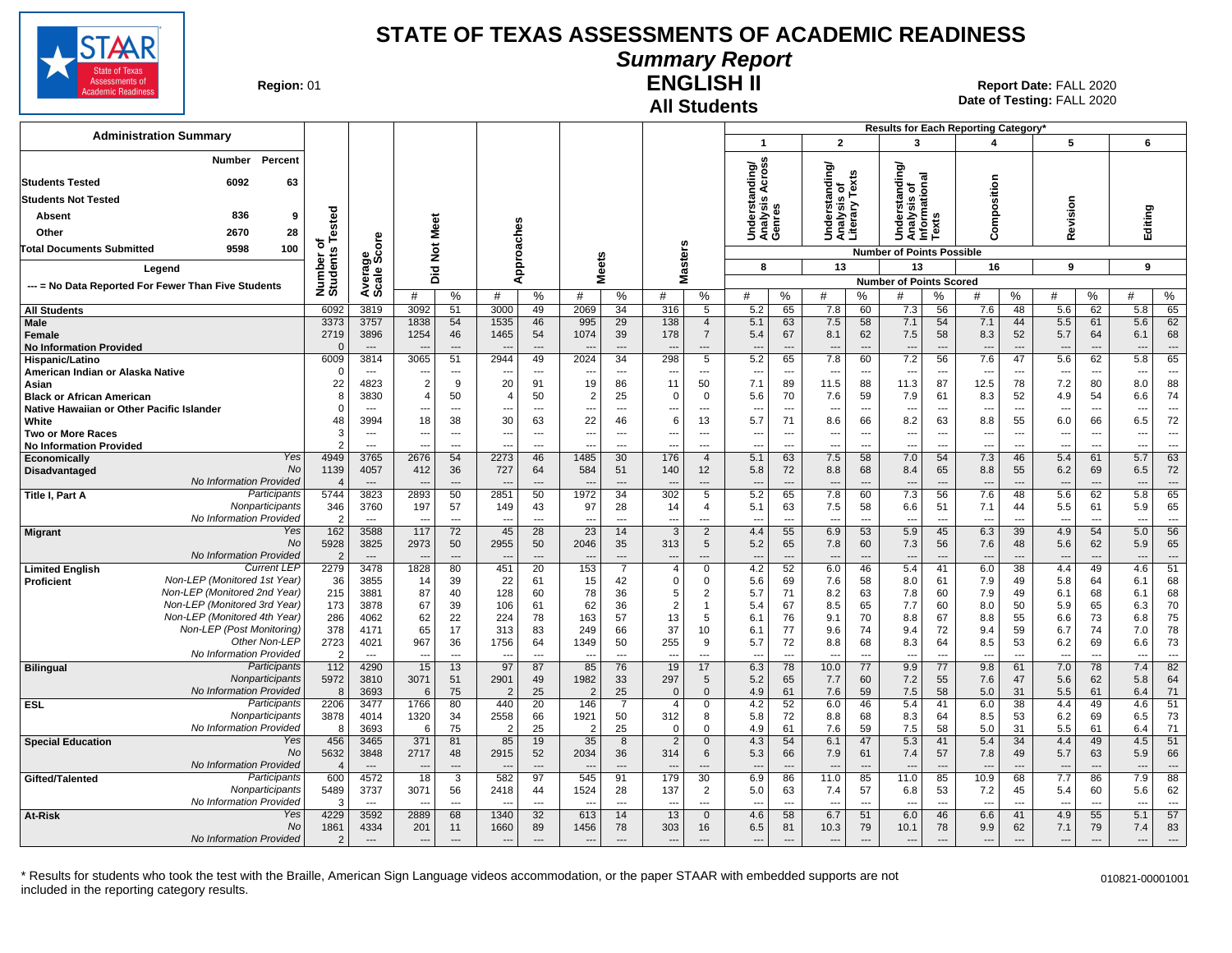

**Constructed Responses Summary Report**

**Region: 01** 

**All Students ENGLISH II**

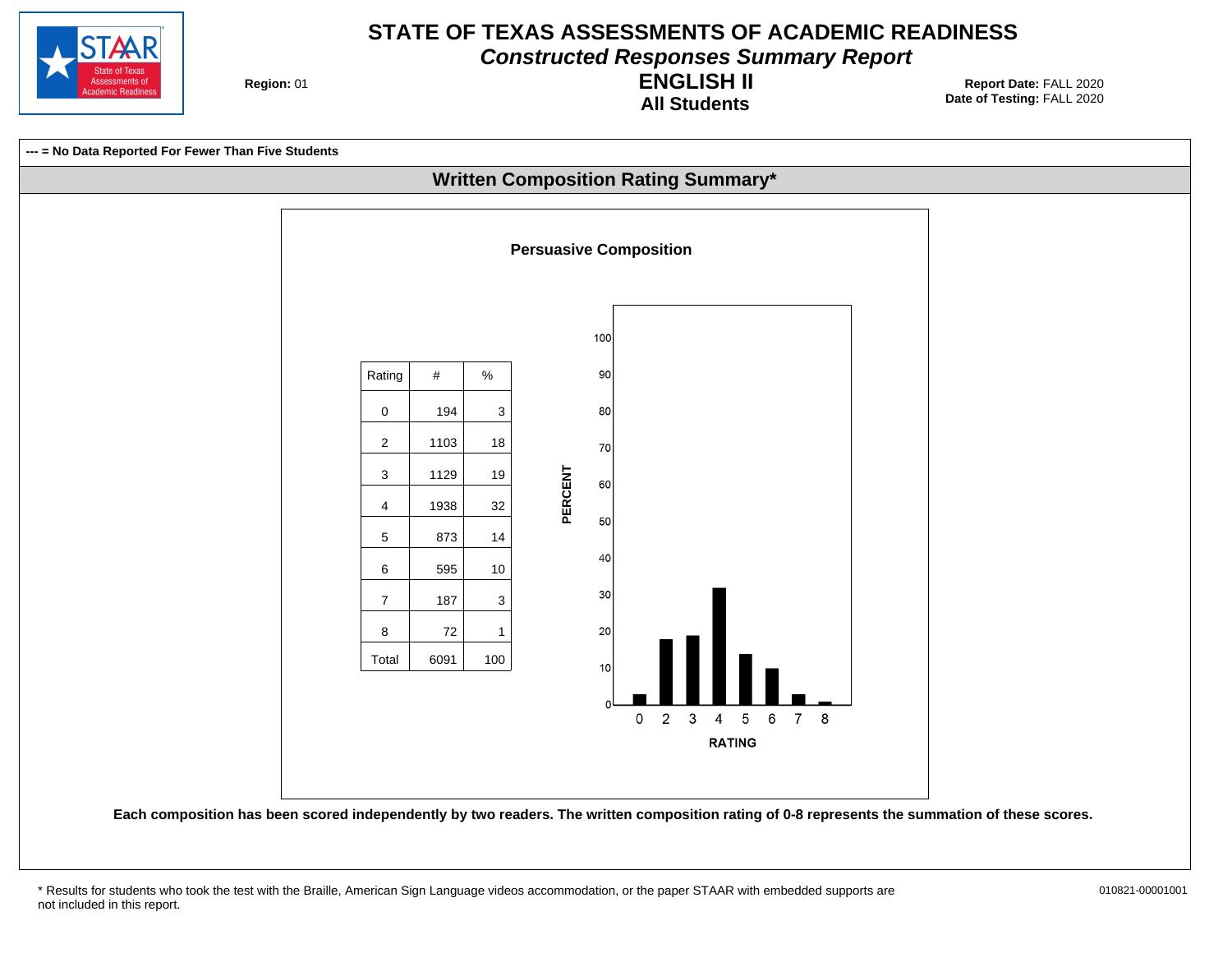

**Summary Report**

**Region: 01** 

#### **First-Time Tested Students ENGLISH II** 01 **Report Date:** FALL 2020

**Date of Testing:**  FALL 2020

|                                                                            |                            |                                  |                                |                                 |                                  |                                            |                          |                                   |                                            |                                            |                                                             |                                |                                                 |                                 |                                                      |                                 | <b>Results for Each Reporting Category</b> |                                                      |                                            |                                            |                                 |                                            |
|----------------------------------------------------------------------------|----------------------------|----------------------------------|--------------------------------|---------------------------------|----------------------------------|--------------------------------------------|--------------------------|-----------------------------------|--------------------------------------------|--------------------------------------------|-------------------------------------------------------------|--------------------------------|-------------------------------------------------|---------------------------------|------------------------------------------------------|---------------------------------|--------------------------------------------|------------------------------------------------------|--------------------------------------------|--------------------------------------------|---------------------------------|--------------------------------------------|
| <b>Administration Summary</b>                                              |                            |                                  |                                |                                 |                                  |                                            |                          |                                   |                                            |                                            | $\mathbf{1}$                                                |                                | $\mathbf{2}$                                    |                                 | 3                                                    |                                 | 4                                          |                                                      | 5                                          |                                            | 6                               |                                            |
| Percent<br><b>Number</b>                                                   |                            |                                  |                                |                                 |                                  |                                            |                          |                                   |                                            |                                            |                                                             |                                |                                                 |                                 |                                                      |                                 |                                            |                                                      |                                            |                                            |                                 |                                            |
| 3511<br>68<br><b>Students Tested</b>                                       |                            |                                  |                                |                                 |                                  |                                            |                          |                                   |                                            |                                            | <b>Cross</b><br>Understanding/<br>Analysis Across<br>Genres |                                | Understanding/<br>Analysis of<br>Literary Texts | is o <sub>i</sub><br>v Texts    | anding                                               | त्त                             |                                            |                                                      |                                            |                                            |                                 |                                            |
| <b>Students Not Tested</b>                                                 |                            |                                  |                                |                                 |                                  |                                            |                          |                                   |                                            |                                            |                                                             |                                |                                                 |                                 | ō                                                    | 등                               | omposition                                 |                                                      |                                            |                                            |                                 |                                            |
| 373<br>$\overline{7}$<br>Absent                                            |                            |                                  |                                |                                 |                                  |                                            |                          |                                   |                                            |                                            |                                                             |                                |                                                 |                                 | Understar<br>Analysis o<br>Informatic<br>Texts       |                                 |                                            |                                                      | evision                                    |                                            | Editing                         |                                            |
| Other<br>1276<br>25                                                        | Tested                     |                                  | Meet                           |                                 |                                  |                                            |                          |                                   |                                            |                                            |                                                             |                                |                                                 |                                 |                                                      |                                 | Ō                                          |                                                      | œ                                          |                                            |                                 |                                            |
| 5160<br>100<br>Total Documents Submitted                                   | ৳                          | ge<br>Score                      | $\overline{\mathbf{z}}$        |                                 |                                  |                                            |                          |                                   |                                            |                                            |                                                             |                                |                                                 |                                 | ∍<br><b>Number of Points Possible</b>                |                                 |                                            |                                                      |                                            |                                            |                                 |                                            |
| Legend                                                                     | Number of<br>Students      |                                  |                                |                                 |                                  | Approaches                                 | <b>Meets</b>             |                                   | Masters                                    |                                            | 8                                                           |                                | 13                                              |                                 | 13                                                   |                                 | 16                                         |                                                      | 9                                          |                                            | 9                               |                                            |
|                                                                            |                            | Averare                          | Did                            |                                 |                                  |                                            |                          |                                   |                                            |                                            |                                                             |                                |                                                 |                                 | <b>Number of Points Scored</b>                       |                                 |                                            |                                                      |                                            |                                            |                                 |                                            |
| --- = No Data Reported For Fewer Than Five Students                        |                            |                                  | #                              | $\%$                            | #                                | %                                          | #                        | %                                 | #                                          | %                                          | #                                                           | %                              | #                                               | %                               | #                                                    | %                               | #                                          | $\%$                                                 | #                                          | $\%$                                       | #                               | %                                          |
| <b>All Students</b>                                                        | 3511                       | 4037                             | 1065                           | 30                              | 2446                             | 70                                         | 1927                     | 55                                | 316                                        | 9                                          | 5.8                                                         | 72                             | 8.9                                             | 68                              | 8.6                                                  | 66                              | 8.5                                        | 53                                                   | 6.3                                        | 70                                         | 6.5                             | 72                                         |
| <b>Male</b>                                                                | 1842<br>1669               | 3956<br>4126                     | 655<br>410                     | 36                              | 1187<br>1259                     | 64                                         | 903                      | 49                                | 138<br>178                                 | $\overline{7}$<br>11                       | 5.6                                                         | 70<br>75                       | 8.6                                             | 66<br>71                        | 8.3                                                  | 64<br>68                        | 7.9<br>9.2                                 | 49<br>58                                             | 6.1<br>6.5                                 | 68<br>72                                   | 6.2<br>6.9                      | 69<br>76                                   |
| Female<br><b>No Information Provided</b>                                   | $\Omega$                   | $\overline{\phantom{a}}$         | ---                            | 25<br>$\qquad \qquad \cdots$    |                                  | 75<br>$\overline{\phantom{a}}$             | 1024                     | 61<br>$\overline{\phantom{a}}$    |                                            | $\overline{a}$                             | 6.0<br>$\overline{\phantom{a}}$                             | $\overline{\phantom{a}}$       | 9.2<br>---                                      | $\overline{\phantom{a}}$        | 8.9<br>$\overline{\phantom{a}}$                      | $\overline{\phantom{a}}$        | $\overline{\phantom{a}}$                   | $\overline{\phantom{a}}$                             | $\overline{\phantom{a}}$                   | $\qquad \qquad \cdots$                     | ---                             | $\overline{\phantom{a}}$                   |
| <b>Hispanic/Latino</b>                                                     | 3456                       | 4030                             | 1059                           | 31                              | 2397                             | 69                                         | 1884                     | 55                                | 298                                        | 9                                          | 5.8                                                         | 72                             | 8.9                                             | 68                              | 8.6                                                  | 66                              | 8.5                                        | 53                                                   | 6.3                                        | 70                                         | 6.5                             | $\overline{72}$                            |
| American Indian or Alaska Native                                           | $\Omega$                   | ---                              | ---                            | ---                             | ---                              | $\overline{\phantom{a}}$                   | $\overline{\phantom{a}}$ | $\overline{a}$                    | ---                                        | ---                                        | $\overline{\phantom{a}}$                                    | ---                            | $\overline{\phantom{a}}$                        | $\overline{\phantom{a}}$        | $\overline{\phantom{a}}$                             | $\overline{\phantom{a}}$        | ---                                        | ---                                                  | $\overline{\phantom{a}}$                   | ---                                        | $\overline{\phantom{a}}$        | ---                                        |
| Asian<br><b>Black or African American</b>                                  | 20<br>-3                   | 4928<br>---                      | $\overline{\mathbf{1}}$<br>--- | 5<br>---                        | 19<br>---                        | 95<br>$\overline{a}$                       | 19<br>---                | 95<br>$---$                       | 11<br>---                                  | 55<br>---                                  | 7.2<br>---                                                  | 90<br>---                      | 11.8<br>---                                     | 91<br>$\overline{\phantom{a}}$  | 11.8<br>$\overline{\phantom{a}}$                     | 90<br>$\overline{\phantom{a}}$  | 13.0<br>$\overline{a}$                     | 81<br>---                                            | 7.5<br>---                                 | 83<br>$\overline{\phantom{a}}$             | 8.1<br>---                      | 89<br>---                                  |
| Native Hawaiian or Other Pacific Islander                                  | $\Omega$                   | $\overline{a}$                   | ---                            | $\overline{a}$                  | ---                              | $---$                                      | ---                      | $---$                             | ---                                        | ---                                        | --                                                          | ---                            | ---                                             | ---                             | ---                                                  | $\ddotsc$                       | ---                                        | $\overline{\phantom{a}}$                             | $\overline{\phantom{a}}$                   | ---                                        | ---                             | $---$                                      |
| White                                                                      | 30                         | 4207                             | 5                              | 17                              | 25                               | 83                                         | 20                       | 67                                | 6                                          | 20                                         | 6.2                                                         | 77                             | 9.9                                             | 76                              | 9.6                                                  | 74                              | 9.5                                        | 60                                                   | 6.3                                        | 70                                         | 7.1                             | 79                                         |
| Two or More Races<br><b>No Information Provided</b>                        | $\overline{2}$<br>$\Omega$ | $\overline{\phantom{a}}$<br>---  | ---<br>---                     | $\overline{\phantom{a}}$<br>--- | ---<br>$\overline{a}$            | $\overline{\phantom{a}}$<br>$\overline{a}$ | ---<br>---               | $\overline{\phantom{a}}$<br>$---$ | ---<br>---                                 | $\overline{\phantom{a}}$<br>$\overline{a}$ | ---<br>--                                                   | ---<br>---                     | $\overline{\phantom{a}}$<br>---                 | $\overline{\phantom{a}}$<br>--- | $\overline{\phantom{a}}$<br>$\overline{\phantom{a}}$ | $\overline{\phantom{a}}$<br>--- | $\overline{\phantom{a}}$<br>---            | $\overline{\phantom{a}}$<br>$\overline{\phantom{a}}$ | $\overline{\phantom{a}}$<br>$\overline{a}$ | $\overline{\phantom{a}}$<br>$\overline{a}$ | ---<br>$\overline{a}$           | $\overline{\phantom{a}}$<br>$\overline{a}$ |
| Yes<br>Economically                                                        | 2744                       | 3966                             | 931                            | 34                              | 1813                             | 66                                         | 1376                     | 50                                | 176                                        | 6                                          | 5.6                                                         | 70                             | 8.6                                             | 66                              | 8.3                                                  | 64                              | 8.2                                        | 51                                                   | 6.1                                        | 68                                         | 6.3                             | 70                                         |
| No<br>Disadvantaged                                                        | 767                        | 4291                             | 134                            | 17                              | 633                              | 83                                         | 551                      | 72                                | 140                                        | 18                                         | 6.3                                                         | 79                             | 9.9                                             | 76                              | 9.7                                                  | 75                              | 9.8                                        | 61                                                   | 6.9                                        | 77                                         | 7.2                             | 80                                         |
| No Information Provided<br>Participants<br>Title I, Part A                 | $\overline{0}$<br>3306     | $---$<br>4044                    | 980                            | ---<br>30                       | 2326                             | $\overline{a}$<br>70                       | 1836                     | $\overline{a}$<br>56              | 302                                        | ---<br>9                                   | 5.8                                                         | ---<br>72                      | 8.9                                             | $\overline{a}$<br>69            | 8.6                                                  | $\overline{\phantom{a}}$<br>66  | 8.6                                        | $\overline{\phantom{a}}$<br>54                       | 6.3                                        | $\overline{a}$<br>70                       | $\overline{\phantom{a}}$<br>6.5 | 73                                         |
| Nonparticipants                                                            | 205                        | 3914                             | 85                             | 41                              | 120                              | 59                                         | 91                       | 44                                | 14                                         | $\overline{7}$                             | 5.5                                                         | 69                             | 8.4                                             | 64                              | 7.7                                                  | 59                              | 7.6                                        | 48                                                   | 6.0                                        | 66                                         | 6.2                             | 69                                         |
| No Information Provided                                                    | $\mathbf 0$                | $---$                            | $\overline{\phantom{a}}$       | $\overline{a}$                  | $\sim$                           | $---$                                      | $\sim$                   | $---$                             | ---                                        | $\overline{a}$                             | $\overline{a}$                                              | ---                            | $\overline{\phantom{a}}$                        | $---$                           | $\overline{\phantom{a}}$                             | $\overline{a}$                  | $---$                                      | $\sim$                                               | $-$                                        | $---$                                      | $\overline{a}$                  | $\overline{\phantom{a}}$                   |
| Yes<br><b>Migrant</b><br>No                                                | 47<br>3464                 | 3751<br>4040                     | 26<br>1039                     | 55<br>30                        | 21<br>2425                       | 45<br>70                                   | 15<br>1912               | 32<br>55                          | 3<br>313                                   | 6<br>9                                     | 5.0<br>5.8                                                  | 62<br>72                       | 7.7<br>8.9                                      | 59<br>68                        | 6.8                                                  | 53                              | 6.6<br>8.5                                 | 41                                                   | 5.7                                        | 63<br>70                                   | 5.6<br>6.5                      | 62<br>72                                   |
| No Information Provided                                                    | $\Omega$                   | $---$                            | ---                            | $\overline{a}$                  |                                  | $\overline{a}$                             |                          | $---$                             | $\overline{\phantom{a}}$                   | $---$                                      | $\overline{a}$                                              | $\overline{a}$                 | ---                                             | $\overline{\phantom{a}}$        | 8.6<br>$\overline{\phantom{a}}$                      | 66<br>$---$                     | $\overline{\phantom{a}}$                   | 53<br>$---$                                          | 6.3<br>$\overline{\phantom{a}}$            | $\overline{\phantom{a}}$                   | $\overline{\phantom{a}}$        | $---$                                      |
| <b>Current LEP</b><br><b>Limited English</b>                               | 792                        | 3528                             | 548                            | 69                              | 244                              | 31                                         | 116                      | 15                                | $\overline{4}$                             | $\overline{1}$                             | 4.4                                                         | 55                             | 6.3                                             | 49                              | 5.9                                                  | 46                              | 6.1                                        | $\overline{38}$                                      | 4.7                                        | 52                                         | 4.7                             | 53                                         |
| Non-LEP (Monitored 1st Year)<br>Proficient<br>Non-LEP (Monitored 2nd Year) | 24                         | 3962                             | 6                              | 25                              | 18                               | 75                                         | 12<br>74                 | 50                                | $\Omega$                                   | $\mathbf 0$                                | 5.9                                                         | 74                             | 7.9                                             | 61                              | 8.8                                                  | 67                              | 8.3                                        | 52                                                   | 6.3                                        | 69                                         | 6.4                             | 71                                         |
| Non-LEP (Monitored 3rd Year)                                               | 167<br>94                  | 3948<br>4043                     | 53<br>21                       | 32<br>22                        | 114<br>73                        | 68<br>78                                   | 54                       | 44<br>57                          | 5<br>2                                     | 3<br>$\overline{2}$                        | 5.8<br>5.7                                                  | 73<br>72                       | 8.6<br>9.3                                      | 66<br>71                        | 8.3<br>9.1                                           | 64<br>70                        | 8.1<br>8.6                                 | 51<br>54                                             | 6.4<br>6.4                                 | 71<br>72                                   | 6.3<br>6.8                      | 70<br>75                                   |
| Non-LEP (Monitored 4th Year)                                               | 221                        | 4179                             | 20                             | 9                               | 201                              | 91                                         | 158                      | 71                                | 13                                         | 6                                          | 6.4                                                         | 80                             | 9.8                                             | 75                              | 9.5                                                  | 73                              | 9.2                                        | 57                                                   | 7.0                                        | 78                                         | 7.1                             | 79                                         |
| Non-LEP (Post Monitoring)                                                  | 334                        | 4234                             | 42                             | 13                              | 292                              | 87                                         | 244                      | 73                                | 37                                         | 11                                         | 6.3                                                         | 79                             | 9.9                                             | 76                              | 9.7                                                  | 75                              | 9.7                                        | 60                                                   | 6.8                                        | 76                                         | 7.2                             | 80                                         |
| Other Non-LEP<br>No Information Provided                                   | 1879<br>$\Omega$           | 4208<br>$\overline{\phantom{a}}$ | 375                            | 20<br>---                       | 1504<br>$\overline{\phantom{a}}$ | 80<br>$\overline{a}$                       | 1269                     | 68<br>$---$                       | 255                                        | 14<br>---                                  | 6.2<br>--                                                   | 77<br>Ξ.                       | 9.7<br>---                                      | 75<br>$\overline{a}$            | 9.4                                                  | 72<br>$\overline{a}$            | 9.3                                        | 58<br>---                                            | 6.8<br>$\overline{\phantom{a}}$            | 76<br>$\overline{\phantom{a}}$             | 7.1<br>---                      | 79<br>$\overline{a}$                       |
| Participants<br><b>Bilingual</b>                                           | 105                        | 4333                             | 10                             | 10                              | 95                               | 90                                         | 85                       | 81                                | 19                                         | 18                                         | 6.3                                                         | 79                             | 10.2                                            | 78                              | 10.2                                                 | 79                              | 10.0                                       | 62                                                   | 7.1                                        | 79                                         | 7.5                             | 83                                         |
| Nonparticipants                                                            | 3405                       | 4027                             | 1055                           | 31                              | 2350                             | 69                                         | 1841                     | 54                                | 297                                        | 9                                          | 5.7                                                         | 72                             | 8.8                                             | 68                              | 8.5                                                  | 66                              | 8.5                                        | 53                                                   | 6.3                                        | 70                                         | 6.5                             | 72                                         |
| No Information Provided<br><b>ESL</b><br>Participants                      | $\overline{1}$<br>772      | $\overline{\phantom{a}}$<br>3526 | 534                            | ---<br>69                       | $\overline{\phantom{a}}$<br>238  | $\overline{a}$<br>31                       | 110                      | $\overline{a}$<br>14              | $\overline{\phantom{a}}$<br>$\overline{4}$ | $\overline{a}$<br>$\overline{1}$           | $\overline{\phantom{a}}$<br>4.4                             | $\overline{\phantom{a}}$<br>55 | $\overline{\phantom{a}}$<br>6.3                 | $\overline{a}$<br>48            | $\overline{\phantom{a}}$<br>6.0                      | $\overline{a}$<br>46            | $\overline{\phantom{a}}$<br>6.1            | $\overline{\phantom{a}}$<br>38                       | $\overline{\phantom{a}}$<br>4.7            | $\overline{\phantom{a}}$<br>52             | $\overline{\phantom{a}}$<br>4.7 | $---$<br>$\overline{53}$                   |
| Nonparticipants                                                            | 2738                       | 4181                             | 531                            | 19                              | 2207                             | 81                                         | 1816                     | 66                                | 312                                        | 11                                         | 6.1                                                         | 77                             | 9.6                                             | 74                              | 9.3                                                  | 72                              | 9.2                                        | 58                                                   | 6.8                                        | 75                                         | 7.0                             | 78                                         |
| No Information Provided                                                    |                            | $\overline{a}$                   | $\overline{\phantom{a}}$       | ---                             | $\overline{a}$                   | $\overline{\phantom{a}}$                   | $\overline{\phantom{a}}$ | $\overline{a}$                    | ---                                        | ---                                        | $\overline{a}$                                              | Ξ.                             | ---                                             | $\overline{a}$                  | ---                                                  | $\overline{a}$                  | $\overline{a}$                             | $\overline{a}$                                       | $\overline{a}$                             | ---                                        | $\overline{a}$                  |                                            |
| Yes<br><b>Special Education</b><br>No                                      | 275                        | 3481                             | 215                            | 78                              | 60                               | 22                                         | 29                       | 11                                | $\overline{2}$                             | $\overline{1}$                             | 4.3                                                         | 54                             | 6.2                                             | 48                              | 5.5                                                  | 42                              | 5.3                                        | 33                                                   | 4.6                                        | 51                                         | 4.5                             | 50                                         |
| No Information Provided                                                    | 3235<br>$\overline{1}$     | 4084<br>$\overline{\phantom{a}}$ | 849                            | 26<br>---                       | 2386                             | 74<br>$\overline{a}$                       | 1898                     | 59<br>$\overline{a}$              | 314                                        | 10<br>$\overline{a}$                       | 5.9<br>$\overline{a}$                                       | 74<br>$\overline{\phantom{a}}$ | 9.1                                             | 70<br>$\overline{\phantom{a}}$  | 8.9                                                  | 68<br>$\overline{\phantom{a}}$  | 8.8<br>$\overline{\phantom{a}}$            | 55<br>$\overline{\phantom{a}}$                       | 6.5<br>$\overline{\phantom{a}}$            | 72<br>$\overline{\phantom{a}}$             | 6.7<br>$\overline{\phantom{a}}$ | 74                                         |
| Participants<br>Gifted/Talented                                            | 585                        | 4595                             | $\overline{9}$                 | $\overline{2}$                  | 576                              | 98                                         | 545                      | 93                                | 179                                        | $\overline{31}$                            | 7.0                                                         | 87                             | 11.1                                            | 85                              | 11.2                                                 | 86                              | 11.0                                       | 69                                                   | 7.7                                        | 86                                         | 8.0                             | 88                                         |
| Nonparticipants                                                            | 2925                       | 3925                             | 1055                           | 36                              | 1870                             | 64                                         | 1382                     | 47                                | 137                                        | 5                                          | 5.5                                                         | 69                             | 8.4                                             | 65                              | 8.1                                                  | 62                              | 8.0                                        | 50                                                   | 6.0                                        | 67                                         | 6.2                             | 69                                         |
| No Information Provided<br>At-Risk<br>Yes                                  | 1794                       | ---<br>3699                      | ---<br>954                     | ---<br>53                       | $\overline{a}$<br>840            | $\overline{a}$<br>47                       | ---<br>494               | ---<br>28                         | $\overline{\phantom{a}}$<br>13             | $\overline{a}$<br>$\mathbf{1}$             | $\overline{a}$<br>5.0                                       | Ξ.<br>62                       | ---<br>7.3                                      | $\overline{a}$<br>56            | $\overline{\phantom{a}}$<br>6.8                      | $\overline{a}$<br>53            | $\overline{\phantom{a}}$<br>7.0            | $\overline{\phantom{a}}$<br>44                       | $\overline{a}$<br>5.3                      | $\overline{a}$<br>59                       | $\overline{a}$<br>5.5           | $\overline{a}$<br>61                       |
| No                                                                         | 1717                       | 4389                             | 111                            | 6                               | 1606                             | 94                                         | 1433                     | 83                                | 303                                        | 18                                         | 6.6                                                         | 83                             | 10.5                                            | 81                              | 10.4                                                 | 80                              | 10.1                                       | 63                                                   | 7.3                                        | 81                                         | 7.6                             | 84                                         |
| No Information Provided                                                    | $\overline{0}$             | $\overline{\phantom{a}}$         | $\overline{\phantom{a}}$       | ---                             | $\overline{a}$                   | $\overline{a}$                             | $\overline{\phantom{a}}$ |                                   | $\overline{\phantom{a}}$                   | $\overline{a}$                             | $\overline{a}$                                              | ---                            | $\overline{\phantom{a}}$                        | $\overline{a}$                  | $\overline{a}$                                       | $\overline{\phantom{a}}$        | $\sim$                                     | $\overline{a}$                                       | $\overline{\phantom{a}}$                   | $\overline{\phantom{a}}$                   | $\overline{\phantom{a}}$        |                                            |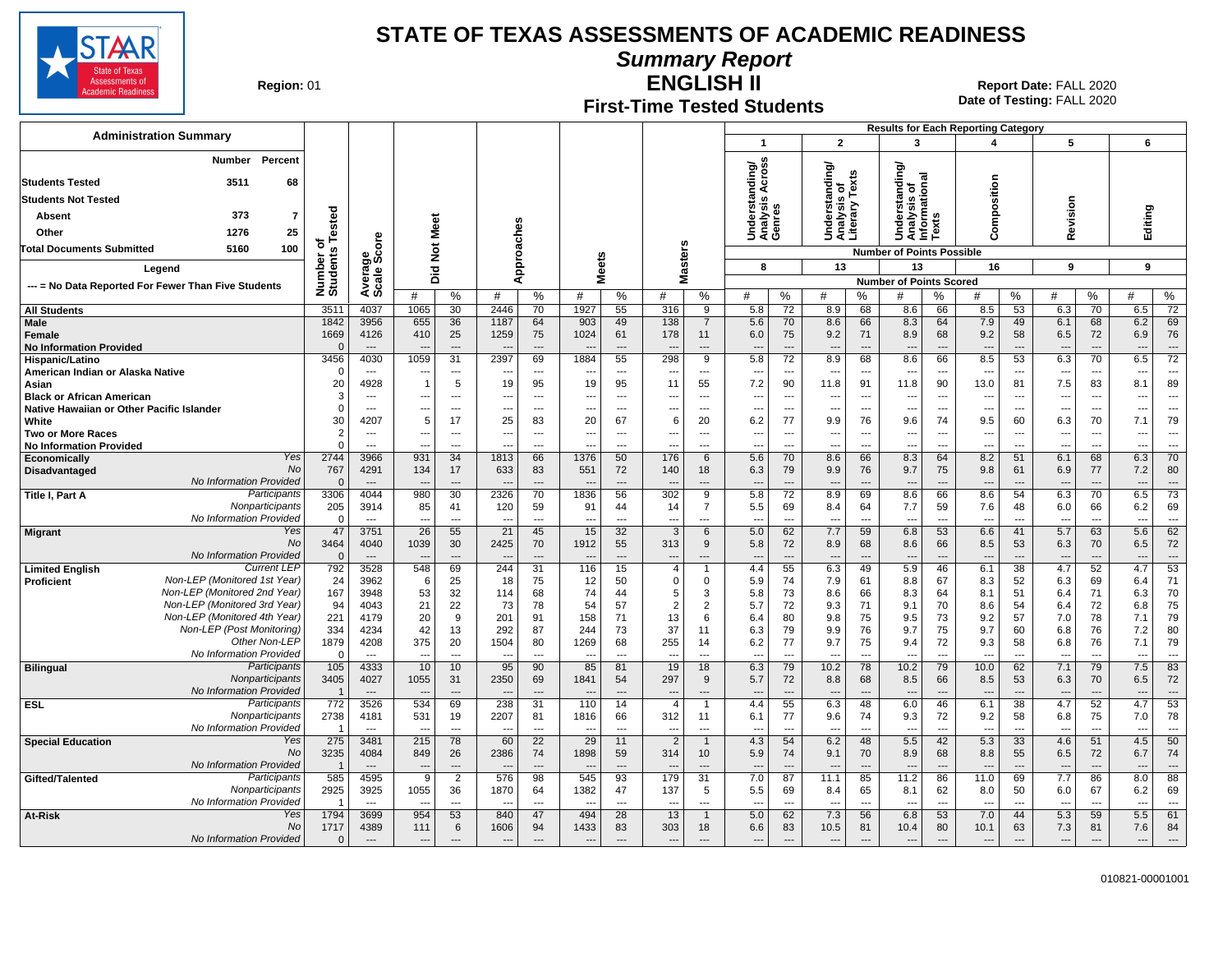

**Constructed Responses Summary Report**

**Region: 01** 

**First-Time Tested Students ENGLISH II**

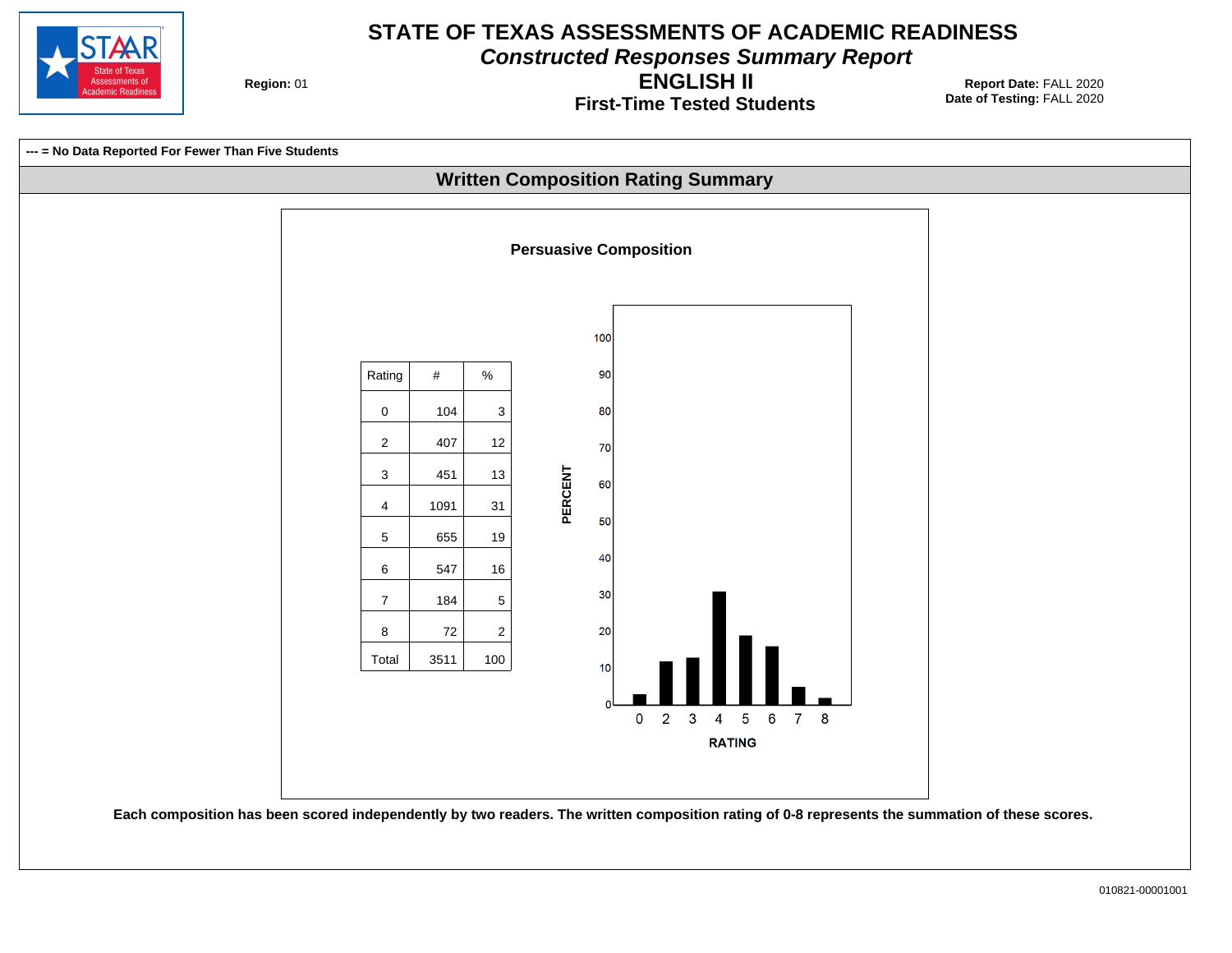

# **Summary Report**

**Region: 01** 

#### **Retested Students ENGLISH II**

**Date of Testing:**  FALL 2020 01 **Report Date:** FALL 2020

| <b>Administration Summary</b>                                                              |                                 |                                 |                          |                                            |                                                      |                         |                                                      |                                |                                  |                                            |                                    |                                 |                                                |                                 |                                            |                                | Results for Each Reporting Category'       |                                                      |                                 |                      |            |                                                      |
|--------------------------------------------------------------------------------------------|---------------------------------|---------------------------------|--------------------------|--------------------------------------------|------------------------------------------------------|-------------------------|------------------------------------------------------|--------------------------------|----------------------------------|--------------------------------------------|------------------------------------|---------------------------------|------------------------------------------------|---------------------------------|--------------------------------------------|--------------------------------|--------------------------------------------|------------------------------------------------------|---------------------------------|----------------------|------------|------------------------------------------------------|
|                                                                                            |                                 |                                 |                          |                                            |                                                      |                         |                                                      |                                |                                  |                                            | $\overline{\mathbf{1}}$            |                                 | $\overline{2}$                                 |                                 | 3                                          |                                | 4                                          |                                                      | 5                               |                      | 6          |                                                      |
| Percent<br><b>Number</b>                                                                   |                                 |                                 |                          |                                            |                                                      |                         |                                                      |                                |                                  |                                            | nding/<br>Across                   |                                 |                                                |                                 |                                            |                                |                                            |                                                      |                                 |                      |            |                                                      |
| 2581<br><b>Students Tested</b><br>58                                                       |                                 |                                 |                          |                                            |                                                      |                         |                                                      |                                |                                  |                                            |                                    |                                 | nding/                                         |                                 | laing                                      | ional                          |                                            |                                                      |                                 |                      |            |                                                      |
| <b>Students Not Tested</b>                                                                 |                                 |                                 |                          |                                            |                                                      |                         |                                                      |                                |                                  |                                            | tan<br>ទី<br>ទី                    |                                 |                                                |                                 | Ē                                          |                                |                                            |                                                      |                                 |                      |            |                                                      |
| 463<br>10<br><b>Absent</b>                                                                 |                                 |                                 |                          |                                            |                                                      |                         |                                                      |                                |                                  |                                            | Underst<br>Analysi<br>Genres       |                                 | Understanding<br>Analysis of<br>Literary Texts |                                 | Understa<br>Analysis<br>Informatio         | ú                              | Composition                                |                                                      | Revision                        |                      | Editing    |                                                      |
| Other<br>1394<br>31                                                                        | Tested                          |                                 | Meet                     |                                            |                                                      |                         |                                                      |                                |                                  |                                            |                                    |                                 |                                                |                                 |                                            | š                              |                                            |                                                      |                                 |                      |            |                                                      |
| 4438<br>100<br><b>Total Documents Submitted</b>                                            | ত                               |                                 | $\check{\mathbf{z}}$     |                                            |                                                      |                         |                                                      |                                |                                  |                                            |                                    |                                 |                                                |                                 | <b>Number of Points Possible</b>           |                                |                                            |                                                      |                                 |                      |            |                                                      |
| Legend                                                                                     | Number o<br>Students            | Average<br>Scale Score          |                          |                                            |                                                      | pproaches               | leets                                                |                                |                                  | <b>Masters</b>                             | 8                                  |                                 | 13                                             |                                 | 13                                         |                                | 16                                         |                                                      | 9                               |                      | 9          |                                                      |
| --- = No Data Reported For Fewer Than Five Students                                        |                                 |                                 | Ξã                       |                                            | ⋖                                                    |                         | Σ                                                    |                                |                                  |                                            |                                    |                                 |                                                |                                 | <b>Number of Points Scored</b>             |                                |                                            |                                                      |                                 |                      |            |                                                      |
|                                                                                            |                                 |                                 | #                        | %                                          | #                                                    | %                       | #                                                    | %                              | #                                | %                                          | #                                  | %                               | #                                              | %                               | #                                          | %                              | #                                          | %                                                    | #                               | ℅                    | #          | %                                                    |
| <b>All Students</b>                                                                        | 2581                            | 3523                            | 2027                     | 79                                         | 554                                                  | 21                      | 142                                                  | 6                              | 0                                | $\mathbf 0$                                | 4.4                                | 55                              | 6.3                                            | 48                              | 5.4                                        | 42                             | 6.4                                        | 40                                                   | 4.6                             | 51                   | 4.9        | 55                                                   |
| Male<br><b>Female</b>                                                                      | 1531<br>1050                    | 3518<br>3531                    | 1183<br>844              | 77<br>80                                   | 348<br>206                                           | 23<br>20                | 92<br>50                                             | 6<br>5                         | $\mathbf{0}$<br>$\mathbf 0$      | $\mathbf 0$<br>$\mathbf 0$                 | 4.4<br>4.4                         | 55<br>55                        | 6.3<br>6.3                                     | 48<br>49                        | 5.5<br>5.3                                 | 43<br>41                       | 6.1<br>6.7                                 | 38<br>42                                             | 4.7<br>4.5                      | 52<br>50             | 4.8<br>5.0 | 54<br>56                                             |
| <b>No Information Provided</b>                                                             | $\sqrt{ }$                      | $\overline{\phantom{a}}$        |                          | $-$ --                                     | $\sim$                                               | $\overline{a}$          |                                                      | $\overline{a}$                 | ---                              |                                            |                                    | $\overline{a}$                  | $\sim$                                         | ---                             | $\overline{a}$                             | $-$                            |                                            | $\overline{a}$                                       | $\overline{\phantom{a}}$        | $\sim$               |            | $\overline{\phantom{a}}$                             |
| Hispanic/Latino                                                                            | 2553                            | 3522                            | 2006                     | 79                                         | 547                                                  | 21                      | 140                                                  | 5                              | $\Omega$                         | $\mathbf 0$                                | 4.4                                | 55                              | 6.3                                            | 48                              | 5.4                                        | 42                             | 6.4                                        | 40                                                   | 4.6                             | 51                   | 4.9        | 54                                                   |
| American Indian or Alaska Native<br>Asian                                                  | $\mathcal{L}$<br>$\overline{2}$ | ---<br>$\overline{\phantom{a}}$ | ---                      | $\overline{a}$<br>$\overline{\phantom{a}}$ | $\overline{\phantom{a}}$<br>$\overline{\phantom{a}}$ | $---$<br>$\overline{a}$ | $\overline{\phantom{a}}$<br>$\overline{\phantom{a}}$ | $---$<br>$\ddotsc$             | ---<br>---                       | $\overline{\phantom{a}}$<br>$\overline{a}$ | $\sim$<br>$\overline{\phantom{a}}$ | ---<br>$\overline{\phantom{a}}$ | ---<br>---                                     | $\overline{\phantom{a}}$<br>--- | $\overline{\phantom{a}}$<br>$\overline{a}$ | $\sim$<br>$\sim$               | $\overline{\phantom{a}}$<br>$\overline{a}$ | $\overline{\phantom{a}}$<br>$\overline{\phantom{a}}$ | --<br>$\overline{a}$            | ---<br>---           | ---<br>-−  | $\overline{\phantom{a}}$<br>$\overline{\phantom{a}}$ |
| <b>Black or African American</b>                                                           | 5                               | 3650                            | $\overline{\mathcal{L}}$ | 80                                         | $\overline{1}$                                       | 20                      | $\mathbf 0$                                          | $\Omega$                       | $\Omega$                         | $\mathbf 0$                                | 5.6                                | 70                              | 6.6                                            | 51                              | 6.2                                        | 48                             | 8.0                                        | 50                                                   | 3.8                             | 42                   | 5.8        | 64                                                   |
| Native Hawaiian or Other Pacific Islander                                                  | $\mathbf 0$                     | ---                             | ---                      | ---                                        | ---                                                  | ---                     | $\overline{\phantom{a}}$                             | $\overline{\phantom{a}}$       |                                  | ---                                        | $\sim$                             | ---                             | ---                                            | $\overline{a}$                  | ---                                        | $\overline{\phantom{a}}$       |                                            | $\overline{\phantom{a}}$                             | $\overline{\phantom{a}}$        | ---                  | ---        | $\overline{a}$                                       |
| White<br><b>Two or More Races</b>                                                          | 18<br>- 1                       | 3639<br>---                     | 13<br>---                | 72<br>$\overline{\phantom{a}}$             | 5<br>---                                             | 28<br>---               | $\overline{2}$<br>$\overline{\phantom{a}}$           | 11<br>$\overline{\phantom{a}}$ | $\mathbf 0$<br>---               | $\mathbf 0$<br>$\scriptstyle\cdots$        | 4.9<br>$\scriptstyle\cdots$        | 61<br>$\cdots$                  | 6.5<br>$\overline{\phantom{a}}$                | 50<br>---                       | 5.8<br>---                                 | 45<br>$\sim$                   | 7.4<br>$\overline{\phantom{a}}$            | 47<br>$\overline{\phantom{a}}$                       | 5.4<br>$\overline{\phantom{a}}$ | 60<br>---            | 5.4<br>--- | 60<br>$\ddotsc$                                      |
| <b>No Information Provided</b>                                                             | 2                               |                                 | ---                      | ---                                        |                                                      |                         | $\overline{\phantom{a}}$                             | $\overline{a}$                 | ---                              | ---                                        | $\sim$                             | ---                             | ---                                            | ---                             |                                            |                                | $\overline{a}$                             | ---                                                  | $\overline{\phantom{a}}$        | ---                  | ---        | $\overline{a}$                                       |
| Yes<br>Economically                                                                        | 2205                            | 3514                            | 1745                     | 79                                         | 460                                                  | 21                      | 109                                                  | 5                              | $\mathbf{0}$                     | $\overline{0}$                             | 4.4                                | 55                              | 6.2                                            | 48                              | 5.4                                        | 41                             | 6.3                                        | 39                                                   | 4.6                             | 51                   | 4.9        | 54                                                   |
| <b>No</b><br>Disadvantaged<br>No Information Provided                                      | 372<br>$\sqrt{2}$               | 3575<br>$---$                   | 278                      | 75<br>---                                  | 94<br>---                                            | 25<br>$\overline{a}$    | 33                                                   | 9<br>$---$                     | $\overline{0}$<br>---            | $\overline{0}$                             | 4.6<br>$\overline{a}$              | 58<br>$\overline{\phantom{a}}$  | 6.6                                            | 51<br>---                       | 5.7<br>---                                 | 44<br>$\overline{\phantom{a}}$ | 6.6                                        | 42<br>$---$                                          | 4.8                             | 53<br>$\overline{a}$ | 5.1        | 57<br>$\overline{a}$                                 |
| Participants<br>Title I, Part A                                                            | 2438                            | 3522                            | 1913                     | 78                                         | 525                                                  | $\overline{22}$         | 136                                                  | 6                              | $\mathbf 0$                      | $\mathbf 0$                                | 4.4                                | 55                              | 6.3                                            | 48                              | 5.5                                        | 42                             | 6.4                                        | 40                                                   | 4.6                             | 51                   | 4.9        | 54                                                   |
| Nonparticipants                                                                            | 141                             | 3537                            | 112                      | 79                                         | 29                                                   | 21                      | 6                                                    | $\overline{4}$                 | $\mathbf 0$                      | $\mathbf 0$                                | 4.4                                | 55                              | 6.3                                            | 49                              | 5.1                                        | 39                             | 6.3                                        | 39                                                   | 4.8                             | 54                   | 5.3        | 59                                                   |
| No Information Provided<br>Yes<br><b>Migrant</b>                                           | $\tilde{z}$<br>115              | $\sim$<br>3521                  | ---<br>91                | $\overline{a}$<br>79                       | $\overline{a}$<br>24                                 | $\overline{a}$<br>21    | $\overline{\phantom{a}}$<br>8                        | $\overline{a}$                 | $\overline{a}$<br>$\overline{0}$ | $\overline{a}$<br>$\overline{0}$           | $\overline{a}$<br>4.1              | $\overline{\phantom{a}}$<br>52  | $\overline{a}$<br>6.6                          | $\overline{a}$<br>51            | $\overline{\phantom{a}}$<br>5.5            | $\sim$<br>42                   | $\overline{a}$<br>6.2                      | $\sim$<br>39                                         | $\overline{a}$<br>4.6           | $\overline{a}$<br>51 | ---<br>4.8 | $\sim$ $\sim$<br>53                                  |
| No                                                                                         | 2464                            | 3523                            | 1934                     | 78                                         | 530                                                  | 22                      | 134                                                  | 5                              | $\overline{0}$                   | $\mathbf 0$                                | 4.4                                | 55                              | 6.3                                            | 48                              | 5.4                                        | 42                             | 6.4                                        | 40                                                   | 4.6                             | 51                   | 4.9        | 55                                                   |
| No Information Provided                                                                    | $\tilde{z}$                     | $\sim$                          |                          | $-$ --                                     | $\overline{a}$                                       | $\overline{a}$          |                                                      |                                | ---                              | ---                                        |                                    | $\overline{a}$                  | ---                                            | ---                             |                                            | $\overline{\phantom{a}}$       |                                            |                                                      | $\overline{\phantom{a}}$        | $\sim$               | ---        | $\overline{\phantom{a}}$                             |
| <b>Current LEP</b><br><b>Limited English</b><br>Non-LEP (Monitored 1st Year)<br>Proficient | 1487<br>12                      | 3451<br>3643                    | 1280<br>8                | 86<br>67                                   | 207<br>$\overline{4}$                                | 14<br>33                | $\overline{37}$<br>3                                 | 2<br>25                        | $\mathbf 0$<br>$\mathbf 0$       | $\mathbf 0$<br>$\mathbf 0$                 | 4.1<br>4.8                         | 51<br>60                        | 5.9<br>6.9                                     | 45<br>53                        | 5.1<br>6.4                                 | 39<br>49                       | 6.0<br>7.0                                 | 38<br>44                                             | 4.3<br>4.8                      | 48<br>54             | 4.5<br>5.6 | 50<br>62                                             |
| Non-LEP (Monitored 2nd Year)                                                               | 48                              | 3645                            | 34                       | 71                                         | 14                                                   | 29                      | $\overline{4}$                                       | 8                              | $\Omega$                         | $\mathbf 0$                                | 5.1                                | 64                              | 6.8                                            | 52                              | 6.1                                        | 47                             | 7.2                                        | 45                                                   | 5.2                             | 58                   | 5.5        | 61                                                   |
| Non-LEP (Monitored 3rd Year)                                                               | 79                              | 3682                            | 46                       | 58                                         | 33                                                   | 42                      | 8                                                    | 10                             | $\Omega$                         | $\mathbf 0$                                | 5.0                                | 62                              | 7.5                                            | 58                              | 6.1                                        | 47                             | 7.4                                        | 46                                                   | 5.2                             | 58                   | 5.8        | 64                                                   |
| Non-LEP (Monitored 4th Year)<br>Non-LEP (Post Monitoring)                                  | 65<br>44                        | 3664<br>3692                    | 42<br>23                 | 65<br>52                                   | 23<br>21                                             | 35<br>48                | 5<br>5                                               | 8<br>11                        | $\Omega$<br>$\Omega$             | $\mathbf 0$<br>$\mathbf 0$                 | 5.1<br>4.8                         | 63<br>60                        | 6.9<br>7.2                                     | 53<br>56                        | 6.1<br>6.7                                 | 47<br>52                       | 7.6<br>7.3                                 | 48<br>46                                             | 5.1<br>5.4                      | 57<br>60             | 5.6<br>5.8 | 63<br>65                                             |
| Other Non-LEP                                                                              | 844                             | 3606                            | 592                      | 70                                         | 252                                                  | 30                      | 80                                                   | 9                              | $\overline{0}$                   | $\mathbf 0$                                | 4.8                                | 60                              | 6.8                                            | 52                              | 5.8                                        | 45                             | 6.7                                        | 42                                                   | 5.0                             | 55                   | 5.4        | 60                                                   |
| No Information Provided                                                                    | $\overline{2}$                  | $\overline{a}$                  | $\overline{a}$           | ---                                        | $\overline{a}$                                       | $\overline{a}$          | $\overline{\phantom{a}}$                             | $\overline{\phantom{a}}$       | ---                              | ---                                        | $\overline{\phantom{a}}$           | $\overline{a}$                  | ---                                            | ---                             | ---                                        | ---                            | $\overline{\phantom{a}}$                   | $\overline{\phantom{a}}$                             | ---                             | $\overline{a}$       | -−         | ---                                                  |
| Participants<br><b>Bilingual</b><br>Nonparticipants                                        | $\overline{7}$<br>2567          | 3638                            | 5<br>2016                | 71<br>79                                   | $\overline{2}$                                       | 29<br>21                | $\mathbf{0}$<br>141                                  | $\Omega$<br>5                  | $\mathbf 0$<br>$\mathbf{0}$      | $\mathbf 0$<br>$\overline{0}$              | 5.3                                | 66                              | 6.6<br>6.3                                     | 51                              | 5.9                                        | 45<br>42                       | 6.6<br>6.4                                 | 41<br>40                                             | 4.9<br>4.6                      | 54                   | 6.6<br>4.9 | 73<br>54                                             |
| No Information Provided                                                                    | -7                              | 3522<br>3625                    | 6                        | 86                                         | 551<br>$\overline{1}$                                | 14                      |                                                      | 14                             | $\mathbf 0$                      | $\Omega$                                   | 4.4<br>4.7                         | 55<br>59                        | 6.9                                            | 48<br>53                        | 5.4<br>6.9                                 | 53                             | 5.1                                        | 32                                                   | 5.3                             | 51<br>59             | 6.1        | 68                                                   |
| Participants<br>ESL                                                                        | 1434                            | 3451                            | 1232                     | 86                                         | 202                                                  | 14                      | 36                                                   | 3                              | $\mathbf 0$                      | $\mathbf 0$                                | 4.1                                | 51                              | 5.9                                            | 45                              | 5.1                                        | 39                             | 6.0                                        | 38                                                   | 4.3                             | 48                   | 4.5        | 50                                                   |
| Nonparticipants<br>No Information Provided                                                 | 1140                            | 3614                            | 789                      | 69                                         | 351                                                  | 31                      | 105                                                  | 9                              | $\mathbf 0$                      | 0                                          | 4.8                                | 60                              | 6.8                                            | 53                              | 5.9                                        | 45                             | 6.8                                        | 43                                                   | 5.0                             | 55                   | 5.4        | 60                                                   |
| Yes<br><b>Special Education</b>                                                            | -7<br>181                       | 3625<br>3441                    | 6<br>156                 | 86<br>86                                   | $\overline{1}$<br>25                                 | 14<br>14                | 6                                                    | 14<br>3                        | $\Omega$<br>$\Omega$             | $\mathbf 0$<br>$\overline{0}$              | 4.7<br>4.2                         | 59<br>53                        | 6.9<br>5.9                                     | 53<br>46                        | 6.9<br>5.0                                 | 53<br>38                       | 5.1<br>5.6                                 | 32<br>35                                             | 5.3<br>4.2                      | 59<br>47             | 6.1<br>4.6 | 68<br>51                                             |
| No                                                                                         | 2397                            | 3529                            | 1868                     | 78                                         | 529                                                  | 22                      | 136                                                  | 6                              | $\mathbf 0$                      | $\mathbf 0$                                | 4.4                                | 55                              | 6.3                                            | 49                              | 5.5                                        | 42                             | 6.4                                        | 40                                                   | 4.6                             | 52                   | 4.9        | 55                                                   |
| No Information Provided                                                                    | $\overline{3}$                  | $---$                           |                          | $\overline{a}$                             | $\overline{\phantom{a}}$                             | $---$                   |                                                      |                                | ---                              |                                            |                                    | $\overline{\phantom{a}}$        | $\overline{a}$                                 | ---                             | ---                                        | $-$                            |                                            |                                                      |                                 | $\overline{a}$       |            | $\overline{a}$                                       |
| Participants<br>Gifted/Talented<br>Nonparticipants                                         | 15<br>2564                      | 3675<br>3522                    | 9<br>2016                | 60<br>79                                   | 6<br>548                                             | 40<br>21                | $\mathbf 0$<br>142                                   | $\mathbf 0$<br>6               | $\mathbf 0$<br>$\Omega$          | $\mathbf 0$<br>$\mathbf 0$                 | 4.9<br>4.4                         | 62<br>55                        | 6.3<br>6.3                                     | 48<br>48                        | 5.7<br>5.4                                 | 44<br>42                       | 7.3<br>6.4                                 | 46<br>40                                             | 6.4<br>4.6                      | 71<br>51             | 5.9<br>4.9 | 65<br>54                                             |
| No Information Provided                                                                    | -2                              | $\overline{\phantom{a}}$        |                          | $---$                                      | $\overline{a}$                                       | $\overline{a}$          |                                                      | $\overline{a}$                 | $\sim$                           | ---                                        | $\overline{a}$                     | $\overline{a}$                  | $\sim$                                         | $\overline{a}$                  | $\overline{\phantom{a}}$                   | $\overline{\phantom{a}}$       | $\overline{a}$                             | $\overline{a}$                                       | $\sim$                          | $\overline{a}$       | ---        | $---$                                                |
| Yes<br>At-Risk                                                                             | 2435                            | 3514                            | 1935                     | 79                                         | 500                                                  | 21                      | 119                                                  | 5                              | $\Omega$                         | $\Omega$                                   | 4.4                                | 55                              | 6.2                                            | 48                              | 5.4                                        | 41                             | 6.3                                        | 40                                                   | 4.6                             | 51                   | 4.9        | 54                                                   |
| No<br>No Information Provided                                                              | 144<br>$\overline{2}$           | 3676<br>$\cdots$                | 90<br>---                | 63<br>$\qquad \qquad \cdots$               | 54<br>$\overline{\phantom{a}}$                       | 38<br>---               | 23<br>$\overline{\phantom{a}}$                       | 16                             | $\mathbf{0}$<br>---              | $\mathbf 0$                                | 5.1<br>$\overline{\phantom{a}}$    | 64<br>$\qquad \qquad \cdots$    | 7.4<br>$\hspace{0.05cm} \ldots$                | 57<br>---                       | 6.3<br>$\overline{\phantom{a}}$            | 48                             | 7.0<br>$\overline{\phantom{a}}$            | 43<br>$---$                                          | 5.1<br>$\overline{\phantom{a}}$ | 57                   | 5.7<br>--- | 64<br>$\overline{\phantom{a}}$                       |
|                                                                                            |                                 |                                 |                          |                                            |                                                      |                         |                                                      |                                |                                  |                                            |                                    |                                 |                                                |                                 |                                            |                                |                                            |                                                      |                                 |                      |            |                                                      |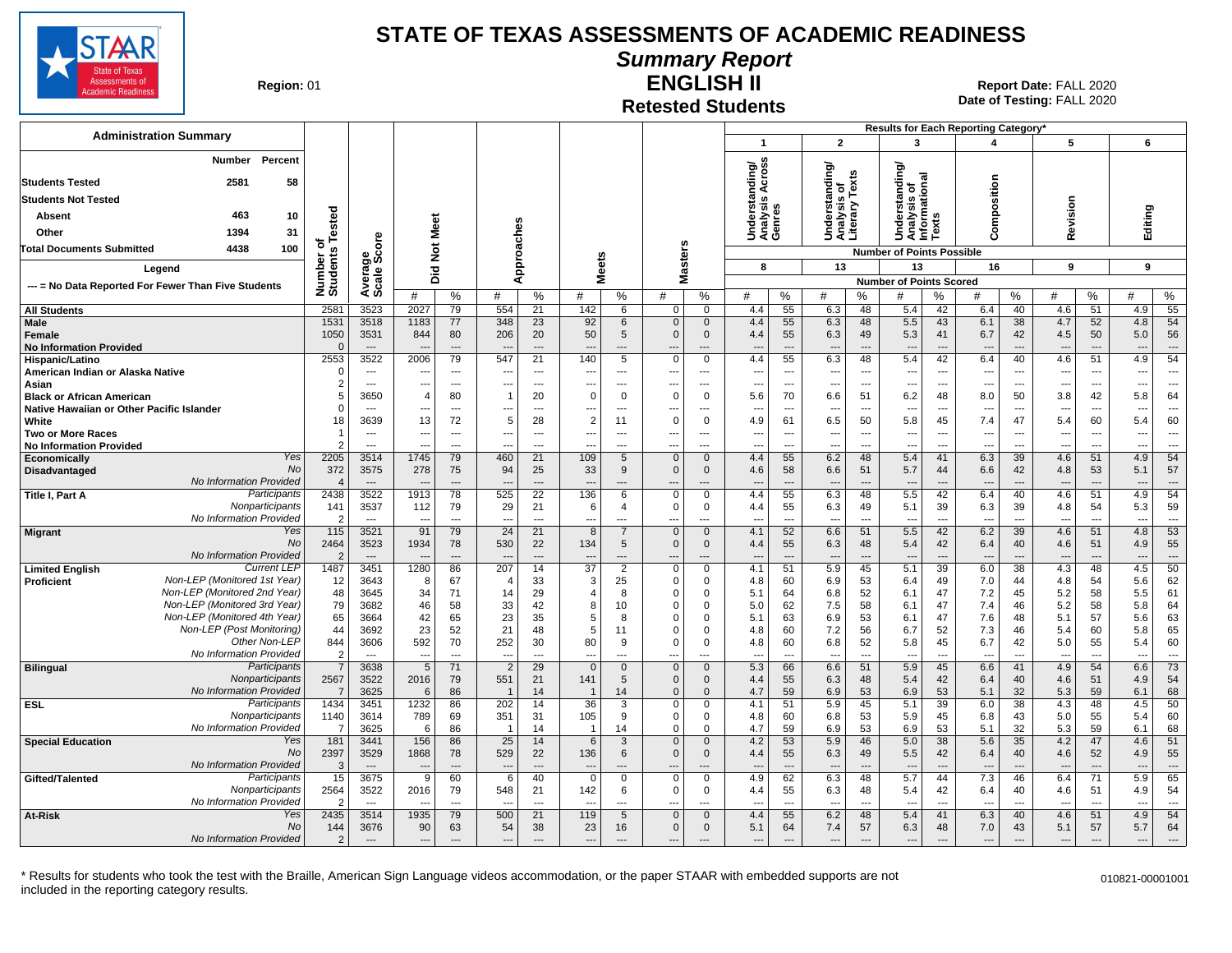

**Constructed Responses Summary Report**

**Region: 01** 

**Retested Students ENGLISH II**

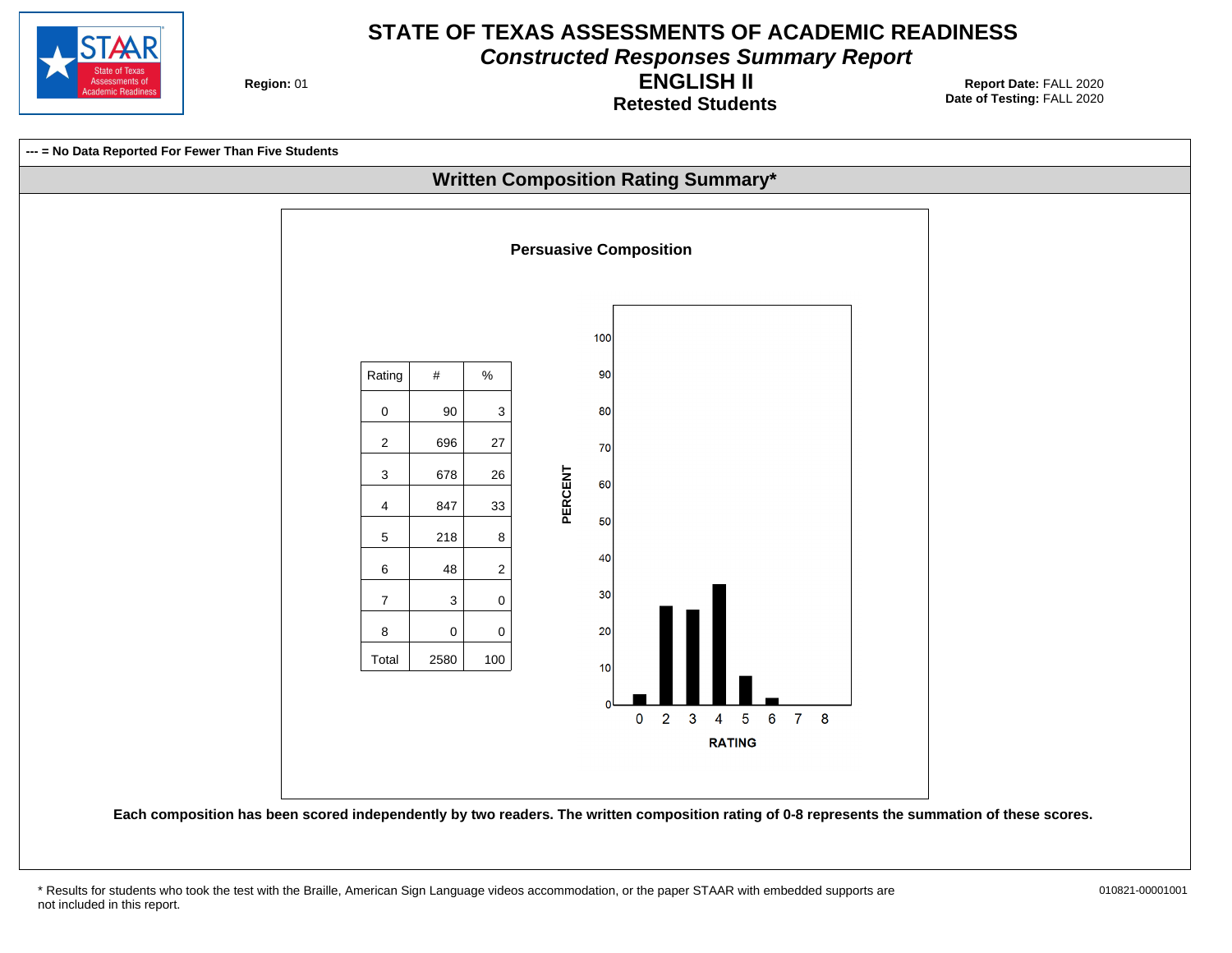

### **Summary Report**

**Region: 01** 

# **All Students**

**U.S. HISTORY** 01 **Report Date:** FALL 2020 **Date of Testing:**  FALL 2020

|                                                                      |                              |                          |                                         |                                |                                  |                                |                                  |                                |                                 |                      |                                  |                                             |                                 | <b>Results for Each Reporting Category</b> |                                 |                          |                                                      |                      |  |
|----------------------------------------------------------------------|------------------------------|--------------------------|-----------------------------------------|--------------------------------|----------------------------------|--------------------------------|----------------------------------|--------------------------------|---------------------------------|----------------------|----------------------------------|---------------------------------------------|---------------------------------|--------------------------------------------|---------------------------------|--------------------------|------------------------------------------------------|----------------------|--|
| <b>Administration Summary</b>                                        |                              |                          |                                         |                                |                                  |                                |                                  |                                |                                 |                      | $\mathbf{1}$                     |                                             | $\mathbf{2}$                    |                                            | 3                               |                          | 4                                                    |                      |  |
| Percent<br>Number                                                    |                              |                          |                                         |                                |                                  |                                |                                  |                                |                                 |                      |                                  |                                             |                                 |                                            |                                 |                          |                                                      |                      |  |
| <b>Students Tested</b><br>4049<br>73                                 |                              |                          |                                         |                                |                                  |                                |                                  |                                |                                 |                      |                                  |                                             | ត<br>ត                          |                                            |                                 |                          |                                                      |                      |  |
| <b>Students Not Tested</b>                                           |                              |                          |                                         |                                |                                  |                                |                                  |                                |                                 |                      |                                  |                                             | ξ                               |                                            | ernment                         | and<br>Citizenship       | Economics,<br>Science,<br>Technology,<br>and Society |                      |  |
| 590<br>Absent<br>11                                                  |                              |                          |                                         |                                |                                  |                                |                                  |                                |                                 |                      |                                  |                                             |                                 |                                            |                                 |                          |                                                      |                      |  |
| 913<br>16<br>Other                                                   |                              |                          |                                         |                                |                                  |                                |                                  |                                |                                 |                      | History                          |                                             | Geograp<br>Culture              |                                            | Š<br>დ                          |                          |                                                      |                      |  |
| 100<br><b>Total Documents Submitted</b><br>5552                      | Number of<br>Students Tested |                          |                                         |                                |                                  |                                |                                  |                                |                                 |                      |                                  |                                             |                                 |                                            | <b>Number of Items Tested</b>   |                          |                                                      |                      |  |
| Legend                                                               |                              | Average<br>Scale Score   | Not Meet<br>Did                         |                                | pproaches                        |                                | <b>Meets</b>                     |                                | <b>Masters</b>                  |                      | 12<br>30                         |                                             |                                 |                                            | 10                              | 16                       |                                                      |                      |  |
| --- = No Data Reported For Fewer Than Five Students                  |                              |                          |                                         |                                | ⋖                                |                                |                                  |                                |                                 |                      |                                  |                                             |                                 |                                            | Avg. # of Items / % Correct     |                          |                                                      |                      |  |
|                                                                      |                              |                          | #                                       | %                              | #                                | %                              | #                                | ℅                              | #                               | %                    | #                                | %                                           | #                               | %                                          | #                               | %                        | #                                                    | %                    |  |
| <b>All Students</b>                                                  | 4049                         | 3991                     | 834                                     | 21                             | 3215                             | 79                             | 1967                             | 49                             | 827                             | 20                   | 17.4                             | 58                                          | 8.0                             | 67                                         | 5.7                             | 57                       | 9.9                                                  | 62                   |  |
| Male<br>Female                                                       | 2043<br>2006                 | 4016<br>3967             | 432<br>402                              | 21<br>20                       | 1611<br>1604                     | 79<br>80                       | 1051<br>916                      | 51<br>46                       | 472<br>355                      | 23<br>18             | 17.8<br>17.0                     | 59<br>57                                    | 8.1<br>8.0                      | 67<br>67                                   | 5.6<br>5.7                      | 56<br>57                 | 10.1<br>9.7                                          | 63<br>61             |  |
| <b>No Information Provided</b>                                       | $\Omega$                     | $\overline{a}$           | $\overline{a}$                          | $\overline{a}$                 | --                               | $\overline{a}$                 |                                  | ---                            | $\overline{\phantom{a}}$        | $\overline{a}$       | $\overline{a}$                   | $\overline{\phantom{a}}$                    | $\overline{\phantom{a}}$        | $---$                                      | $\overline{a}$                  | $\overline{a}$           | $\sim$                                               | $\overline{a}$       |  |
| Hispanic/Latino                                                      | 3998<br>$\Omega$             | 3988<br>$---$            | 829                                     | 21<br>$\overline{\phantom{a}}$ | 3169                             | 79<br>---                      | 1933<br>$\overline{a}$           | 48<br>$\overline{\phantom{a}}$ | 808<br>---                      | 20<br>---            | 17.4<br>$\overline{\phantom{a}}$ | 58<br>$---$                                 | 8.0<br>$\overline{\phantom{a}}$ | 67<br>$---$                                | 5.7<br>---                      | 57<br>---                | 9.9<br>$\overline{a}$                                | 62<br>---            |  |
| American Indian or Alaska Native<br>Asian                            | 6                            | 4875                     | $\overline{\phantom{a}}$<br>$\mathbf 0$ | $\mathbf 0$                    | ---<br>6                         | 100                            | 5                                | 83                             | 5                               | 83                   | 26.8                             | 89                                          | 10.3                            | 86                                         | 8.5                             | 85                       | 13.3                                                 | 83                   |  |
| <b>Black or African American</b>                                     | 6                            | 4302                     | $\mathbf 0$                             | $\mathbf 0$                    | 6                                | 100                            | 5                                | 83                             | $\overline{c}$                  | 33                   | 21.5                             | 72                                          | 9.7                             | 81                                         | 6.7                             | 67                       | 12.2                                                 | 76                   |  |
| Native Hawaiian or Other Pacific Islander                            | $\mathbf 0$                  | ---                      | $\overline{a}$                          | ---                            | ---                              | ---                            | $\overline{\phantom{a}}$         | $\overline{\phantom{a}}$       |                                 | ---                  | $\overline{\phantom{a}}$         |                                             | $\overline{\phantom{a}}$        |                                            | ---                             | ---                      |                                                      | ---                  |  |
| White<br><b>Two or More Races</b>                                    | 34<br>$\overline{2}$         | 4169<br>---              | $\overline{4}$<br>$\overline{a}$        | 12<br>$\overline{\phantom{a}}$ | 30<br>---                        | 88<br>---                      | 22<br>---                        | 65<br>$\overline{\phantom{a}}$ | 10<br>$\overline{\phantom{a}}$  | 29<br>---            | 19.7<br>---                      | 66<br>$\overline{\phantom{a}}$              | 8.5<br>$\overline{\phantom{a}}$ | 71<br>---                                  | 6.1<br>---                      | 61<br>---                | 11.2<br>---                                          | 70<br>---            |  |
| <b>No Information Provided</b>                                       | 3                            | ---                      |                                         | ---                            |                                  | ---                            |                                  | ---                            | $\overline{\phantom{a}}$        | ---                  | ---                              |                                             | ---                             | ---                                        |                                 | ---                      |                                                      | ---                  |  |
| Yes<br>Economically<br>No                                            | 3178                         | 3941                     | 739                                     | $\overline{23}$                | 2439                             | 77                             | 1394                             | 44                             | 547                             | 17                   | 16.9                             | 56                                          | 7.8                             | 65                                         | 5.5                             | 55                       | 9.5                                                  | 60                   |  |
| <b>Disadvantaged</b><br>No Information Provided                      | 867<br>$\overline{4}$        | 4177<br>---              | 92<br>$\overline{a}$                    | 11<br>$\overline{a}$           | 775<br>---                       | 89<br>---                      | 573                              | 66<br>---                      | 280                             | 32<br>---            | 19.5<br>$\overline{\phantom{a}}$ | 65<br>$\overline{\phantom{a}}$              | 8.9<br>$\overline{a}$           | 75<br>---                                  | 6.4<br>---                      | 64<br>---                | 11.1                                                 | 69<br>---            |  |
| Participants<br>Title I, Part A                                      | 3809                         | 4005                     | 760                                     | 20                             | 3049                             | 80                             | 1895                             | 50                             | 812                             | 21                   | 17.6                             | 59                                          | 8.1                             | 67                                         | 5.7                             | 57                       | 9.9                                                  | 62                   |  |
| Nonparticipants<br>No Information Provided                           | 237                          | 3782<br>$\sim$           | 72                                      | 30<br>$\sim$                   | 165                              | 70<br>$\sim$                   | 72                               | 30<br>$\sim$                   | 15                              | 6<br>$\sim$          | 15.2<br>$\sim$                   | 51<br>$\overline{\phantom{a}}$              | 7.1<br>$\overline{a}$           | 59<br>$\overline{a}$                       | 4.8<br>$\overline{\phantom{a}}$ | 48<br>$\sim$             | 8.7                                                  | 54                   |  |
| Yes<br><b>Migrant</b>                                                | 3<br>53                      | 3681                     | 23                                      | 43                             | 30                               | 57                             | 17                               | 32                             | 3                               | 6                    | 13.8                             | 46                                          | 6.5                             | 54                                         | 4.7                             | 47                       | 7.7                                                  | ---<br>48            |  |
| <b>No</b>                                                            | 3993                         | 3996                     | 809                                     | 20                             | 3184                             | 80                             | 1950                             | 49                             | 824                             | 21                   | 17.5                             | 58                                          | 8.1                             | 67                                         | 5.7                             | 57                       | 9.9                                                  | 62                   |  |
| No Information Provided<br><b>Current LEP</b>                        | 3                            | $\overline{a}$           |                                         | $\overline{a}$                 | --                               | $\overline{a}$<br>47           | 110                              | $\overline{a}$                 | $\overline{\phantom{a}}$        | $---$                | $\overline{a}$                   | $\overline{\phantom{a}}$                    | $\overline{\phantom{a}}$        | $---$<br>47                                | $\overline{\phantom{a}}$        | 41                       | $\sim$                                               | ---<br>44            |  |
| <b>Limited English</b><br>Non-LEP (Monitored 1st Year)<br>Proficient | 896<br>5                     | 3565<br>3792             | 479<br>$\overline{1}$                   | 53<br>20                       | 417<br>$\overline{\mathbf{A}}$   | 80                             | $\overline{2}$                   | 12<br>40                       | 24<br>$\overline{1}$            | 3<br>20              | 12.6<br>14.4                     | 42<br>48                                    | 5.7<br>7.2                      | 60                                         | 4.1<br>5.8                      | 58                       | 7.1<br>8.4                                           | 53                   |  |
| Non-LEP (Monitored 2nd Year)                                         | 126                          | 3965                     | 20                                      | 16                             | 106                              | 84                             | 53                               | 42                             | 20                              | 16                   | 17.6                             | 59                                          | 7.7                             | 65                                         | 5.7                             | 57                       | 9.5                                                  | 59                   |  |
| Non-LEP (Monitored 3rd Year)<br>Non-LEP (Monitored 4th Year)         | 169                          | 3903                     | 33                                      | 20                             | 136                              | 80                             | 67                               | 40                             | 19                              | 11                   | 16.6                             | 55                                          | 7.8                             | 65                                         | 5.3                             | 53                       | 9.3                                                  | 58                   |  |
| Non-LEP (Post Monitoring)                                            | 172<br>355                   | 4050<br>4086             | 23<br>36                                | 13<br>10                       | 149<br>319                       | 87<br>90                       | 89<br>203                        | 52<br>57                       | 36<br>73                        | 21<br>21             | 18.1<br>18.3                     | 60<br>61                                    | 8.2<br>8.8                      | 68<br>73                                   | 6.1<br>6.1                      | 61<br>61                 | 10.2<br>10.7                                         | 64<br>67             |  |
| Other Non-LEP                                                        | 2324                         | 4146                     | 241                                     | 10                             | 2083                             | 90                             | 1443                             | 62                             | 654                             | 28                   | 19.2                             | 64                                          | 8.8                             | 74                                         | 6.2                             | 62                       | 10.9                                                 | 68                   |  |
| No Information Provided                                              | $\overline{2}$               | $\overline{\phantom{a}}$ | $\overline{\phantom{a}}$                | ---                            |                                  | $---$                          |                                  | ---                            | $\sim$                          | ---                  | $\overline{\phantom{a}}$         | $\sim$                                      | $\overline{\phantom{a}}$        | ---                                        | ---                             | $---$                    |                                                      | ---                  |  |
| Participants<br><b>Bilingual</b><br>Nonparticipants                  | 69<br>3973                   | 4234<br>3988             | 6<br>823                                | 9<br>21                        | 63<br>3150                       | 91<br>79                       | 49<br>1917                       | 71<br>48                       | 24<br>802                       | 35<br>20             | 19.9<br>17.4                     | 66<br>58                                    | 9.2<br>8.0                      | 76<br>67                                   | 6.8<br>5.6                      | 68<br>56                 | 11.7<br>9.8                                          | 73<br>62             |  |
| No Information Provided                                              | $\overline{7}$               | 3583                     | 5                                       | 71                             | $\overline{2}$                   | 29                             |                                  | 14                             | $\overline{1}$                  | 14                   | 13.1                             | 44                                          | 4.4                             | 37                                         | 3.7                             | 37                       | 7.4                                                  | 46                   |  |
| Participants<br>ESL                                                  | 861                          | 3563                     | 463                                     | 54                             | 398                              | 46                             | 105                              | 12                             | $\overline{22}$                 | $\overline{3}$       | 12.6                             | 42                                          | 5.6                             | 47                                         | 4.1                             | 41                       | 7.1                                                  | 44                   |  |
| Nonparticipants<br>No Information Provided                           | 3181<br>$\overline{7}$       | 4108<br>3583             | 366<br>5                                | 12<br>71                       | 2815<br>$\overline{2}$           | 88<br>29                       | 1861<br>-1                       | 59<br>14                       | 804<br>$\overline{1}$           | 25<br>14             | 18.7<br>13.1                     | 62<br>44                                    | 8.7<br>4.4                      | 72<br>37                                   | 6.1<br>3.7                      | 61<br>37                 | 10.6<br>7.4                                          | 66<br>46             |  |
| Yes<br><b>Special Education</b>                                      | 300                          | 3573                     | 159                                     | 53                             | 141                              | 47                             | 48                               | 16                             | 15                              | $5\phantom{1}$       | 12.7                             | 42                                          | 5.6                             | 47                                         | 4.1                             | 41                       | 7.1                                                  | 45                   |  |
| <b>No</b>                                                            | 3745                         | 4025                     | 672                                     | 18                             | 3073                             | 82                             | 1919                             | 51                             | 812                             | 22                   | 17.8                             | 59                                          | 8.2                             | 69                                         | 5.8                             | 58                       | 10.1                                                 | 63                   |  |
| No Information Provided<br>Participants<br>Gifted/Talented           | $\overline{4}$<br>552        | $\overline{a}$<br>4455   | $\overline{a}$<br>$\overline{5}$        | ---<br>$\overline{1}$          | ---<br>547                       | $\overline{\phantom{a}}$<br>99 | 497                              | ---<br>90                      | 276                             | $---$<br>50          | $\overline{a}$<br>22.3           | $\overline{\phantom{a}}$<br>$\overline{74}$ | $\overline{a}$<br>10.2          | $\overline{a}$<br>85                       | $\overline{a}$<br>7.3           | $---$<br>$\overline{73}$ | 12.8                                                 | ---<br>80            |  |
| Nonparticipants                                                      | 3494                         | 3919                     | 827                                     | 24                             | 2667                             | 76                             | 1470                             | 42                             | 551                             | 16                   | 16.7                             | 56                                          | 7.7                             | 64                                         | 5.4                             | 54                       | 9.4                                                  | 59                   |  |
| No Information Provided                                              | 3                            |                          |                                         | $\overline{a}$                 |                                  | $\overline{\phantom{a}}$       |                                  | $\overline{a}$                 |                                 | ---                  | $\overline{a}$                   |                                             | $\overline{a}$                  | $\overline{a}$                             | --                              | $\overline{a}$           |                                                      | ---                  |  |
| Yes<br>At-Risk<br><b>No</b>                                          | 2128                         | 3728                     | 771                                     | 36                             | 1357                             | 64                             | 531                              | 25                             | 140                             | $\overline{7}$       | 14.5                             | 48                                          | 6.7                             | 56                                         | 4.7                             | 47                       | 8.2                                                  | 51                   |  |
| No Information Provided                                              | 1918<br>3                    | 4285<br>$---$            | 61<br>$---$                             | 3<br>$---$                     | 1857<br>$\overline{\phantom{a}}$ | 97<br>$---$                    | 1436<br>$\overline{\phantom{a}}$ | 75<br>$\overline{a}$           | 687<br>$\overline{\phantom{a}}$ | 36<br>$\overline{a}$ | 20.7<br>$\overline{a}$           | 69<br>$---$                                 | 9.5<br>$\overline{\phantom{a}}$ | 79<br>$---$                                | 6.7<br>$\overline{\phantom{a}}$ | 67<br>$---$              | 11.8<br>$\overline{\phantom{a}}$                     | 74<br>$\overline{a}$ |  |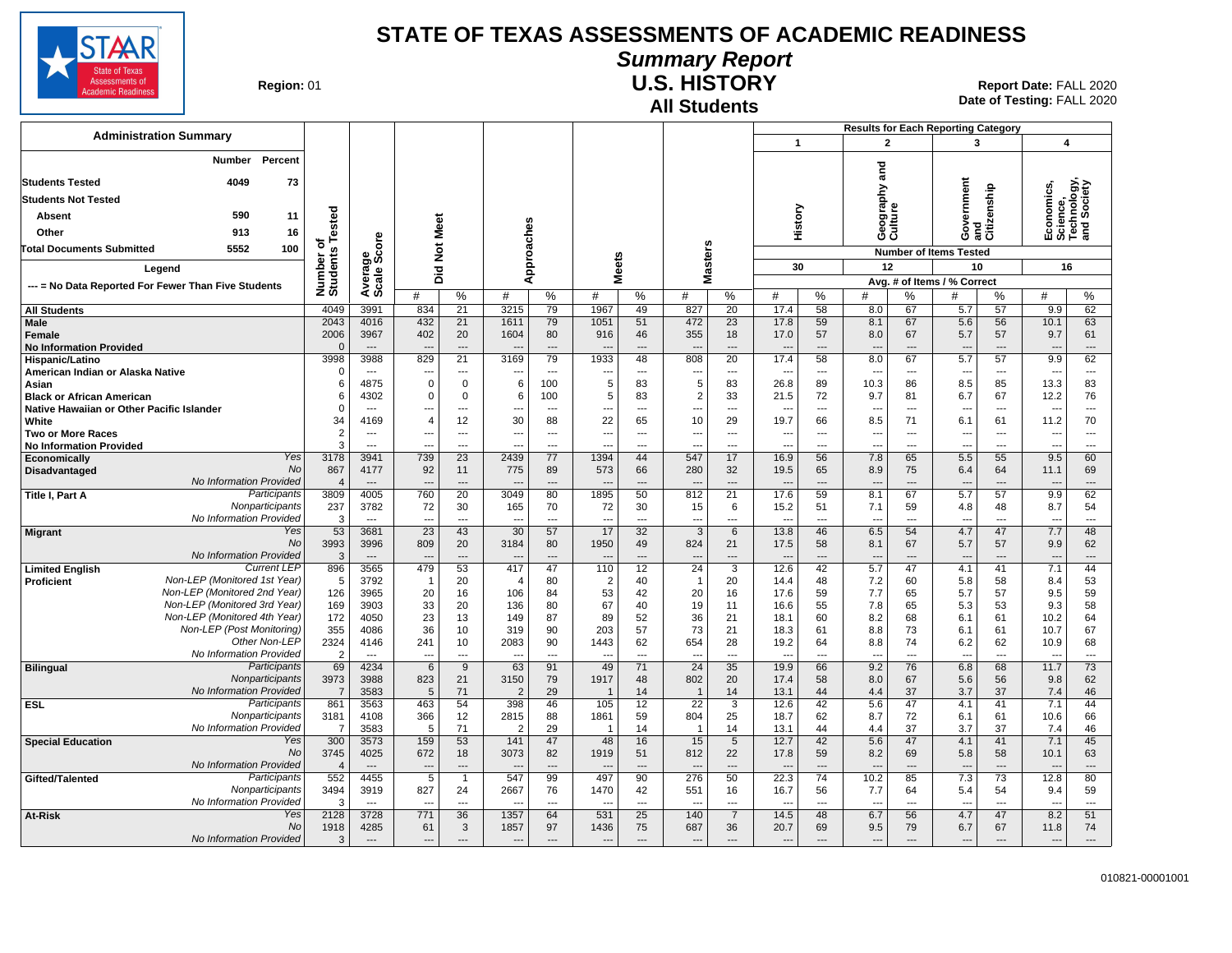

**Summary Report**

State of **Assessments of** demic Readine

**Region: 01** 

# **U.S. HISTORY** 01 **Report Date:** FALL 2020

**Date of Testing:**  FALL 2020

**First-Time Tested Students**

| <b>Administration Summary</b>                                 |                                                              |                                 |                     |                                         |                          |                                  |                                    |                         |                                  |                                |                                 | <b>Results for Each Reporting Category</b> |                                                      |                                  |                                 |                          |                               |                                  |                                                      |                                  |
|---------------------------------------------------------------|--------------------------------------------------------------|---------------------------------|---------------------|-----------------------------------------|--------------------------|----------------------------------|------------------------------------|-------------------------|----------------------------------|--------------------------------|---------------------------------|--------------------------------------------|------------------------------------------------------|----------------------------------|---------------------------------|--------------------------|-------------------------------|----------------------------------|------------------------------------------------------|----------------------------------|
|                                                               |                                                              |                                 |                     |                                         |                          |                                  |                                    |                         |                                  |                                |                                 |                                            | $\overline{1}$                                       |                                  | $\mathbf{2}$                    |                          | 3                             |                                  | $\boldsymbol{4}$                                     |                                  |
|                                                               | Number                                                       | Percent                         |                     |                                         |                          |                                  |                                    |                         |                                  |                                |                                 |                                            |                                                      |                                  |                                 |                          |                               |                                  |                                                      |                                  |
|                                                               |                                                              |                                 |                     |                                         |                          |                                  |                                    |                         |                                  |                                |                                 |                                            |                                                      |                                  | and                             |                          |                               |                                  |                                                      |                                  |
| <b>Students Tested</b>                                        | 3819                                                         | 75                              |                     |                                         |                          |                                  |                                    |                         |                                  |                                |                                 |                                            |                                                      |                                  | Geography<br>Culture            |                          | ernment                       | and<br>Citizenship               | Economics,<br>Science,<br>Technology,<br>and Society | nnology,<br>Society              |
| <b>Students Not Tested</b>                                    |                                                              |                                 |                     |                                         |                          |                                  |                                    |                         |                                  |                                |                                 |                                            |                                                      |                                  |                                 |                          |                               |                                  |                                                      |                                  |
| <b>Absent</b>                                                 | 536                                                          | 10                              | ested               |                                         |                          |                                  |                                    |                         |                                  |                                |                                 |                                            | History                                              |                                  |                                 |                          |                               |                                  |                                                      |                                  |
| Other                                                         | 759                                                          | 15                              |                     |                                         |                          |                                  |                                    |                         |                                  |                                |                                 |                                            |                                                      |                                  |                                 |                          | Š<br>O                        |                                  |                                                      |                                  |
| <b>Total Documents Submitted</b>                              | 5114                                                         | 100                             | ৳                   | ore                                     |                          |                                  |                                    |                         |                                  |                                |                                 |                                            |                                                      |                                  |                                 |                          | <b>Number of Items Tested</b> |                                  |                                                      |                                  |
|                                                               |                                                              |                                 |                     |                                         | Did Not Meet<br>క్తిం    |                                  | Approaches                         |                         | <b>Meets</b>                     |                                |                                 |                                            | 30                                                   |                                  | 12                              |                          | 10                            |                                  | 16                                                   |                                  |
| Legend<br>--- = No Data Reported For Fewer Than Five Students |                                                              |                                 |                     | Number of<br>Students<br>Avera<br>Scale |                          |                                  |                                    |                         |                                  |                                | <b>Masters</b>                  |                                            |                                                      |                                  |                                 |                          | Avg. # of Items / % Correct   |                                  |                                                      |                                  |
|                                                               |                                                              |                                 |                     |                                         | #                        | %                                | #                                  | $\%$                    | #                                | $\%$                           | #                               | %                                          | #                                                    | %                                | #                               | %                        | #                             | %                                | #                                                    | %                                |
| <b>All Students</b>                                           |                                                              |                                 | 3819                | 4023                                    | 684                      | 18                               | 3135                               | 82                      | 1961                             | 51                             | 827                             | 22                                         | 17.8                                                 | 59                               | 8.2                             | 68                       | 5.8                           | 58                               | 10.1                                                 | 63                               |
| Male                                                          |                                                              |                                 | 1945                | 4042                                    | 372                      | 19                               | 1573                               | 81                      | 1048                             | 54                             | 472                             | 24                                         | 18.2                                                 | 61                               | 8.2                             | 68                       | 5.7                           | 57                               | 10.2                                                 | 64                               |
| Female                                                        |                                                              |                                 | 1874                | 4003                                    | 312                      | 17                               | 1562                               | 83                      | 913                              | 49                             | 355                             | 19                                         | 17.4                                                 | 58                               | 8.2                             | 68                       | 5.9                           | 59                               | 9.9                                                  | 62                               |
| <b>No Information Provided</b>                                |                                                              |                                 | $\Omega$            | $---$                                   |                          | $---$                            |                                    | $\overline{a}$          |                                  | $---$                          |                                 | $\overline{a}$                             | $\overline{\phantom{a}}$                             | $\overline{a}$                   | $\sim$                          | $\sim$                   | $\overline{\phantom{a}}$      | $\overline{a}$                   | $\overline{a}$                                       | $---$                            |
| Hispanic/Latino<br>American Indian or Alaska Native           |                                                              |                                 | 3769<br>$\mathbf 0$ | 4020<br>$\overline{\phantom{a}}$        | 680<br>---               | 18<br>$\overline{a}$             | 3089<br>---                        | 82<br>---               | 1927<br>$\overline{\phantom{a}}$ | 51<br>$\overline{a}$           | 808<br>$\overline{\phantom{a}}$ | 21<br>$\overline{a}$                       | 17.8<br>$\overline{\phantom{a}}$                     | 59<br>---                        | 8.2<br>$\overline{\phantom{a}}$ | 68<br>---                | 5.8<br>---                    | 58<br>$\overline{a}$             | 10.1<br>$\overline{\phantom{a}}$                     | 63<br>---                        |
| Asian                                                         |                                                              |                                 | 6                   | 4875                                    | $\pmb{0}$                | $\mathbf 0$                      | 6                                  | 100                     | 5                                | 83                             | 5                               | 83                                         | 26.8                                                 | 89                               | 10.3                            | 86                       | 8.5                           | 85                               | 13.3                                                 | 83                               |
| <b>Black or African American</b>                              |                                                              |                                 | 6                   | 4302                                    | $\mathbf 0$              | $\mathbf 0$                      | 6                                  | 100                     | 5                                | 83                             | $\overline{2}$                  | 33                                         | 21.5                                                 | 72                               | 9.7                             | 81                       | 6.7                           | 67                               | 12.2                                                 | 76                               |
| Native Hawaiian or Other Pacific Islander                     |                                                              |                                 | $\Omega$            | $\overline{\phantom{a}}$                | ---                      | $\overline{\phantom{a}}$         | ---                                | ---                     | ---                              | $\overline{\phantom{a}}$       | ---                             | $\overline{\phantom{a}}$                   | $\overline{\phantom{a}}$                             | ---                              | $---$                           | ---                      | ---                           | $\overline{\phantom{a}}$         | $\overline{\phantom{a}}$                             | ---                              |
| White                                                         |                                                              |                                 | 33                  | 4191                                    | 3                        | 9                                | 30                                 | 91                      | 22                               | 67                             | 10                              | 30                                         | 19.9                                                 | 66                               | 8.7                             | 72                       | 6.2                           | 62                               | 11.4                                                 | 71                               |
| <b>Two or More Races</b>                                      |                                                              |                                 | $\overline{2}$<br>3 | $\overline{a}$<br>$-$                   | $\overline{a}$           | $\overline{a}$<br>$\overline{a}$ | $\overline{\phantom{a}}$<br>$\sim$ | $---$<br>$\overline{a}$ | $\overline{a}$<br>$\sim$         | $---$<br>$\overline{a}$        | ---<br>$\sim$                   | $\overline{a}$<br>$\overline{a}$           | $\overline{\phantom{a}}$<br>$\overline{\phantom{a}}$ | $\overline{a}$<br>$\overline{a}$ | $---$                           | $\overline{a}$<br>$\sim$ | $---$<br>$\sim$               | $\overline{a}$<br>$\overline{a}$ | $\overline{\phantom{a}}$<br>$\sim$                   | $\overline{a}$<br>$\overline{a}$ |
| <b>No Information Provided</b><br>Economically                |                                                              | Yes                             | 2972                | 3974                                    | 606                      | 20                               | 2366                               | 80                      | 1389                             | 47                             | 547                             | 18                                         | 17.3                                                 | 58                               | 8.0                             | 66                       | 5.6                           | 56                               | 9.8                                                  | 61                               |
| <b>Disadvantaged</b>                                          |                                                              | <b>No</b>                       | 844                 | 4197                                    | 76                       | 9                                | 768                                | 91                      | 572                              | 68                             | 280                             | 33                                         | 19.7                                                 | 66                               | 9.0                             | 75                       | 6.4                           | 64                               | 11.3                                                 | 70                               |
|                                                               | <b>No Information Provided</b>                               |                                 | 3                   | $---$                                   |                          | $\overline{a}$                   |                                    | $\overline{a}$          |                                  | $\overline{a}$                 |                                 | $\overline{a}$                             | $\overline{\phantom{a}}$                             | $\overline{a}$                   |                                 | $\sim$                   |                               |                                  |                                                      | $\overline{a}$                   |
| Title I, Part A                                               |                                                              | Participants                    | 3587                | 4038                                    | 616                      | 17                               | 2971                               | 83                      | 1889                             | 53                             | 812                             | 23                                         | 18.0                                                 | 60                               | 8.3                             | 69                       | 5.8                           | 58                               | 10.2                                                 | 64                               |
|                                                               | No Information Provided                                      | Nonparticipants                 | 229                 | 3795                                    | 66                       | 29                               | 163                                | 71                      | 72                               | 31                             | 15                              | $\overline{7}$                             | 15.3                                                 | 51                               | 7.1                             | 60                       | 4.8                           | 48                               | 8.7                                                  | 55                               |
| <b>Migrant</b>                                                |                                                              | Yes                             | 3<br>45             | 3718                                    | $\overline{a}$<br>19     | ---<br>42                        | $\overline{\phantom{a}}$<br>26     | ---<br>58               | ---<br>16                        | $\overline{\phantom{a}}$<br>36 | ---<br>3                        | $\overline{a}$<br>$\overline{7}$           | $\overline{\phantom{a}}$<br>14.2                     | ---<br>47                        | $\overline{\phantom{a}}$<br>6.8 | ---<br>57                | ---<br>4.8                    | 48                               | $\overline{\phantom{a}}$<br>7.9                      | ---<br>49                        |
|                                                               |                                                              | <b>No</b>                       | 3771                | 4027                                    | 663                      | 18                               | 3108                               | 82                      | 1945                             | 52                             | 824                             | 22                                         | 17.9                                                 | 60                               | 8.2                             | 69                       | 5.8                           | 58                               | 10.1                                                 | 63                               |
|                                                               | No Information Provided                                      |                                 | 3                   | $---$                                   |                          | $\overline{a}$                   |                                    | ---                     |                                  | $\overline{a}$                 |                                 | $\overline{a}$                             | $\overline{\phantom{a}}$                             | $\overline{a}$                   |                                 | ---                      | $\overline{\phantom{a}}$      |                                  |                                                      | ---                              |
| <b>Limited English</b>                                        |                                                              | <b>Current LEP</b>              | 757                 | 3587                                    | 380                      | 50                               | 377                                | 50                      | 109                              | 14                             | $\overline{24}$                 | $\overline{3}$                             | 12.9                                                 | 43                               | 5.8                             | 48                       | 4.1                           | 41                               | 7.3                                                  | 45                               |
| Proficient                                                    | Non-LEP (Monitored 1st Year)<br>Non-LEP (Monitored 2nd Year) |                                 | 5                   | 3792                                    | -1                       | 20                               | $\overline{4}$                     | 80                      | $\overline{2}$                   | 40<br>43                       | $\overline{1}$                  | 20                                         | 14.4                                                 | 48                               | 7.2                             | 60                       | 5.8                           | 58                               | 8.4                                                  | 53                               |
|                                                               | Non-LEP (Monitored 3rd Year)                                 |                                 | 124<br>165          | 3970<br>3907                            | 19<br>33                 | 15<br>20                         | 105<br>132                         | 85<br>80                | 53<br>67                         | 41                             | 20<br>19                        | 16<br>12                                   | 17.6<br>16.6                                         | 59<br>55                         | 7.7<br>7.8                      | 65<br>65                 | 5.7<br>5.4                    | 57<br>54                         | 9.6<br>9.4                                           | 60<br>59                         |
|                                                               | Non-LEP (Monitored 4th Year)                                 |                                 | 166                 | 4072                                    | 19                       | 11                               | 147                                | 89                      | 89                               | 54                             | 36                              | 22                                         | 18.4                                                 | 61                               | 8.3                             | 69                       | 6.1                           | 61                               | 10.4                                                 | 65                               |
|                                                               | Non-LEP (Post Monitoring)                                    |                                 | 353                 | 4088                                    | 35                       | 10                               | 318                                | 90                      | 203                              | 58                             | 73                              | 21                                         | 18.4                                                 | 61                               | 8.8                             | 73                       | 6.1                           | 61                               | 10.7                                                 | 67                               |
|                                                               |                                                              | Other Non-LEP                   | 2247                | 4168                                    | 196                      | 9                                | 2051                               | 91                      | 1438                             | 64                             | 654                             | 29                                         | 19.4                                                 | 65                               | 9.0                             | 75                       | 6.3                           | 63                               | 11.0                                                 | 69                               |
|                                                               | No Information Provided                                      |                                 | $\overline{2}$      |                                         | ---                      | ---                              | ---                                |                         | ---                              | ---                            | ---                             | $\overline{a}$                             | ---                                                  | ---                              | $\overline{\phantom{a}}$        | ---                      | ---                           |                                  | ---                                                  | ---                              |
| <b>Bilingual</b>                                              |                                                              | Participants<br>Nonparticipants | 68<br>3746          | 4246<br>4019                            | $5\overline{}$<br>676    | $\overline{7}$<br>18             | 63<br>3070                         | 93<br>82                | 49<br>1911                       | 72<br>51                       | $\overline{24}$<br>802          | 35<br>21                                   | 20.1<br>17.8                                         | 67<br>59                         | 9.2<br>8.2                      | 77<br>68                 | 6.8<br>5.8                    | 68<br>58                         | 11.8<br>10.1                                         | 73<br>63                         |
|                                                               | No Information Provided                                      |                                 | 5                   | 3681                                    | 3                        | 60                               | $\overline{2}$                     | 40                      | $\mathbf{1}$                     | 20                             | $\overline{1}$                  | 20                                         | 15.0                                                 | 50                               | 4.8                             | 40                       | 3.8                           | 38                               | 7.6                                                  | 48                               |
| <b>ESL</b>                                                    |                                                              | Participants                    | 728                 | 3586                                    | 368                      | 51                               | 360                                | 49                      | 104                              | 14                             | $\overline{22}$                 | 3                                          | 12.9                                                 | 43                               | 5.8                             | 48                       | 4.1                           | 41                               | 7.3                                                  | 45                               |
|                                                               |                                                              | Nonparticipants                 | 3086                | 4127                                    | 313                      | 10                               | 2773                               | 90                      | 1856                             | 60                             | 804                             | 26                                         | 19.0                                                 | 63                               | 8.8                             | 73                       | 6.2                           | 62                               | 10.8                                                 | 67                               |
|                                                               | No Information Provided                                      |                                 | 5                   | 3681                                    | 3                        | 60                               | $\mathcal{P}$                      | 40                      | -1                               | 20                             | $\overline{1}$                  | 20                                         | 15.0                                                 | 50                               | 4.8                             | 40                       | 3.8                           | 38                               | 7.6                                                  | 48                               |
| <b>Special Education</b>                                      |                                                              | Yes<br>No                       | 278<br>3538         | 3582<br>4058                            | 145                      | 52<br>15                         | 133                                | 48                      | 48<br>1913                       | 17                             | 15<br>812                       | 5<br>23                                    | 12.8                                                 | 43                               | 5.7                             | 48                       | 4.2<br>5.9                    | 42<br>59                         | 7.2<br>10.3                                          | 45                               |
|                                                               | No Information Provided                                      |                                 | 3                   | $\overline{\phantom{a}}$                | 537<br>---               | $\overline{\phantom{a}}$         | 3001                               | 85                      |                                  | 54<br>$\overline{a}$           |                                 | $\overline{a}$                             | 18.2<br>$\overline{\phantom{a}}$                     | 61<br>$---$                      | 8.4                             | 70<br>---                | ---                           | ---                              |                                                      | 64<br>---                        |
| Gifted/Talented                                               |                                                              | Participants                    | 550                 | 4457                                    | $\overline{5}$           | $\overline{1}$                   | 545                                | 99                      | 496                              | 90                             | 276                             | 50                                         | 22.4                                                 | 75                               | 10.2                            | 85                       | 7.3                           | 73                               | 12.8                                                 | 80                               |
|                                                               |                                                              | Nonparticipants                 | 3266                | 3950                                    | 677                      | 21                               | 2589                               | 79                      | 1465                             | 45                             | 551                             | 17                                         | 17.0                                                 | 57                               | 7.9                             | 66                       | 5.5                           | 55                               | 9.6                                                  | 60                               |
|                                                               | No Information Provided                                      |                                 | 3                   | $\overline{\phantom{a}}$                | $\overline{\phantom{a}}$ | ---                              |                                    | ---                     |                                  | ---                            |                                 | $\overline{\phantom{a}}$                   | $\overline{\phantom{a}}$                             | ---                              | $\overline{\phantom{a}}$        | ---                      | ---                           | ---                              |                                                      | ---                              |
| At-Risk                                                       |                                                              | Yes                             | 1913                | 3758                                    | 629                      | 33                               | 1284                               | 67                      | 528                              | 28                             | 140                             | $\overline{7}$                             | 14.9                                                 | 50                               | 6.9                             | 58                       | 4.8                           | 48                               | 8.4                                                  | 52                               |
|                                                               | No Information Provided                                      | No                              | 1903<br>3           | 4290<br>$\overline{\phantom{a}}$        | 53<br>$---$              | 3<br>$---$                       | 1850<br>$\overline{\phantom{a}}$   | 97<br>$---$             | 1433<br>$\overline{a}$           | 75<br>$\overline{\phantom{a}}$ | 687<br>$\overline{\phantom{a}}$ | 36<br>$---$                                | 20.8<br>$\overline{\phantom{a}}$                     | 69<br>---                        | 9.5<br>$\overline{\phantom{a}}$ | 79<br>$\overline{a}$     | 6.8<br>$---$                  | 68<br>$---$                      | 11.8<br>$\overline{\phantom{a}}$                     | 74<br>$---$                      |
|                                                               |                                                              |                                 |                     |                                         |                          |                                  |                                    |                         |                                  |                                |                                 |                                            |                                                      |                                  |                                 |                          |                               |                                  |                                                      |                                  |